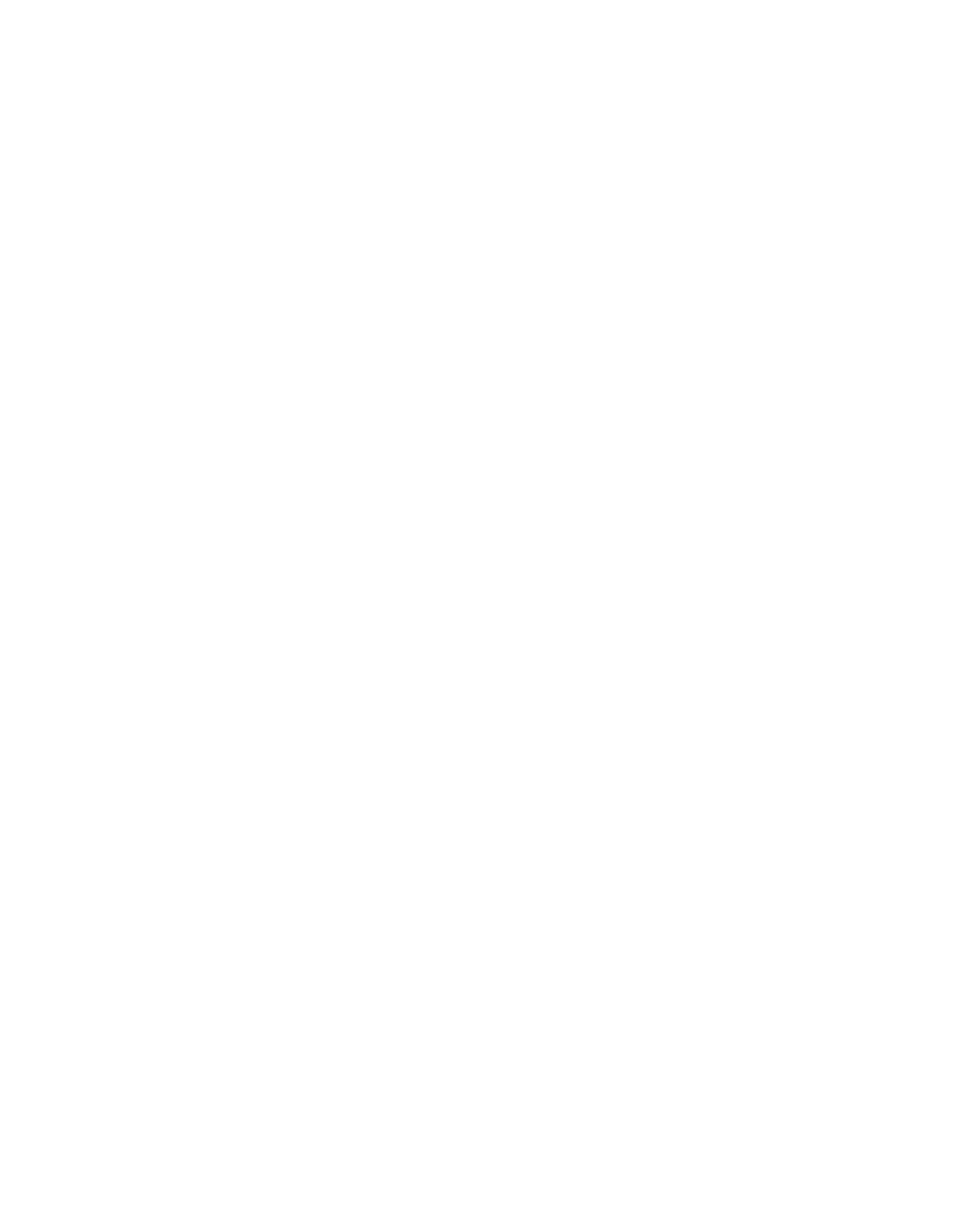## **FINANCING RECOVERY SUPPORT SERVICES: REVIEW AND ANALYSIS OF FUNDING RECOVERY SUPPORT SERVICES AND POLICY RECOMMENDATIONS**

**March 2010** 



This report was prepared by Legal Action Center and Abt Associates under the auspices of the Substance Abuse and Mental Health Services Administration (SAMHSA), Center for Substance Abuse Treatment (CSAT) for the Partners for Recovery (PFR) Initiative under Subcontract No. 22774, CSAT Prime Contract No. HHSS283200700008I, Task Order No. HHSS28300002T.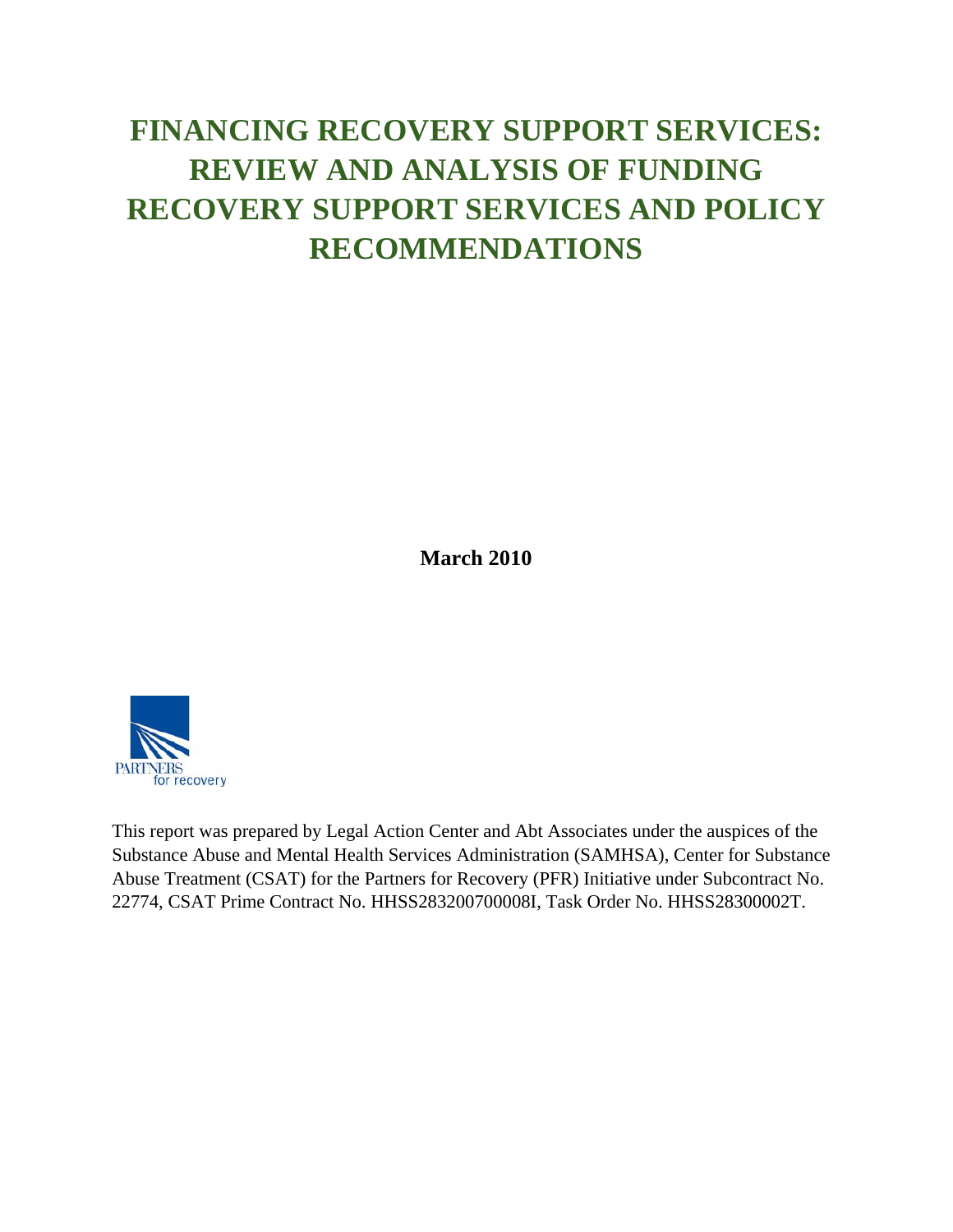### **ACKNOWLEDGMENTS**

<span id="page-3-0"></span>This report was prepared by Abt Associates Incorporated for the Partners for Recovery (PFR) Initiative. The primary author of this publication is Dan Belnap of the Legal Action Center (LAC). Gabrielle de la Gueronniere (LAC) is the secondary author. Paul Samuels and Renee Martinez (LAC) provided input on the paper. Kim Beniquez of Abt Associates Inc. provided additional content. Kathleen Nardini and Melanie Whitter directed the report's completion. Shannon B. Taitt, M.P.A., served as the Government Project Officer.

Special thanks are due to the officials associated with the State programs profiled in this report who answered specific questions, including Vicki Staples, from the Center for Applied Behavioral Health Policy at Arizona State University; William Harms, from Transitions, TLC, in Wyoming; Joe Powell, from the Association of Persons Affected by Addiction (APAA) in Texas; Pat Taylor, Executive Director of Faces and Voices of Recovery; Wayne Trudeau, from the Department of Mental Health and Addiction Services in Connecticut; and Therese Hutchinson from the Department of Human Services in Oregon.

#### **DISCLAIMER**

The views, opinions, and content of this publication are those of the authors and do not necessarily reflect the views, opinions, or policies of the Substance Abuse and Mental Health Services Administration/Center for Substance Abuse Treatment (SAMHSA/CSAT).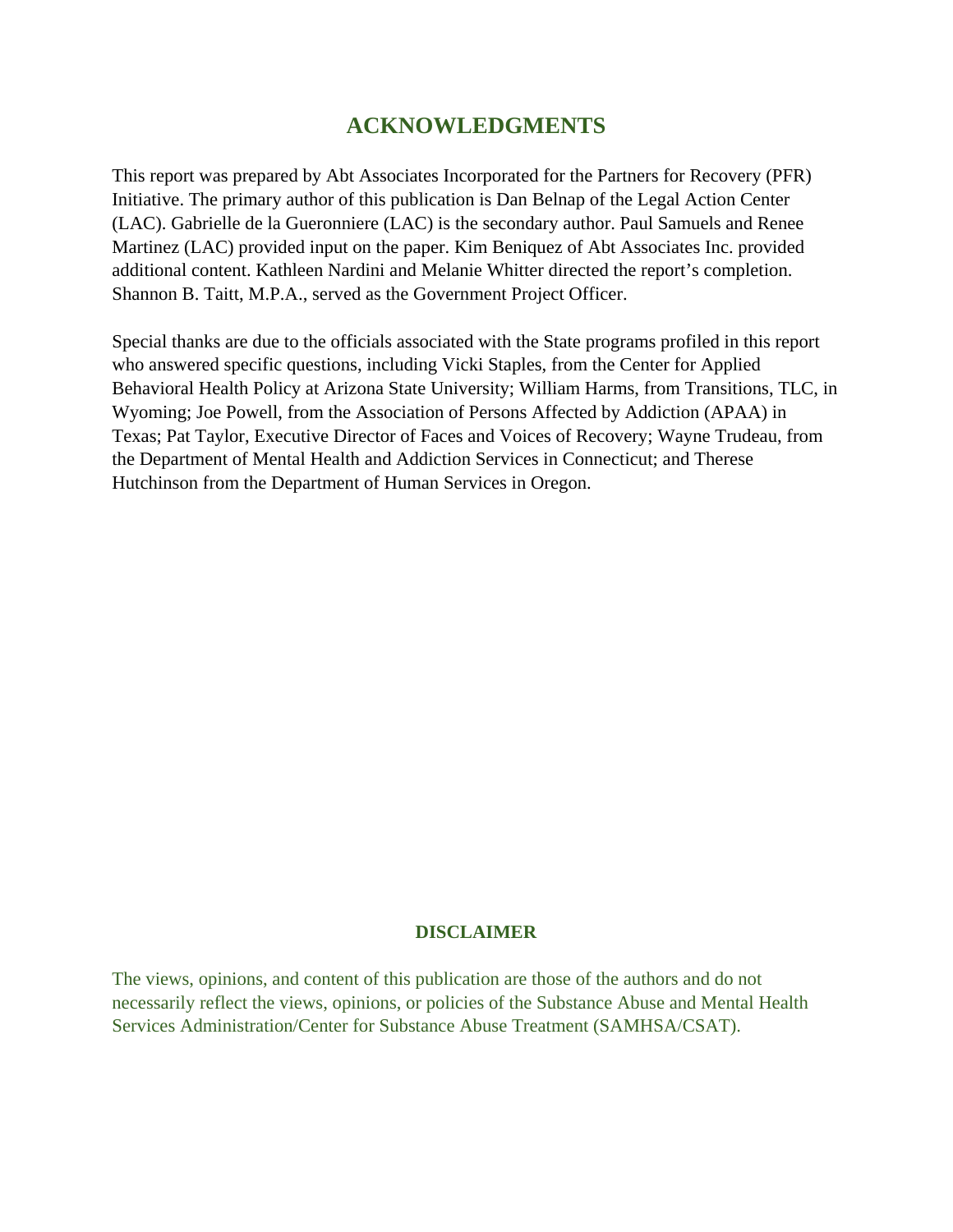## **TABLE OF CONTENTS**

| <b>ACKNOWLEDGMENTS</b>                                                                         |
|------------------------------------------------------------------------------------------------|
|                                                                                                |
|                                                                                                |
|                                                                                                |
|                                                                                                |
| Funding Recovery Support Services Through the Substance Abuse Prevention and                   |
| Funding Recovery Support Services through the Access to Recovery (ATR) Program 10              |
| Funding Recovery Support Services Through the Recovery Community Services                      |
| Funding Recovery Support Services Through State and Local Sources and Other                    |
|                                                                                                |
| New Mexico: Funding Recovery Support Services Through the Medicaid Rehab Option 19             |
| Arizona: Funding Recovery Support Services Through the Medicaid Rehab Option  19               |
| Philadelphia, Pennsylvania: Funding Recovery Support Services Through the Medicaid Managed     |
| Iowa: Funding Recovery Support Services Through the Medicaid Deficit Reduction Act21           |
| Connecticut: Funding Recovery Support Services Through the Access to Recovery (ATR) Program 22 |
| Wyoming: Funding Recovery Support Services Through the Access to Recovery (ATR) Program22      |
| Texas: Funding Recovery Support Services Through the Recovery Community Services Program       |
| Connecticut: Funding Recovery Support Services Through the Substance Abuse                     |
|                                                                                                |
|                                                                                                |
| Philadelphia, Pennsylvania: Funding Recovery Support Services Through State Appropriations 25  |
| New Jersey: Funding Recovery Support Services Through the Temporary Assistance                 |
| Florida: Funding Recovery Support Services Through State-Funded Drug Courts 26                 |
| Kentucky: Funding Recovery Support Services Through SAMHSA-Funded Drug Courts 27               |
| Texas: Funding Recovery Support Services Through Access to Recovery (ATR)-Funded               |
| California: Funding Recovery Support Services Through U.S. Department of Justice               |
|                                                                                                |
|                                                                                                |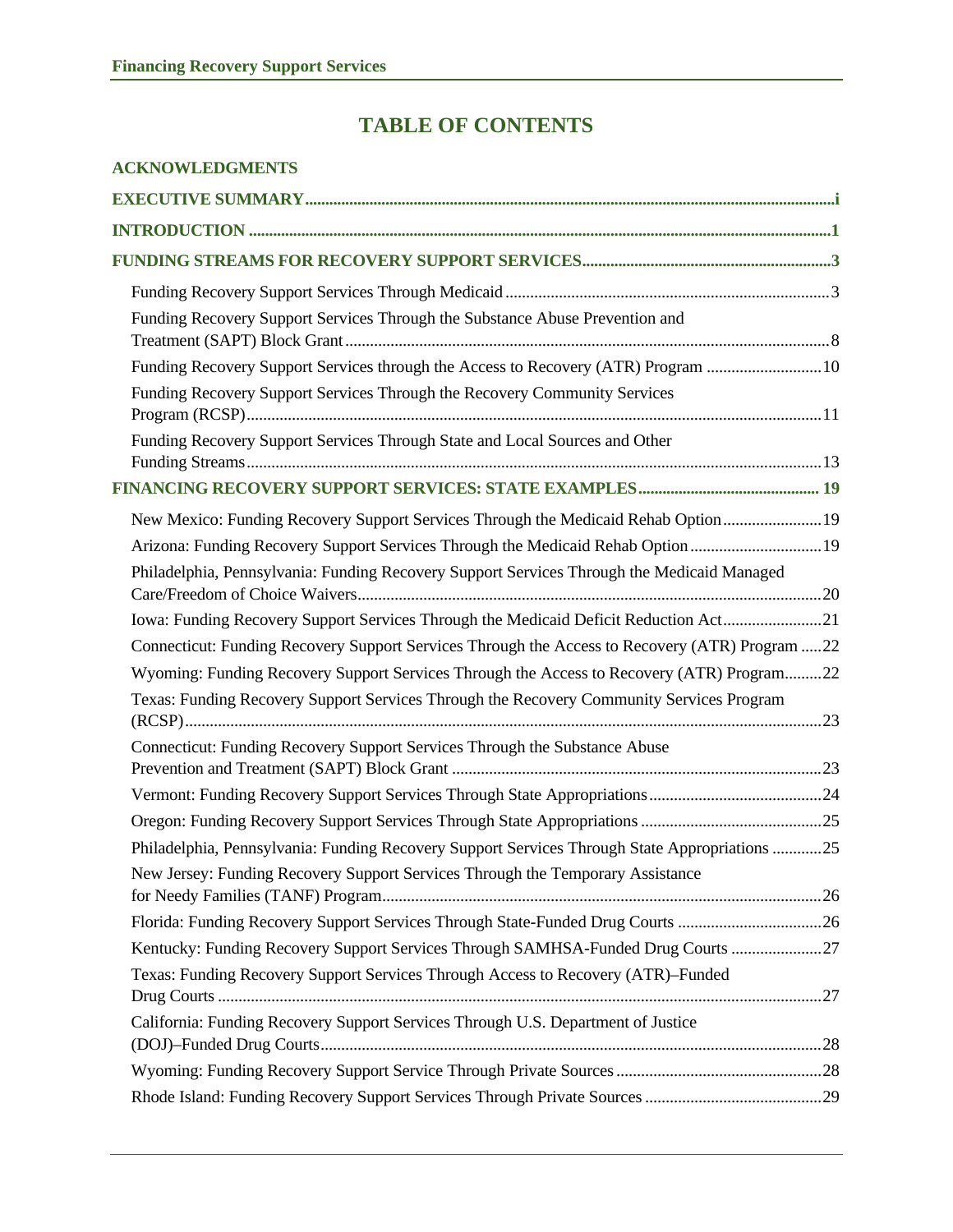#### **LIST OF EXHIBITS**

| Table 1: Summary of Funding Streams and Provision of Recovery Support Services (RSS) 16         |  |
|-------------------------------------------------------------------------------------------------|--|
| Table 2: Summary of Examples of States' Use of Funding Streams, Eligibility, Terms of Coverage, |  |
|                                                                                                 |  |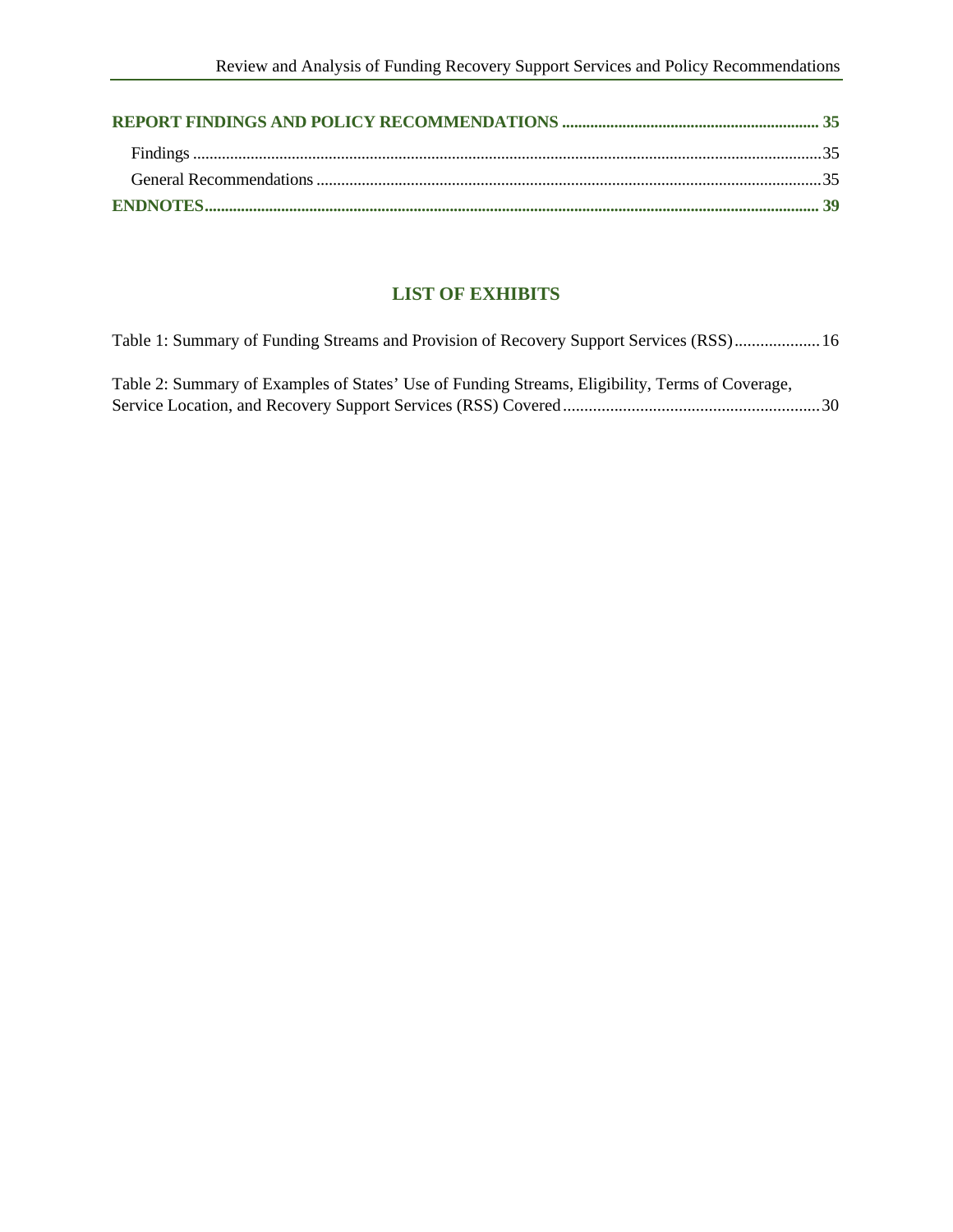## **EXECUTIVE SUMMARY**

<span id="page-6-0"></span>For many individuals with substance use conditions and their families, the provision of recovery support services (RSS) is critical to achieving a greater quality of life. Yet, RSS are often insufficiently funded throughout the prevention, treatment, and recovery continuum of care largely due to funding constraints and a lack of information about alternative funding options. RSS are wide-ranging and should be provided based on the needs of individuals and their families. RSS are nonclinical services that assist individuals and families working toward recovery from substance use conditions. They include social supports and services such as child care, employment services, housing, peer coaching, and drug-free social activities.

This report provides information about the funding sources that support RSS throughout the continuum of care. Existing literature, policies, statutes, and regulations were reviewed to identify funding streams for RSS. Medicaid, the Substance Abuse Prevention and Treatment (SAPT) Block Grant, the Access to Recovery (ATR) grant program, the Recovery Community Services Program (RCSP), State and local funding, and other funding streams were reviewed and analyzed. The report describes each funding stream in detail and highlights how the funding source supports the provision of RSS. The RSS covered under the various funding streams are summarized in Table 1.

Each funding source varies in terms of the degree of flexibility recipients have to provide RSS. Funding sources can typically be divided into two categories, those that specify permitted expenditures and those that specify restrictions in spending. Funding sources also specify different eligibility criteria, funding mechanisms, and service requirements. Many funding sources establish eligibility criteria that are limited to specific populations or a geographic area. Other funding sources prescribe a particular funding mechanism, for example, the use of vouchers. Certain funding sources may specify who should provide RSS. For example, peers may be identified as individuals who should deliver RSS. A detailed description of funding sources is provided in Table 1.

The information in this report was collected using an inquiry sent to State addiction provider associations and gathered from State agency staff and Web sites. This report highlights 18 State examples of how RSS are funded in unique and innovative ways. The State examples are designed to inspire and promote creative ways to use funding sources to meet the needs of the individuals, families, and communities seeking RSS. These examples are summarized in Table 2 in terms of eligibility, terms of coverage, service locations, and RSS covered for each funding stream and State. The responses indicated there is wide variation and utilization of potential funding streams for RSS.

As is revealed in this report, States have found effective ways to fund and provide RSS as a component of their continuum of care. In reviewing the State approaches, many similar program elements exist. For example, of the States highlighted in this report, most offered RSS to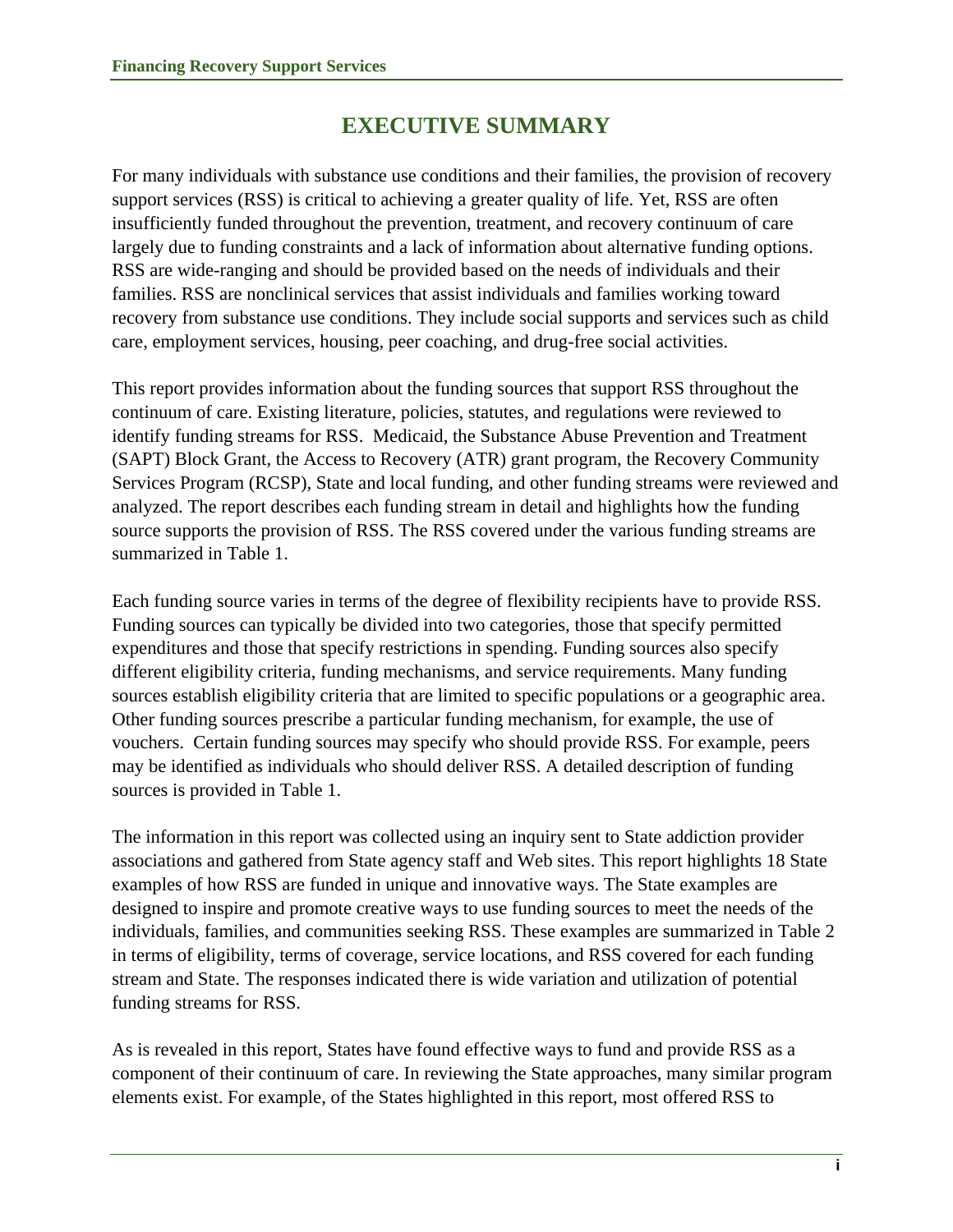individuals for the duration of need, regardless of funding source. In most instances, there was not a predetermined length of service provision. The types of services listed were very similar and ranged from assistance with grocery shopping to assistance with finding and maintaining employment, but not every service was offered in every State.

Despite the similarity of many program elements, there was much variability with respect to limitations of these services. Although funding sources often allow the provision of a comprehensive range of services, eligibility was frequently restricted to specific populations. States also limited the service locations to specific providers or specific geographic regions such as cities or counties. Eligibility criteria for RSS were frequently established based on funding availability.

Finally, the information gathered was used to develop recommendations to enhance the provision of RSS throughout the continuum of care. These recommendations are presented in the final section, Report Findings and Policy Recommendations, and are summarized below.

- **Educate States, treatment providers, and service providers about funding sources currently available to fund RSS.** There is no guidance document to describe the major funding sources and the associated provisions for funding RSS. Many States are aware of and utilize some of these funding sources, but additional education about the full range of funding sources is needed.
- **Make necessary statutory and regulatory changes to allow States greater authority and flexibility to provide RSS.** States should amend legislation of State alcohol and drug agencies to provide them more latitude to define and fund RSS.
- **Increase funding for RSS throughout the continuum of care.** Although there are a number of current funding streams for RSS, there is also competition for scarce resources. There are several opportunities on which to capitalize to increase funding for RSS across the continuum. States and providers can provide research to policymakers and lawmakers to quantify the effectiveness associated with RSS to demonstrate need for additional funding. Lastly, private sources and foundations can be educated about the effectiveness of RSS to encourage funding.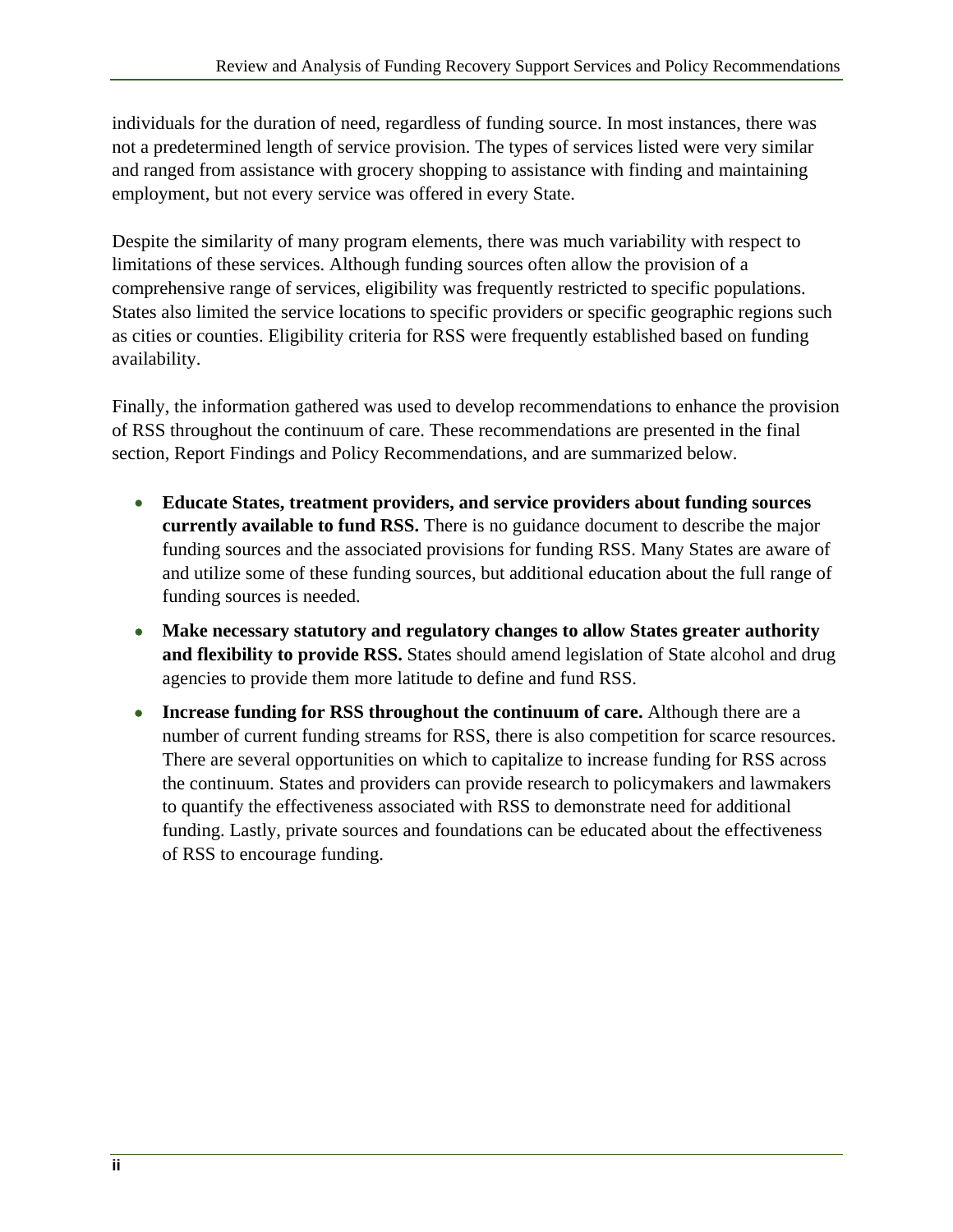## **INTRODUCTION**

<span id="page-8-0"></span>Recovery support services (RSS) are nonclinical services that assist individuals and families working toward recovery from substance use conditions. RSS incorporate a full range of social, legal, and other services that facilitate recovery and wellness to reduce or eliminate environmental or personal barriers to recovery. These RSS include social supports, linkage to and coordination among allied service providers, and other services that have been shown to improve quality of life for people in and seeking recovery and their families. RSS may be provided before, during, or after formal clinical treatment or may be provided to individuals who are not in treatment but need and seek support services. RSS are provided by professionals and peers and are delivered through a variety of community and faith-based groups, treatment providers, and RSS providers. $<sup>1</sup>$  $<sup>1</sup>$  $<sup>1</sup>$ </sup>

RSS are wide-ranging and are provided based on a person's individualized recovery plan. Some examples of RSS include child care, employment services and job training, housing support, peer coaching or mentoring, and alcohol- and drug-free social and recreational activities.

This report provides an overview and analysis of Federal, State, and private funding streams currently used to fund RSS, and it identifies RSS offered through various funding streams. Several States are highlighted to demonstrate their innovative practices for using the funding streams to cover RSS. The report also makes recommendations on how laws and regulations can be changed to allow States greater authority, flexibility, and resources to provide RSS throughout the continuum of care to individuals and families.

Laws, regulations, and policies were reviewed along with results from e-mail inquiries and telephone interviews with State officials and community providers. As part of the initial factfinding process, an inquiry was distributed through e-mail to prevention and treatment provider associations in 42 States. Respondents were asked about unique and innovative RSS policies and programs in their State, including funding mechanisms. In total, 22 of the States responded to the inquiry, providing useful information in the initial fact-finding stages. Inquiry responses indicated there was wide variation in utilization of potential funding streams for RSS. Follow-up interviews were conducted to seek more detailed information about how States fund RSS and which services were covered. Among respondents, all States except one answered that at least one funding source covers RSS in their State. Maine, Massachusetts, and Vermont responded that RSS in their States are funded by State appropriations only and not by Federal programs. California, Connecticut, Montana, and Rhode Island each responded that they use all or almost all of the funding sources discussed in this report to fund RSS. Additionally, Federal and State Web sites were reviewed to capture and summarize more information on funding streams used to fund RSS and the services that are covered.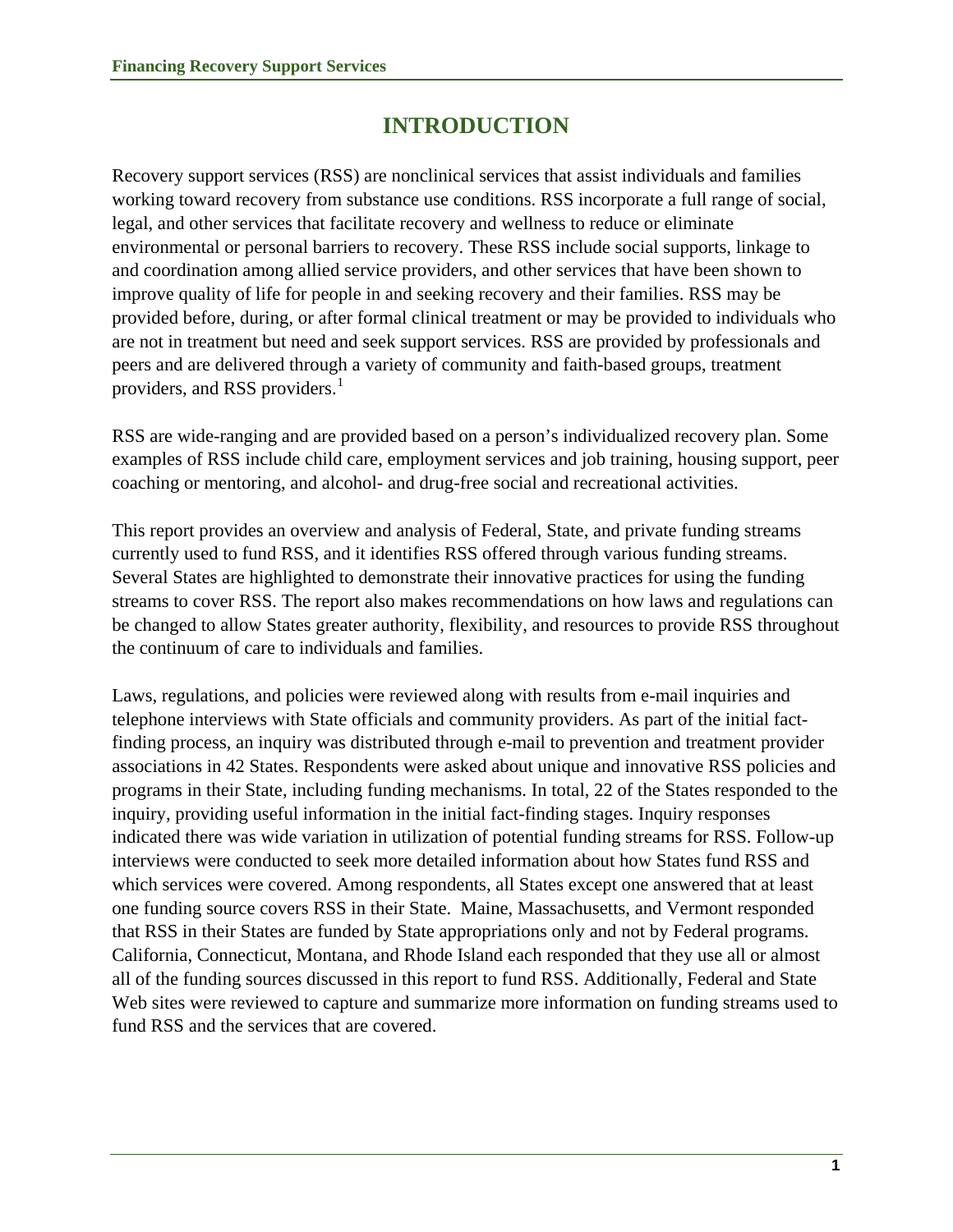It is hoped that this report will serve as a valuable resource to those who deliver and seek funding for RSS and to policymakers, so that they can become more informed about available funding streams and how they can be used for RSS.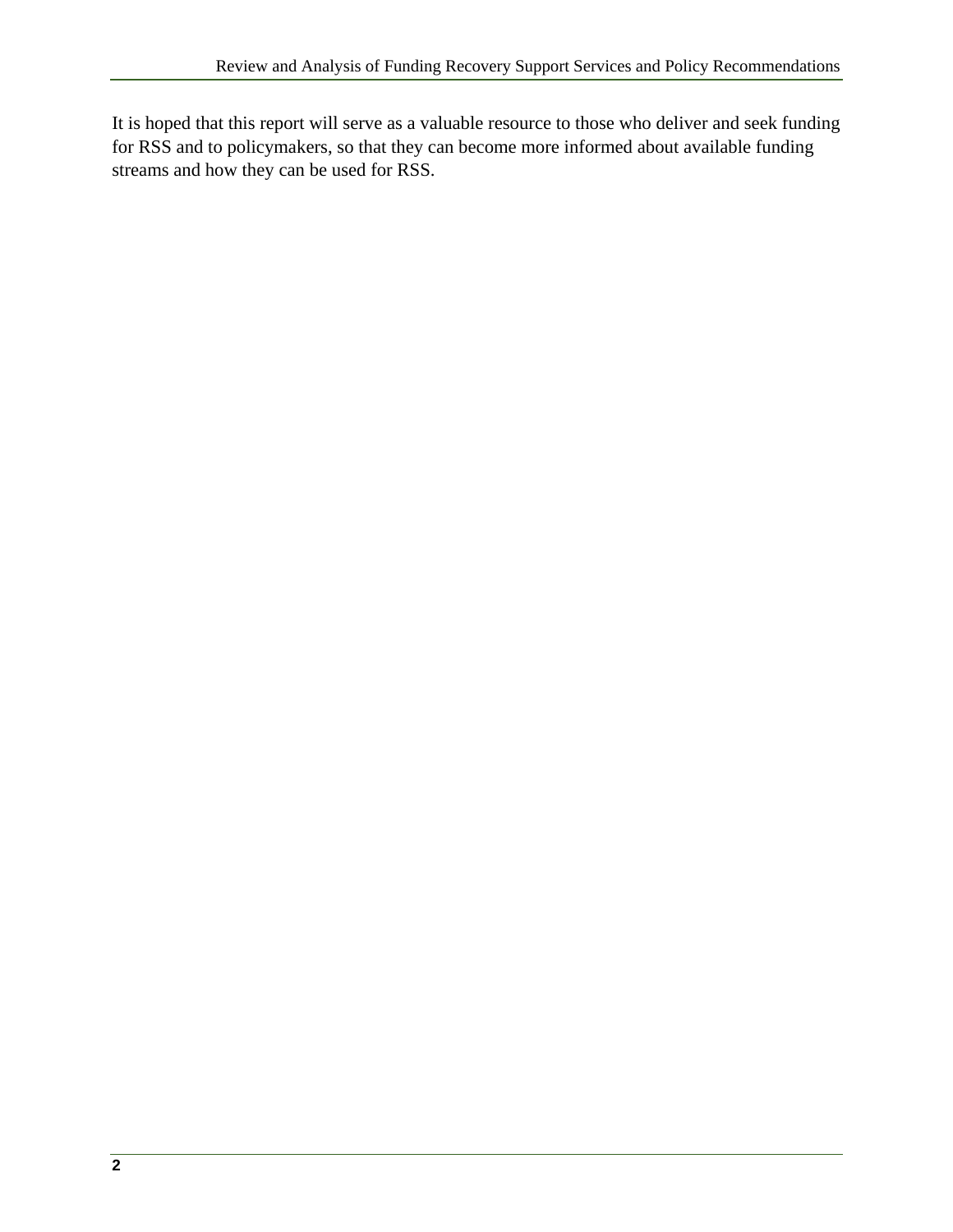## <span id="page-10-0"></span>**FUNDING STREAMS FOR RECOVERY SUPPORT SERVICES**

A review and analysis of a number of funding streams available to support recovery support services (RSS) is presented in this section. The funding streams include Medicaid, the Substance Abuse Prevention and Treatment (SAPT) Block Grant, the Access to Recovery (ATR) program, the Recovery Community Services Program (RCSP), State and local funding, and other funding streams such as Temporary Assistance for Needy Families (TANF), drug courts, and private funding.

#### **Funding Recovery Support Services Through Medicaid**

The Medicaid program operates as a partnership between Federal and State governments to provide health coverage to certain low-income individuals and families. Each State operates its own Medicaid program, with unique eligibility guidelines and benefits packages approved by the Federal government. While treatment for substance use conditions is not a mandatory benefit under Medicaid, the majority of States have amended their Medicaid State plans to cover some treatment for substance use conditions, and a few have successfully used Medicaid to cover RSS.

To be eligible for Medicaid coverage, an individual must meet specific income and category requirements; eligible groups include children and adolescents, pregnant women, parents and caretaker relatives, aged, blind, and disabled. Within broad limits set by Federal law and regulations, each State administers and determines the scope of its Medicaid program. Within these Federal guidelines, States have the flexibility to determine

- who is eligible for Medicaid,
- what benefits are covered,
- how much to pay providers for services,
- how services will be delivered, and
- the amount, duration, and scope of services provided.

States use family income and family assets (often referred to as "resources") to determine eligibility for Medicaid. States have considerable flexibility to establish both income and resource limits. States also have considerable flexibility in establishing the methodology they will use to count income and resources.<sup>[2](#page-46-2)</sup>

Treatment for substance use conditions and RSS are considered optional services under Medicaid. Therefore, coverage for treatment and services varies widely from State to State, and a number of States do not cover treatment beyond the required medical-related services.<sup>[3](#page-46-2)</sup> Each State documents the design and operation of the Medicaid program in its State plan. If a State wishes to change any of those options, it must amend its State plan and obtain approval from the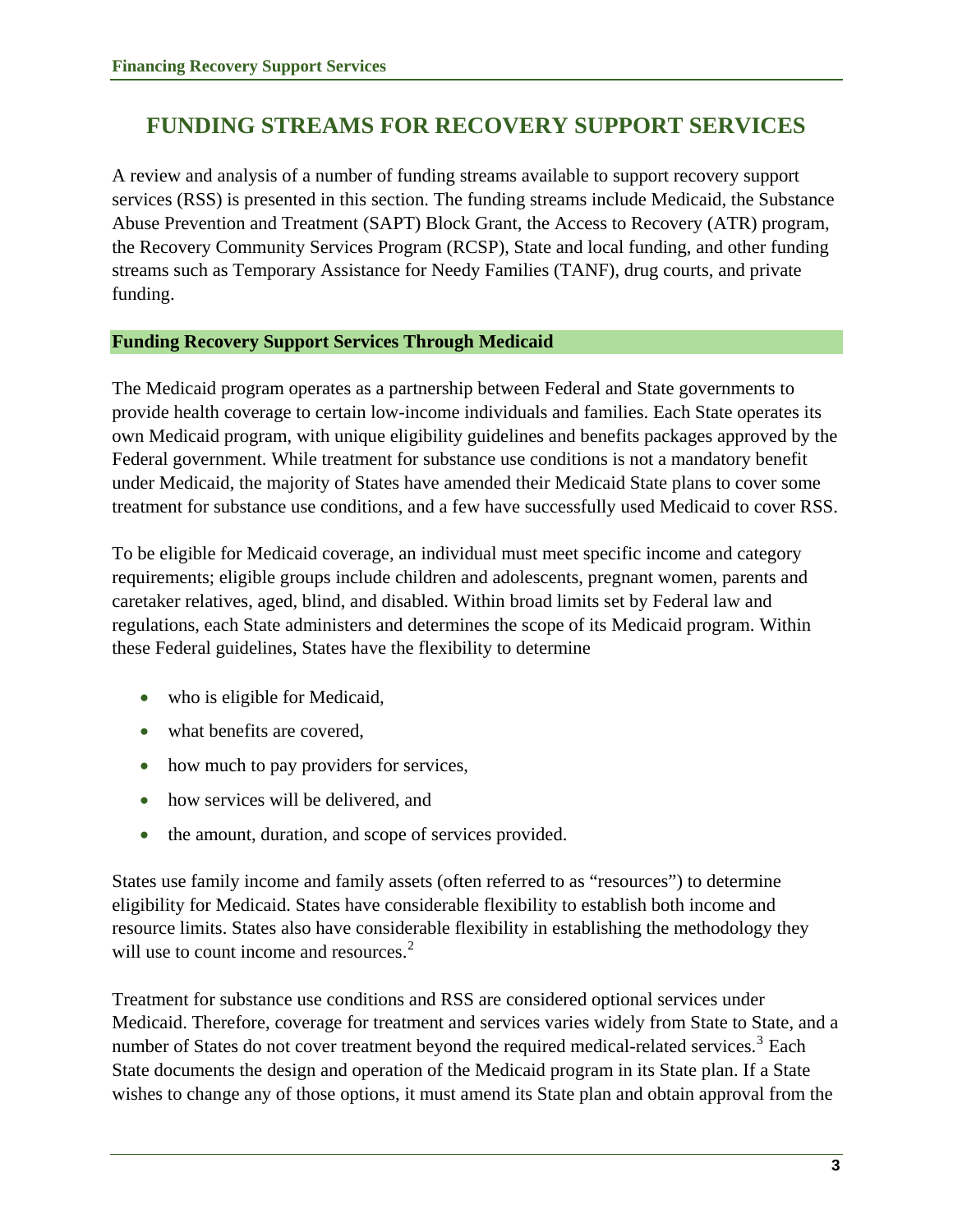Centers for Medicare and Medicaid Services (CMS), the Federal agency that oversees the Medicaid program.

States may also request waivers of certain provisions of Medicaid law to implement policies that are otherwise not allowable under standard Federal guidelines. Waivers must be approved by the Secretary of Health and Human Services. The majority of States use their State plan and/or waivers to cover treatment, and a few successfully use Medicaid to cover RSS, including Alaska, Arizona, California, Connecticut, Florida, Iowa, Kansas, Montana, New Mexico, Pennsylvania, and Rhode Island.

To be eligible for Federal reimbursement for RSS, States must identify the Medicaid authority to be used for coverage and payment and must describe the service, the provider of the service, and their qualifications in full detail. States must also describe utilization review and reimbursement methodologies.<sup>[4](#page-46-2)</sup>

To date, States have leveraged Medicaid funding for peer and recovery support services using the following current authorities allowed by Federal Medicaid regulations under the Social Security Act Title XIX:

- Section 1905(a)(13), the rehabilitation services option (rehab option)
- Section 1915(b), managed care/freedom of choice waivers
- Section 1915(i), Deficit Reduction Act Authority

#### Funding Recovery Support Services Through the Rehabilitation Services Option (Rehab Option)

Under the Medicaid rehabilitation services option (rehab option), States can cover "other diagnostic, screening, preventative, and rehabilitative services, including any medical or remedial services (provided in a facility, a home, or other setting) recommended by a physician or other licensed practitioner of the healing arts within the scope of their practice under State law, for the maximum reduction of physical or mental disability and restoration of an individual to the best possible functional level."<sup>[5](#page-46-2)</sup> To receive reimbursement for RSS under the Medicaid rehab option, States first need to demonstrate that these services meet the above requirements in Federal regulation.

Forty-seven States plus the District of Columbia provide a type of mental health, substance use, and/or physical health service under the rehab option.<sup>[6](#page-46-2)</sup> The majority of services covered under the rehab option are treatment services for mental health and substance use conditions.<sup>[7](#page-46-2)</sup> Most RSS currently funded through Medicaid are reimbursed through the rehab option.

There are several advantages to using the rehab option rather than other methods allowable under Medicaid to cover RSS. These advantages include increased flexibility in which programs and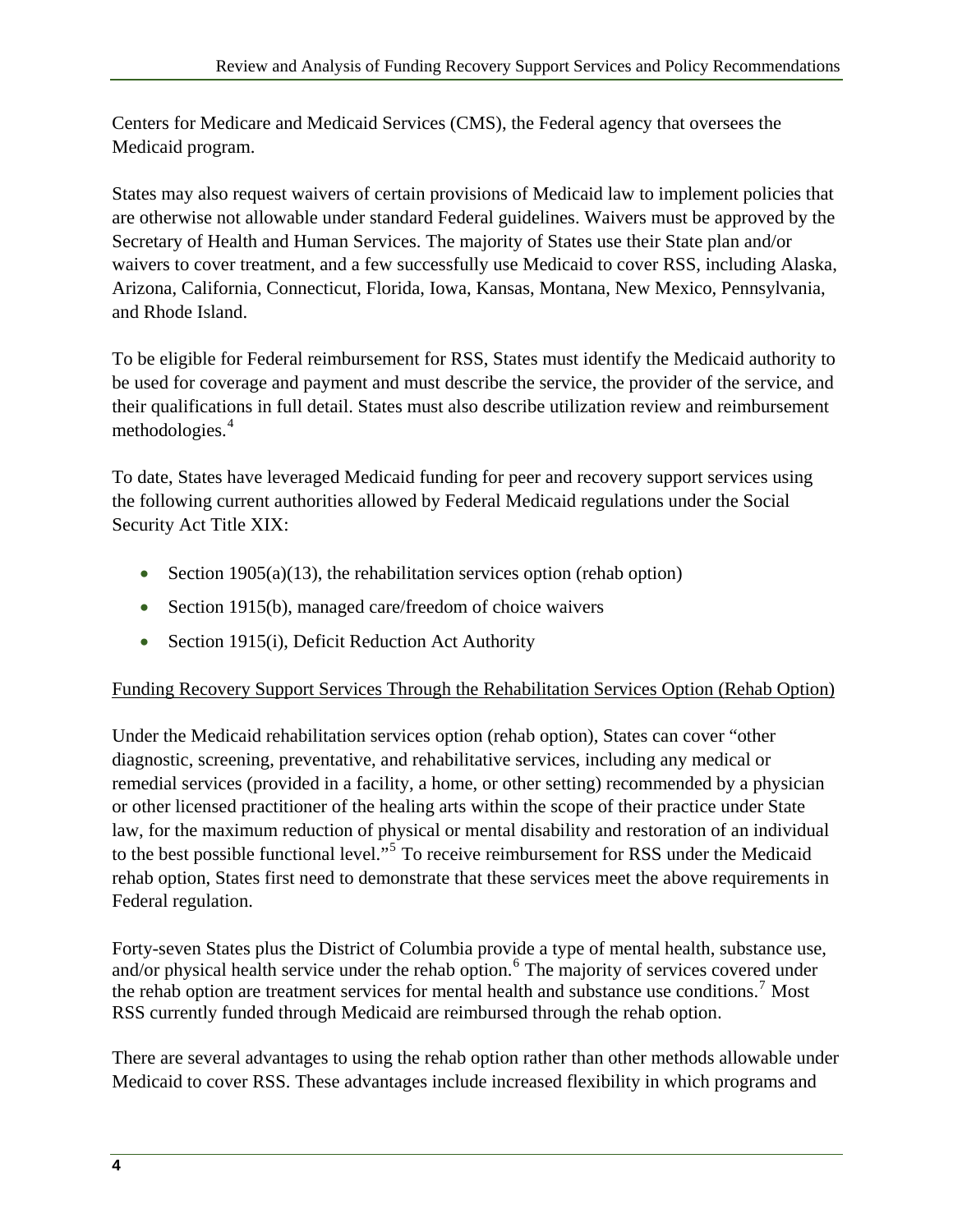providers could be covered and a potentially less burdensome process for obtaining reimbursement. For example:

- These services can be provided in a variety of locations in the community, including the person's home or other living arrangement if allowed under the State plan.
- These services can be furnished by a wider range of professionals, including qualified community paraprofessional workers and peer specialists. This is in contrast to other Medicaid services that require licensed practitioners or practitioners with other specific credentials to provide a service.<sup>[8](#page-46-2)</sup>
- These services can be provided through State plan amendments, avoiding the more complicated waiver process and "cost-neutrality" requirements.

States also face some challenges in using the rehab option. There may be a lack of clarity regarding allowable services, and in some instances the Federal government has disallowed Medicaid reimbursement for recreational and social programs that were not focused on rehabilitation. In these instances, States were required to pay back significant amounts of Federal matching funds.<sup>[9](#page-46-2)</sup>

There are restrictions on what services are allowable for Federal financial participation under the rehab option, as these services are covered under separate Medicaid-funded programs.

- The rehab option will not cover room and board. However, support services in residential programs are covered in some States.
- Education is excluded from Medicaid reimbursement.
- Vocational services are not reimbursable, including specific programs that provide training or education regarding a trade.
- The rehab option will not cover transportation.

However, some States have been able to provide assistance to individuals to obtain employment through skill-building or community support activities. $10$ 

#### Funding Recovery Support Services Through Medicaid Section 1915(b) Managed Care/Freedom of Choice Waivers

Medicaid section 1915(b) or "freedom of choice" waiver allows States to implement managed care systems for Medicaid beneficiaries. These waivers are used by States to operate programs that affect the delivery system for some or all of the individuals eligible for Medicaid in a State by

• mandatorily enrolling beneficiaries into managed care programs (although States do have the option through the Balanced Budget Act of 1997 to enroll certain beneficiaries into mandatory managed care via a State plan amendment) and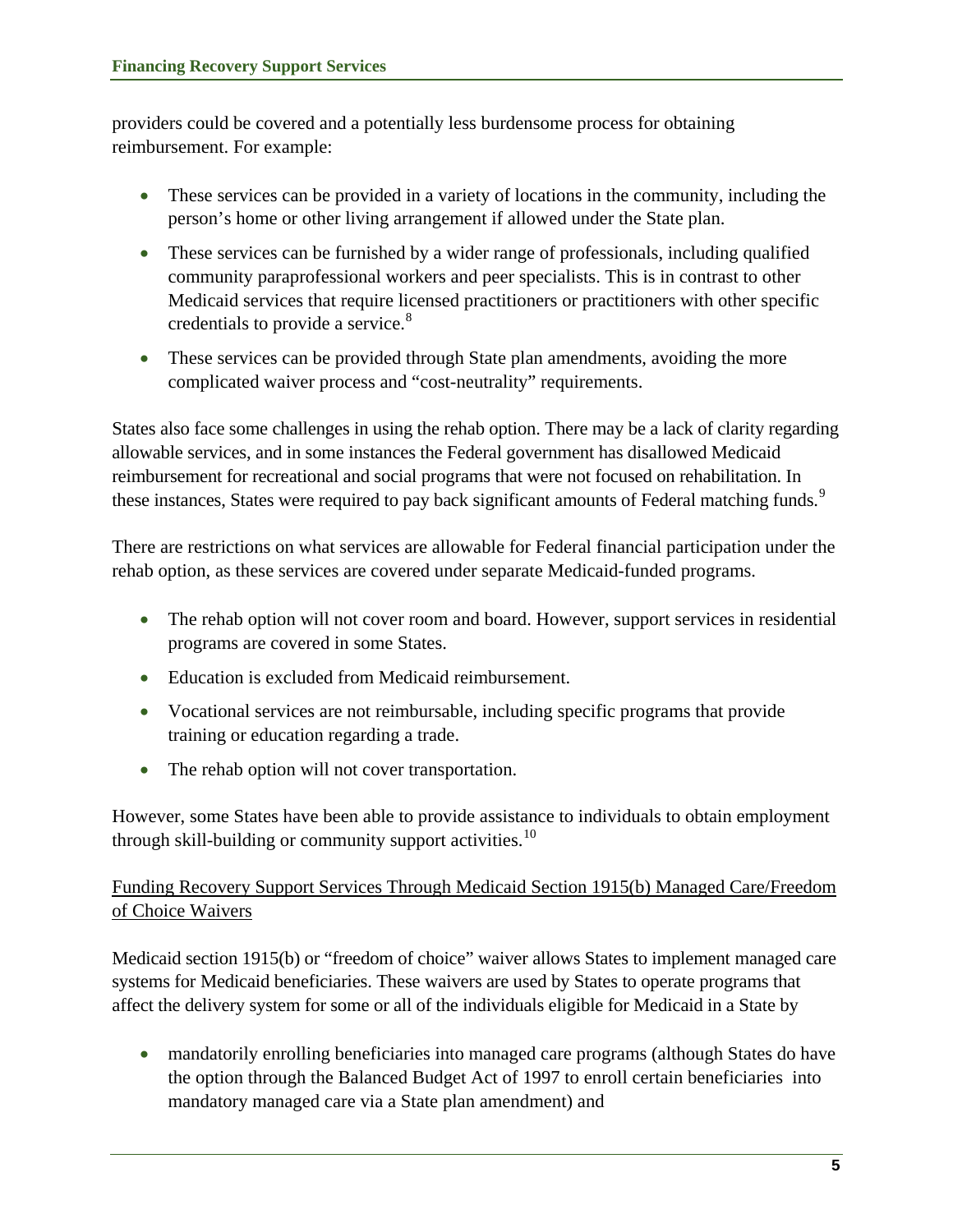• creating a "carveout" delivery system for specialty care, which is common for behavioral health care.

To implement managed care programs, the Secretary of Health and Human Services may waive the Medicaid requirements of statewideness, comparability of services, and freedom of choice of provider, at a State's request, under section 1915(b) of Title XIX of the Social Security Act. There are four types of authorities under section 1915(b) that States may request:

- Under 1915(b)(1) States can mandate Medicaid enrollment into managed care.
- Under 1915(b)(2) States can utilize a "central broker."
- Under 1915(b)(3) States can use cost savings to provide additional services, including the option to use savings achieved by using managed care to provide additional services to Medicaid beneficiaries not typically provided under the State plan.
- Under 1915(b)(4) States can place limits on the number of providers for services.<sup>[11](#page-46-2)</sup>

Although most States have used a section 1915(b) waiver for medical and primary care and traditional behavioral health care services, some have used managed care to provide RSS*.* There are no specific instructions on what RSS can be included. Section 1915(b) waivers cannot negatively impact beneficiary access or quality of care, and RSS provided under waiver must not cost more than what the Medicaid program would have cost without the waiver. Since these are the only limitations listed, States have some flexibility in designing and creating a system of care offering RSS.

#### Funding Recovery Support Services Through Medicaid Section 1915(i) Deficit Reduction Act Authority

In addition to the methods available to States to cover RSS described above, States also have new authority under the Federal Deficit Reduction Act of 2005 (DRA) to provide RSS to certain individuals. The DRA, signed into law on February 8, 2006, allows States greater flexibility to furnish community-based services, including RSS, through Medicaid. Section 6086 of the DRA amends the Social Security Act by creating a new subsection—1915(i)—to give States the ability to provide home-based and community-based services to elderly individuals and people with disabilities without requiring a waiver or demonstrating cost-neutrality. Under the DRA, States can now amend their Medicaid plans to provide any of the services now covered under Section 1915(c) Home and Community Based Services (HCBS) waivers. Section 6086 of the DRA also expands services to populations not previously eligible for HCBS waivers. Section 6044 of the DRA allows States to tailor HCBS to the needs of a particular population. States are able to propose the number of recipients and the types of services provided. Additionally, States can offer services in select areas of the State, rather than other State plan services that must be available statewide.<sup>[12](#page-46-2)</sup>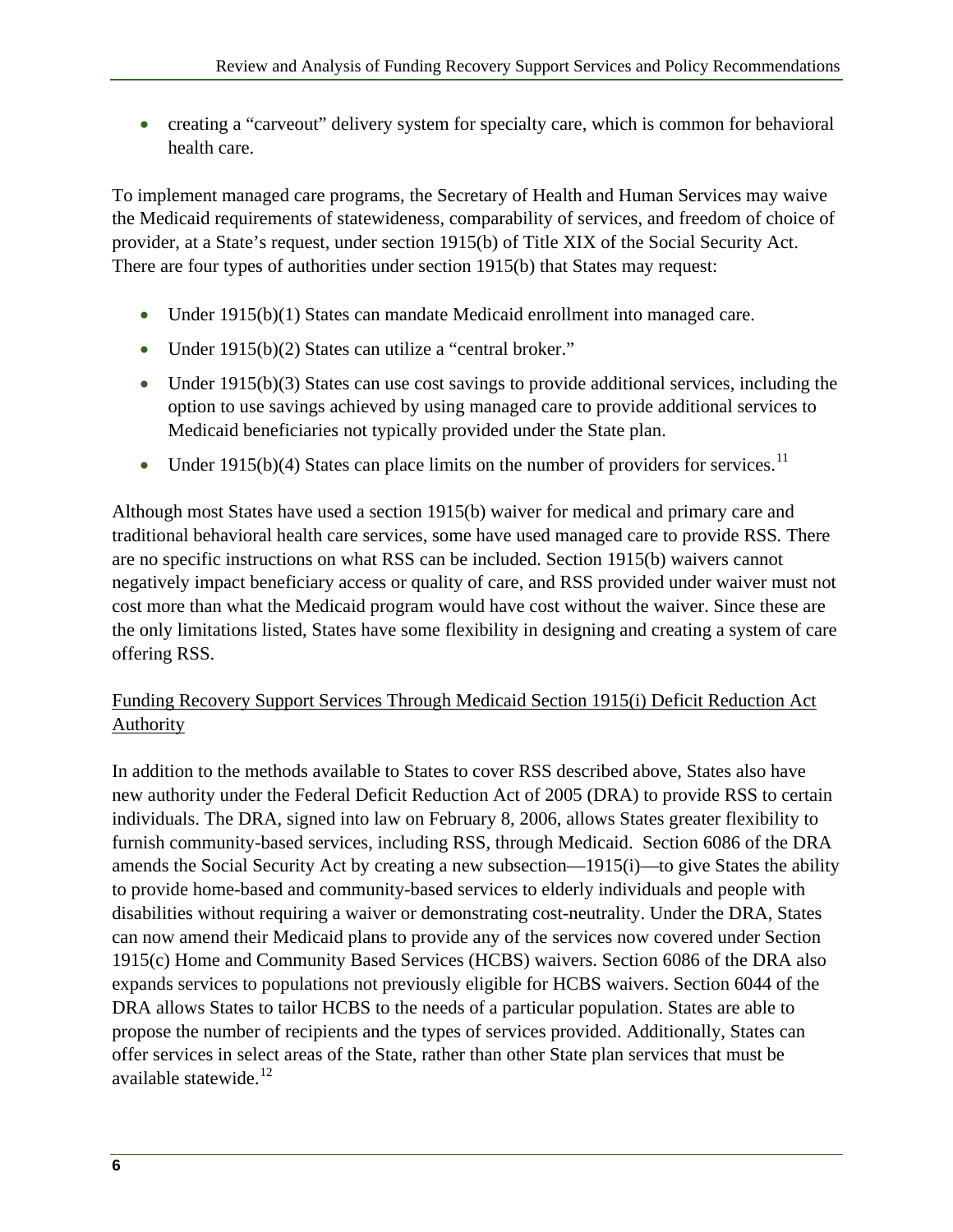Several States that are considering a 1915(i) State plan amendment are developing target population criteria for individuals with serious and persistent mental illness and/or substance use conditions. These criteria include individuals who

- have undergone or are currently undergoing treatment for mental health or substance use conditions in a more intensive level of care than outpatient care, more than once in a lifetime (such as emergency services, alternative home care, medical detoxification, intensive outpatient services, partial hospitalization or inpatient hospitalization);
- have a history of psychiatric and/or substance use conditions resulting in at least one episode of continuous, professional supportive care other than hospitalization; and/or
- demonstrate a need for assistance by some of the following criteria on a continuing or intermittent basis for a specific length of time:
	- o are unemployed, or employed in a sheltered setting, or have markedly limited skills and a poor work history;
	- o show severe inability to establish or maintain an individual's social support system;
	- o require help in basic living skills such as self-care, money management, housekeeping, cooking, or medication management; or
	- o exhibit inappropriate social behavior that results in demand for intervention.

Using these criteria, a State could develop a screening and assessment process to identify individuals to participate in their 1915(i) program.<sup>[13](#page-46-2)</sup> States that develop 1915(i) programs for specific populations can offer a range of support services aimed at minimizing the negative effects of substance use conditions. These services can include assistance with financial management, personal development, advocacy, crisis management, skills training, coordination/linkages with other services and resources, and peer support services. These services can be provided one-on-one, in groups, in community settings, or in the individual's natural environments.<sup>[14](#page-46-2)</sup>

#### Additional Medicaid Policy and Benefit Issues

Medicaid can and does cover RSS for eligible populations, such as pregnant women and women with children. For example, many States offer enhanced prenatal benefits packages to pregnant women that may include benefits such as nutritional counseling and parenting classes. Additionally, individuals seeking recovery with certain physical or mental illnesses who would otherwise be receiving costly institutional care would be eligible under an HCBS 1915(c) waiver and could receive services such as supported employment, transitional services such as security deposits and initial payments for utilities, and nonmedical transportation.

It is also important to note that while Medicaid can provide RSS through any of the methods described above individually, they are often used together. For example, a State may include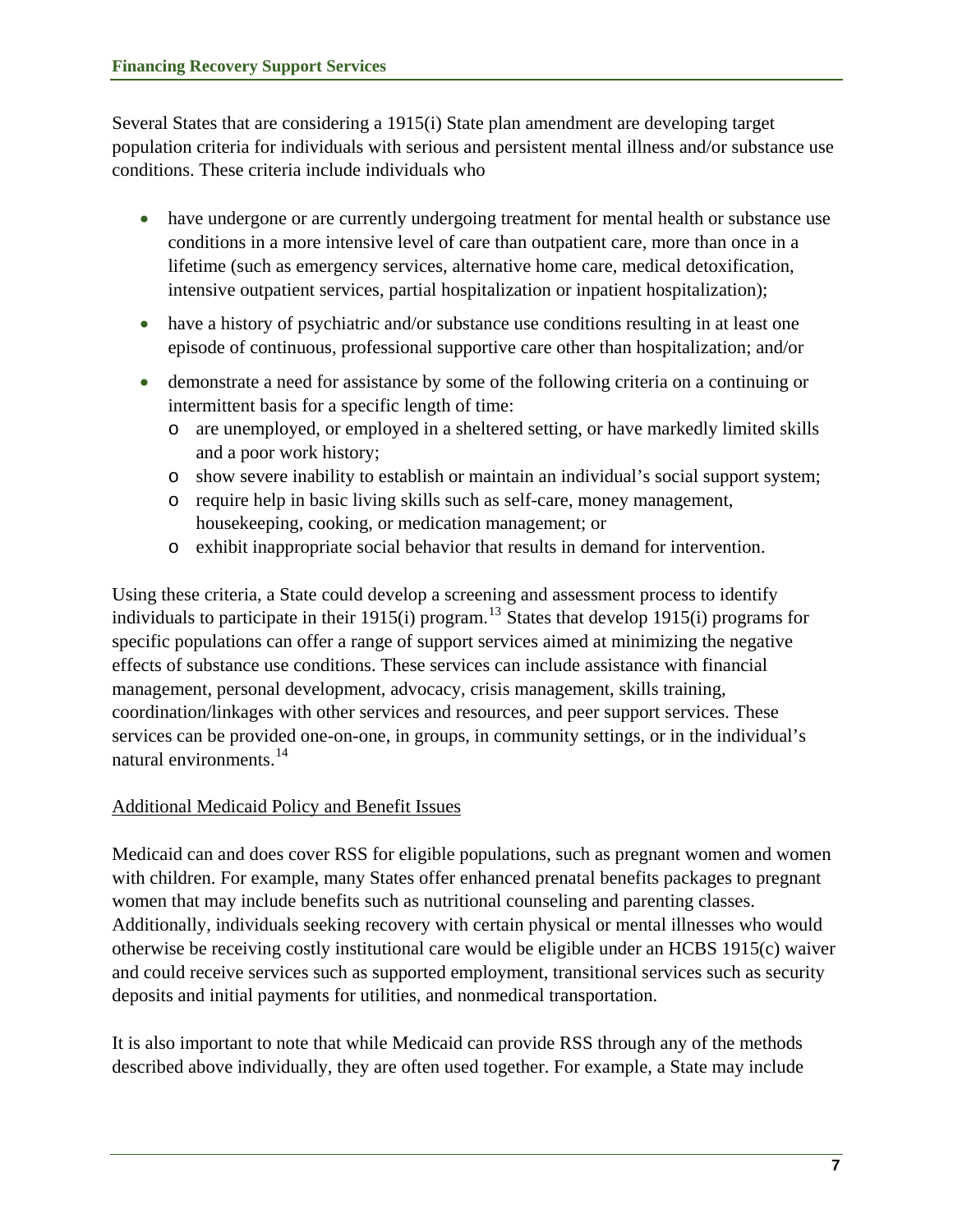<span id="page-15-0"></span>RSS under the rehab option in its State plan and contract with a managed care organization to deliver those services.

#### **Funding Recovery Support Services Through the Substance Abuse Prevention and Treatment (SAPT) Block Grant**

The SAPT Block Grant provides foundational support to States for the prevention and treatment of substance use conditions, funding about 40 percent of all such expenditures.<sup>[15](#page-46-2)</sup> The SAPT Block Grant was created in 1993 and funds activities in all 50 States, the District of Columbia, and eight territories.<sup>[16](#page-46-2)</sup> The fiscal year 2009 SAPT Block Grant allocations totaled \$1.7786 billion.<sup>[17](#page-47-0)</sup>

Although RSS are not expressly authorized by Federal statute or regulation as allowable uses for SAPT Block Grant expenditures, SAPT Block Grant funding of RSS is also not included in the statute's list of restricted uses for funds. SAPT Block Grant recipients are given considerable flexibility to determine how to spend funds on "treatment activities," which is broadly defined and could include RSS. In addition, the importance of services that constitute RSS is underscored both in the SAPT Block Grant section of the law and in regulation.

Despite the flexibility provided to States, there are requirements and restrictions listed for spending SAPT Block Grant funds as listed in the Interim Final Rule.<sup>[18](#page-47-0)</sup> States are required by the Public Health Service Act, enacted 1944 and amended in 1980 by the Drug Abuse Preventi on Treatment and Rehabilitation Act, to expend the SAPT Block Grant on various activities related to the prevention and treatment of substance use conditions in certain proportions.<sup>[19](#page-47-0)</sup> The statute authorizing the SAPT Block Grant has the following requirements:

- At least 20 percent of SAPT Block Grant funds must be expended for primary prevention purposes.
- Five percent must be expended by "designated States" for HIV disease early intervention services.
- Five percent or more must be used to increase the availability of treatment services designed for pregnant women and women with dependent children, relative to the 1993 Block Grant allotment.
- Five percent can be expended by the States and jurisdictions on administrative costs.<sup>[20](#page-47-0)</sup>

The restrictions listed as part of the Interim Final Rule limit the spending of SAPT Block Grant dollars on certain items related to prevention and treatment of substance use conditions. These restrictions are as follows:

• Use of funding inpatient services is prohibited except in specific situations.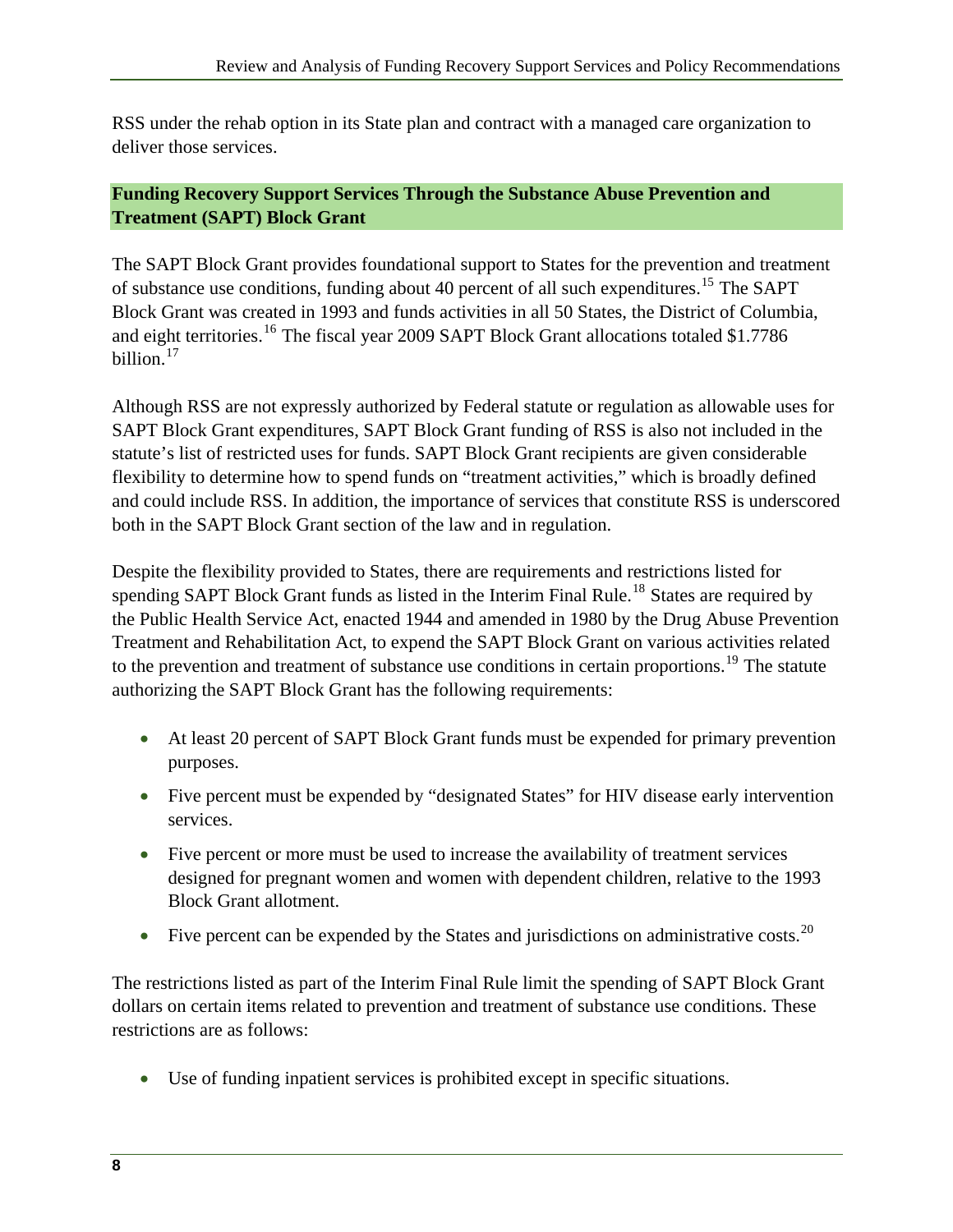- Block Grant funds cannot be used to make cash payments to individuals.
- Block Grant funds cannot be used to purchase or make improvements to land or any dwelling.
- There are limitations on providing block grant–funded services to individuals in jails and prisons.

Beyond the above-described requirements and restrictions, the statute and regulations governing the SAPT Block Grant program allow States considerable flexibility to plan, carry out, and evaluate prevention and treatment services and activities for substance use conditions. "Treatment activities" are broadly defined by the statute as "treatment services…and authorized activities that are related to treatment services. $^{21}$  $^{21}$  $^{21}$ 

The statute governing the SAPT Block Grant program contains language emphasizing the importance of linking prevention and treatment activities with supportive services. Section 300x-28(c) of the Federal statute governing the SAPT Block Grant includes a funding agreement requirement for States to coordinate prevention and treatment activities "with the provision of other appropriate services (including health, social, correctional and criminal justice, educational, vocational rehabilitation, and employment services)."<sup>[22](#page-47-0)</sup>

In addition, Section 132 of the Federal regulations governing the SAPT Block Grant program (45 CFR Part 96 Section 132) builds on the above statutory requirement for coordination of treatment and prevention with supportive services. In addition to the above language, the rule describing the regulation provides the following guidance:

The State is to coordinate prevention and treatment activities with the provision of other appropriate health, social, correctional and criminal justice, education, vocational rehabilitation and employment services. The regulations specify that the Secretary (of Health and Human Services), in monitoring compliance with this section, will consider such factors as the existence of memoranda of understanding between various service providers or agencies and evidence that the State has included prevention and treatment service coordination in its grants and contracts. The Secretary believes that improving service coordination and integration of services is an important objective. It is particularly important in the area of substance abuse because many of the individuals involved are either served by or need to receive services from a variety of systems.<sup>[23](#page-47-0)</sup>

In addition, the statute authorizing the SAPT Block Grant describes a number of services that must be provided to particular populations using SAPT Block Grant funds. One such provision states that additional services must be provided to pregnant women and women with dependent children. The scope of services described includes primary medical care for the women and their children, gender-specific treatment for substance use conditions, and therapeutic interventions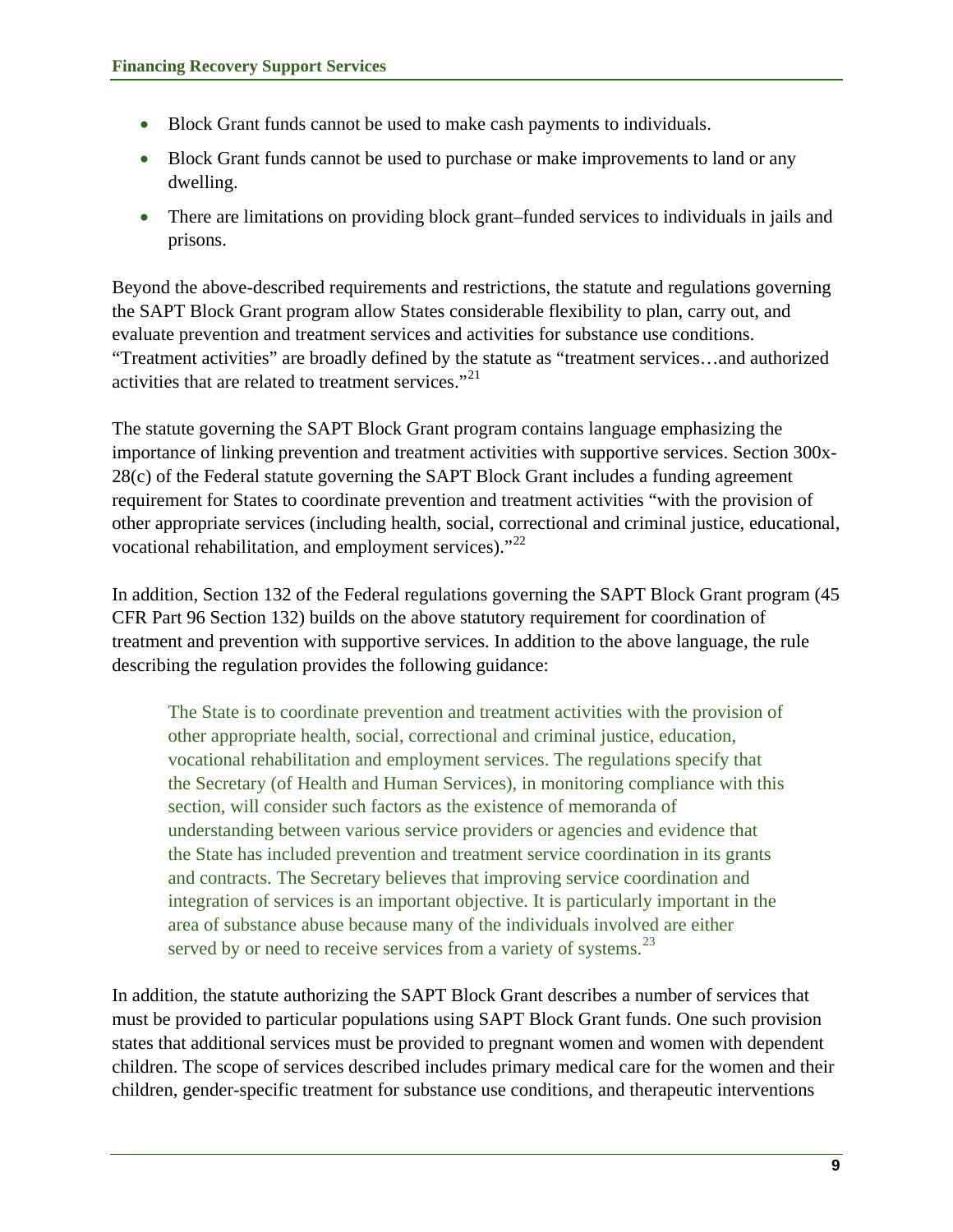<span id="page-17-0"></span>for both the women and their children. The rule also states that treatment programs receiving funds from the SAPT Block Grant set-aside for pregnant women and women with dependent children must provide "sufficient case management and transportation services to ensure that women and their children have access" to the aforementioned required services. $^{24}$  $^{24}$  $^{24}$  All of these requirements are consistent with the delivery of RSS to the specific population.

The statute also allows States to use Block Grant dollars to establish and maintain a revolving fund to support group homes for "recovering substance abusers."<sup>[25](#page-47-0)</sup> The statute states that this fund would be used to make loans to support group homes for people in recovery from substance use conditions and that the residents of these homes would repay these loans through monthly installments. The statute further states that residents of these group homes could not use alcohol or drugs in these homes and that these individuals would establish policies governing residence in these homes.<sup>[26](#page-47-0)</sup> This is another opportunity for States to use SAPT Block Grant funding to provide RSS, specifically housing, to those in need.

The SAPT Block Grant is essentially silent on allowing funding for RSS other than for specific populations. However, the SAPT Block Grant provides States with considerable flexibility to define a continuum of care and the treatment services and treatment activities within that continuum. Coordination of care, including the provision of medical and support services, is considered a priority under the SAPT Block Grant. Given this flexibility, it is permissible to provide RSS. However, in some cases the range and limits of the use of SAPT Block Grant funds for RSS remains unclear, such as the funding of RSS as independent services.

#### **Funding Recovery Support Services through the Access to Recovery (ATR) Program**

ATR is a discretionary grant program funded by the Substance Abuse and Mental Health Services Administration (SAMHSA)/Center for Substance Abuse Treatment (CSAT), which provides individuals with vouchers to purchase treatment for substance use conditions and RSS at the provider of their choice. ATR has three primary goals: to expand consumer choice, to track and improve outcomes, and to increase capacity.<sup>[27](#page-47-0)</sup> ATR also aims to include more faith-based and community-based providers in service delivery to reach populations that might otherwise not receive treatment or RSS.

The main requirement of ATR is that individuals are provided a choice regarding the services they receive and where they receive them. This requirement means that States need to have "genuine, free, and independent choice among eligible clinical treatment and recovery support providers, among them at least one provider to which the client has no religious objection."<sup>[28](#page-47-0)</sup> States must adopt vouchers as a payment mechanism under ATR. Vouchers are intended to support client choice by allowing an array of services from which the client can choose.<sup>[29](#page-47-0)</sup>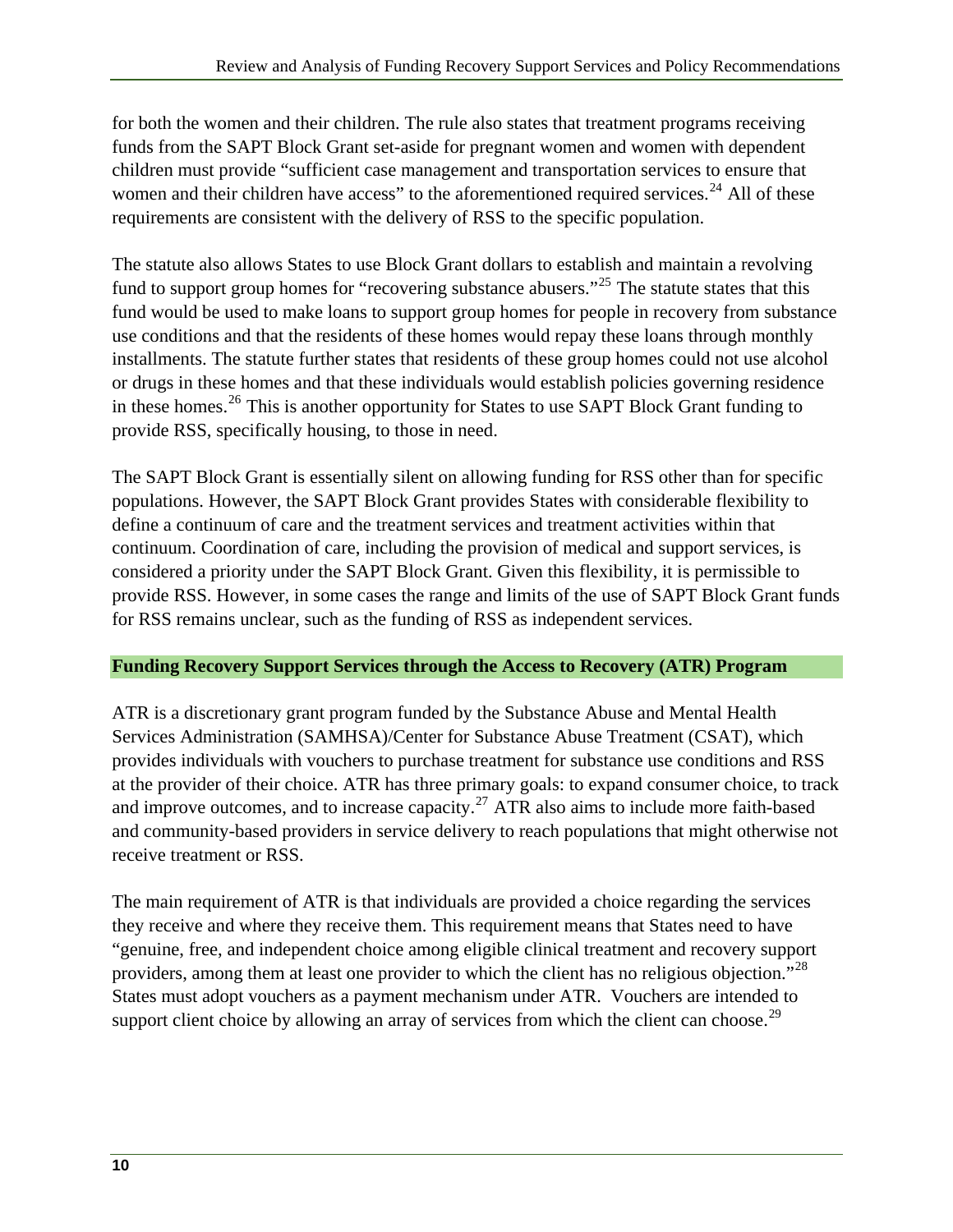<span id="page-18-0"></span>ATR grants vary from State to State. Some States have targeted particular geographic areas and others have targeted specific populations, such as Native Americans, people with a history of methamphetamine use, or people who have been involved with the criminal justice system.

The provision of RSS is a key element of the ATR program. RSS can be delivered by staff, peers, and volunteers in the community to promote a drug-free lifestyle. States have the option to provide the full range of RSS, as follows:

- Family services (including marriage education and parenting and child development services)
- Child care
- Employment services
- Pre-employment services
- Employment coaching
- Individual services coordination
- Transportation to and from treatment, recovery support activities, or employment
- Job training
- HIV/AIDS services
- Supportive transitional drug-free housing services
- Other case management services
- Continuing care
- Relapse prevention
- Recovery coaching
- Self-help and support groups
- Spiritual support
- Other aftercare services
- Substance abuse education
- HIV/AIDS education
- Other education services
- Peer coaching or mentoring
- Housing support
- Alcohol- and drug-free social activities
- Information and referral
- Other peer-to-peer  $RSS^{30}$  $RSS^{30}$  $RSS^{30}$

In August 2004, the first ATR grants totaling \$100 million per year for each of 3 years were awarded to 14 States and one tribal organization. In August 2007, the second round of ATR grants totaling \$98 million per year for each of three years were awarded to 18 States, the District of Columbia, and five tribal organizations.

#### **Funding Recovery Support Services Through the Recovery Community Services Program (RCSP)**

The RCSP is a discretionary grant program administered by SAMHSA/CSAT that seeks to design and deliver peer-to-peer RSS to assist individuals in initiating and sustaining recovery. Peer-topeer RSS are designed and delivered by people with similar shared experiences of substance use and recovery and are not delivered by professionals at treatment provider agencies unless they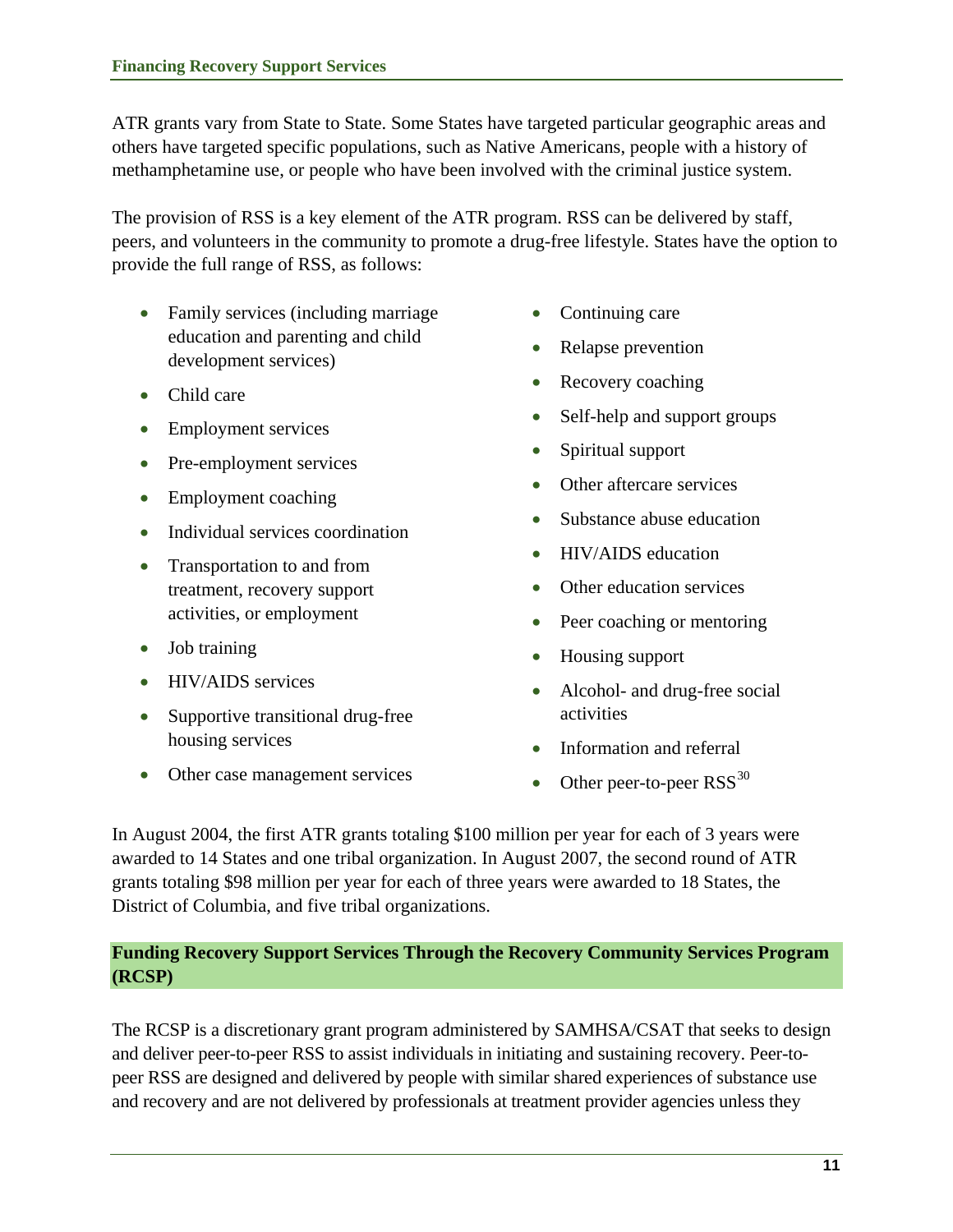identify themselves as a peer and serve only in that capacity. The conceptual framework underlying peer-to-peer RSS has three components: (1) the role and importance of holistic community-based support services in sustaining recovery, (2) the conception of recovery along a change continuum and the role of peer services in supporting lifestyle change along the continuum, and (3) the notion of social support.<sup>[31](#page-47-2)</sup> Research has shown that peer-to-peer RSS extend and enhance treatment by preventing relapse and promoting long-term recovery, and by minimizing the negative effects of relapses when they happen through early intervention and timely referral to appropriate treatment.<sup>[32](#page-47-2)</sup> RCSP projects develop peer services in four identified areas:

- **Emotional support—**This includes activities such as peer mentoring and recovery coaching, as well as recovery support groups.
- **Informational support—**This includes provision of health and wellness information, educational assistance, and help in acquiring new skills, ranging from life skills to employment readiness and restoration of citizenship rights.
- **Instrumental support—**This includes assistance in filling out applications and obtaining entitlements, or providing child care, transportation to support-group meetings, and clothing closets.
- **Social support**—This includes helping people in early recovery feel connected and enjoy being with others, especially in recreational activities in alcohol- and drug-free environments. Such assistance is especially needed in early recovery, when little about abstaining from alcohol or drugs is reinforcing.  $33$

Peer services are based on the premise that individuals in recovery are a valuable resource to others and their community. Some of the RCSP projects target specific populations such as women, individuals with trauma, individuals with co-occurring conditions, and individuals reentering society from jail or prison.

Peer RSS offered by RCSP projects include:

- peer-led recovery support groups and meetings;
- assistance in housing, education, and employment opportunities;
- assistance in building constructive family and other personal relationships;
- stress management assistance;
- case management, including obtaining services from multiple systems such as primary and mental health care, child welfare, and criminal justice systems;
- recovery learning circles and other forms of recovery-related adult education;
- coaching or training in life skills, health and wellness, education and career planning, and leadership skills development; and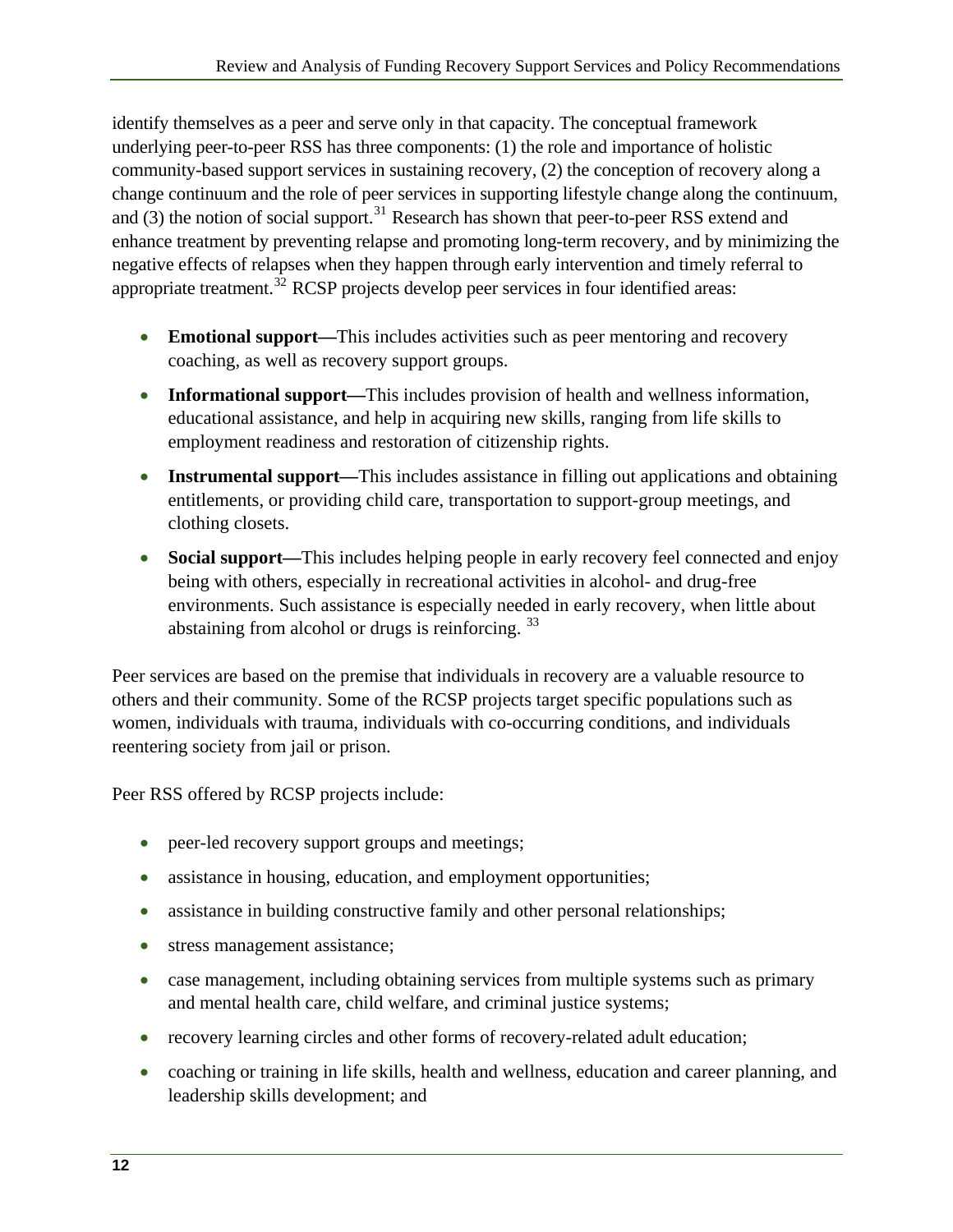<span id="page-20-0"></span>• alcohol- and drug-free social and recreational activities.  $34$ 

In 2007, eight new community organizations across the country were awarded RCSP grants totaling \$2.8 million dollars. The RCSP program currently funds 23 organizations nationwide, and the program has received \$5.24 million in funding for each of the 2008 and 2009 fiscal years.[35](#page-47-2)

#### **Funding Recovery Support Services Through State and Local Sources and Other Funding Streams**

States are utilizing a variety of sources to finance RSS to support individuals before, during, and after treatment. For those States that have provided RSS over the years, RSS have typically only been provided during treatment. More recently RSS are being provided throughout the continuum of care and the length and variety of services has been expanded. Several States have appropriated funding specifically for RSS. The types of services, target populations, service requirements, and funding amounts vary from State to State. Examples of RSS funded through State appropriations will be discussed later in this report.

States are using several other funding mechanisms to provide RSS, including TANF funds, drug court funding, and private funding.

#### Funding Recovery Support Services Through the Temporary Assistance for Needy Families (TANF) Program

The TANF program is a Federal block grant, administered by the Office of Family Assistance in the U.S. Department of Health and Human Services, which funds States to provide temporary assistance to aid individuals in gaining employment and achieving self-sufficiency. TANF's goals are to promote work, marriage and families, two-parent households, and responsible fatherhood.<sup>[36](#page-47-2)</sup>

Since October 2006 States have been required to meet a 50 percent work participation rate for all families in their TANF programs, and a separately calculated 90 percent participation rate for two-parent families, with each rate adjusted downward for any caseload decline that occurs after 2005 for reasons other than changes in eligibility rules. To meet these requirements, States can count certain time-limited "job search" and "job readiness" activities, including treatment for substance use conditions and other rehabilitation activities. Under guidance issued by the Office of Family Assistance, "job search and job readiness assistance means the act of seeking or obtaining employment, preparation to seek or obtain employment, including life skills training, and treatment for mental health and substance use conditions, or rehabilitation activities for those who are otherwise employable."<sup>[37](#page-47-2)</sup> Job search and job readiness activities, including treatment for substance use conditions, can count toward work participation requirements up to 120 or 180 hours a year, depending on whether the parent has a 20- or 30-hour work requirement.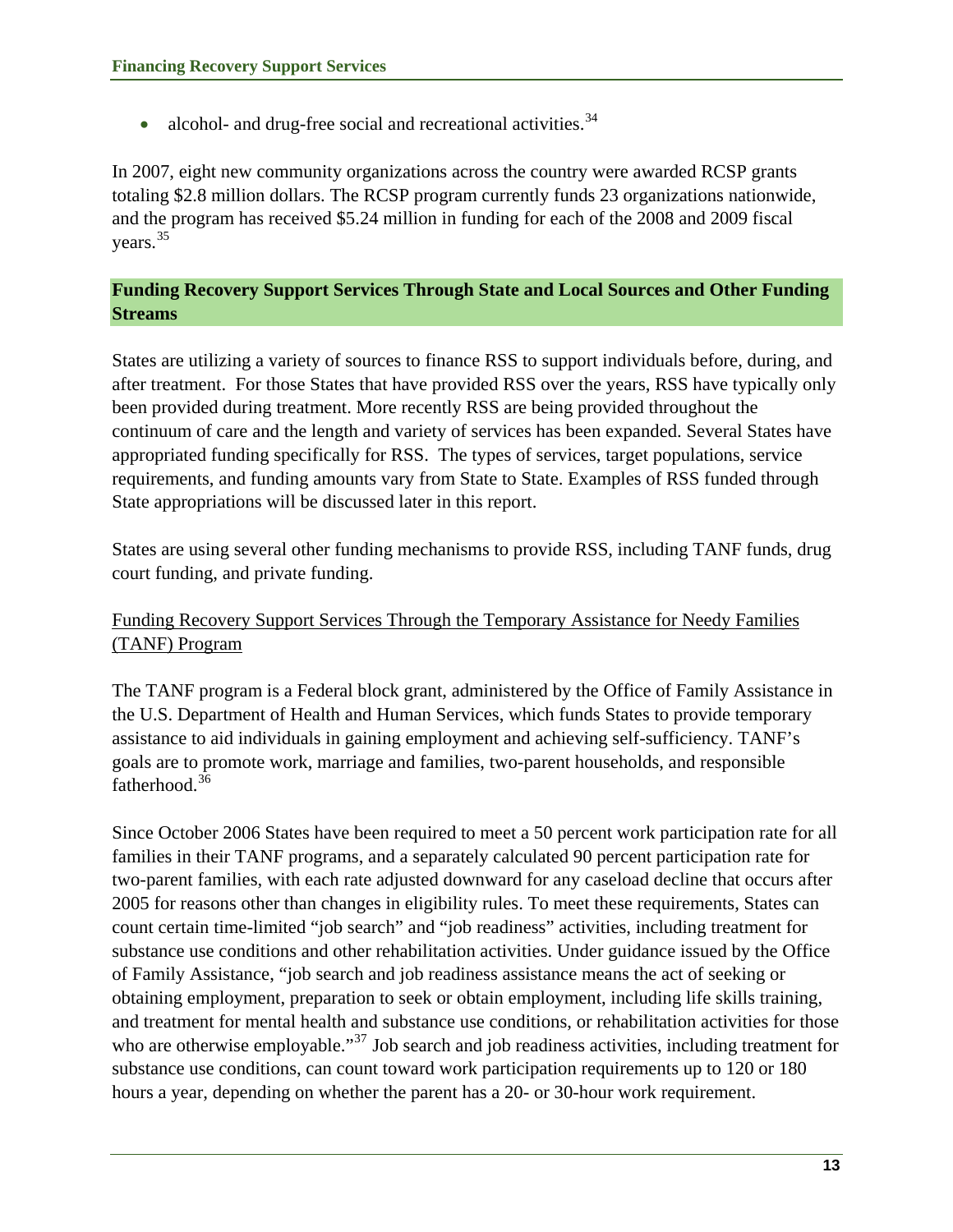States have flexibility in how to determine eligibility and the services offered within the TANF program. The TANF Final Rule indicates that States may offer "pro-family" expenditures to individuals in order to meet the overarching TANF goals of reducing out-of wedlock births and increasing the number of two-parent families. The "pro-family" expenditures can be provided regardless of family income and composition.<sup>[38](#page-47-2)</sup> Although these activities may not be counted toward the individual's work participation requirement, these services could assist the individual in overcoming some obstacles and barriers to obtaining and sustaining employment. These "profamily" activities are consistent with RSS offered through other funding streams (child care, transportation, family counseling, peer supports).

#### Funding Recovery Support Services Through Drug Courts

Drug courts are a joint effort of law enforcement, prosecutors, judges, Treatment Accountability for Safer Communities (TASC), treatment programs, individuals, and communities that have a common goal to promote treatment for those in need and reduce recidivism in the criminal justice system. Research indicates that a person coerced to enter treatment by the criminal justice system is likely to do as well as one who volunteers.<sup>[39](#page-47-2)</sup> In many communities, drug courts are developing and delivering critical RSS through a number of public funding sources. Drug courts combine treatment for substance use conditions and rehabilitation services with sanctions and other elements of the criminal justice system. RSS are intended to be a core component of the drug court model.<sup>[40](#page-47-2)</sup>

Drug courts are financed through a combination of State and Federal funding streams.

- *State and Local Funding of Drug Courts:* Although some funding for drug courts is provided through Federal discretionary programs (described below), many drug courts are sustained through State and local funding sources. Supporters of drug courts recognize that Federal grants cannot be the exclusive source of funds and that ensuring a stable funding source requires a combination of local, State, and other sources.<sup>[41](#page-47-2)</sup> When States use local resources they often have the flexibility to design the services they would like to have included in the program. In concert with Federal funding sources, States recognize the importance of including RSS in programs to better assist individuals in achieving and maintaining recovery. RSS in State-funded drug courts aid individuals in achieving better outcomes for themselves, their families, and their communities.
- *SAMHSA Funding for Drug Treatment Courts:* SAMHSA partnered with the Bureau of Justice Assistance within the U.S. Department of Justice (DOJ) to fund drug courts. The purpose of this program is to expand and/or enhance treatment for substance use conditions in "problem solving" courts, which promote treatment and RSS to aid individuals in accessing services including screening, assessment, case management, and program coordination.<sup>[42](#page-47-2)</sup> States that receive funding are permitted to use resources for HIV testing and medication-assisted treatment. States are required to use evidence-based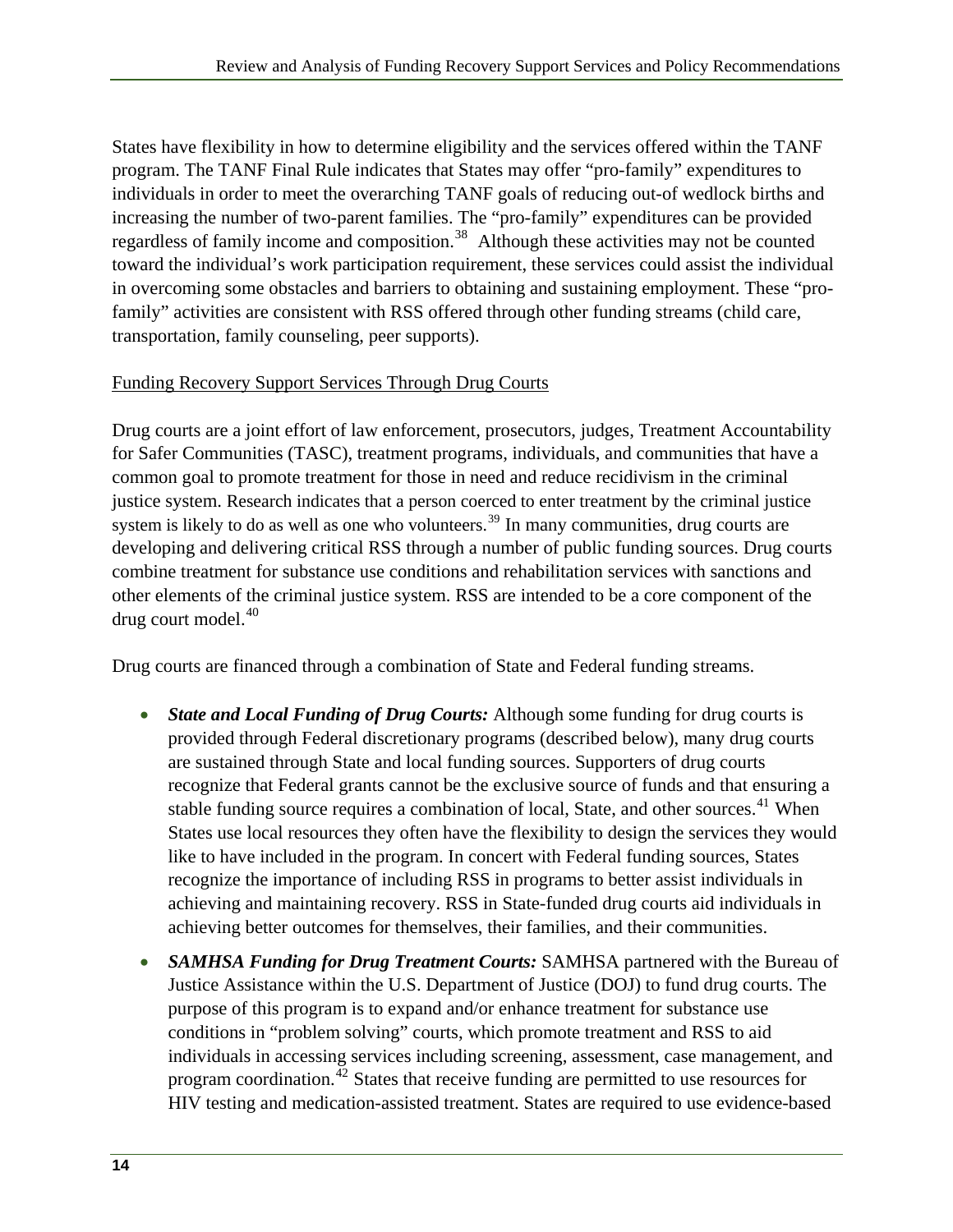practices and give priority to veterans. The program also allows States to fund wraparound services/RSS to participants to assist them in accessing treatment and remaining in treatment. The wraparound services/RSS may include child care, transportation, vocational training, and educational training. States are given considerable flexibility in designing the model used.43 RSS offered through this funding could be expanded to include other items proposed by States and approved by SAMHSA.

• *DOJ Funding for Drug Courts:* The Drug Court Discretionary Grant Program, administered by DOJ, awards grants of up to \$200,000 to State, local, and tribal governments to establish or enhance their drug court programs. The Bureau of Justice Assistance within DOJ developed a drug court resource guide that outlines key components of a drug court program to aid States in developing these services. <sup>[44](#page-48-0)</sup> This guide outlines the effectiveness of providing treatment for substance use conditions to nonviolent offenders involved in the drug court system. Key Component #4 in the guide outlines the need for additional supports to aid the individual and reduce recidivism. "Drug courts provide access to a continuum of alcohol, drug, and other related treatment and rehabilitation services."[45](#page-48-0) Allowable services identified in the guide are as follows: housing; educational and vocational training; legal, money management, and other social service needs; cognitive-behavioral therapy to address criminal thinking patterns; anger management; transitional housing; social and athletic activities; and meditation or other techniques to promote relaxation and self-control. By listing it as a Key Component, this document emphasizes the importance of incorporating RSS as a part of drug court programs.

#### Funding Recovery Support Services Through Private Sources

Some State and local agencies have used private donations and foundation grants to help fund RSS and to diversify their funding. Depending on the funding organization's requirements and expectations, States may seek and obtain varying awards to deliver broad-based or targeted RSS. States can educate prospective organizations on the importance of providing RSS to improve health outcomes of individuals, especially in times of limited government resources. Examples of private sources of funding are described in the next section.

Table 1 summarizes the funding streams that finance RSS and describes the RSS services covered under the funding streams.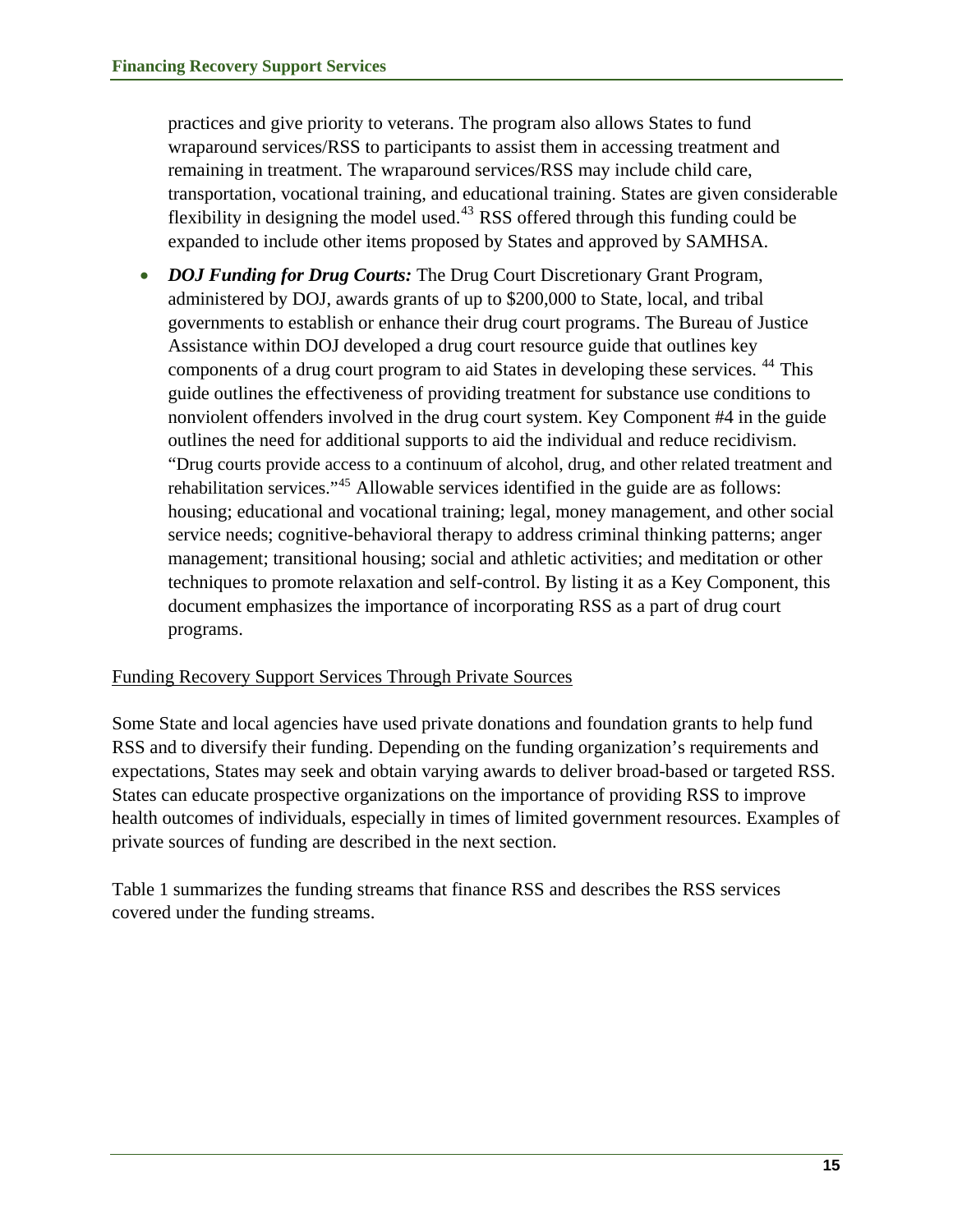<span id="page-23-0"></span>

| <b>Funding</b>                                                                   |                                                                                                                                                                                                                                                                                                                                                                                                                                                                                                                                                                                                                   | <b>Provision of RSS</b>                                                                                                                                                                                                                                                                                                                                                                                                                              |  |
|----------------------------------------------------------------------------------|-------------------------------------------------------------------------------------------------------------------------------------------------------------------------------------------------------------------------------------------------------------------------------------------------------------------------------------------------------------------------------------------------------------------------------------------------------------------------------------------------------------------------------------------------------------------------------------------------------------------|------------------------------------------------------------------------------------------------------------------------------------------------------------------------------------------------------------------------------------------------------------------------------------------------------------------------------------------------------------------------------------------------------------------------------------------------------|--|
| <b>Streams</b><br><b>Medicaid</b>                                                | <b>Description</b><br>The Medicaid program operates as a partnership<br>between Federal and State governments to provide<br>health coverage to certain low-income individuals and<br>families. Each State operates its own Medicaid<br>program, with unique eligibility guidelines and benefits<br>packages approved by the Federal Government. While<br>treatment for substance use conditions is not a<br>mandatory benefit under Medicaid, the majority of<br>States have amended their Medicaid State plans to<br>cover treatment and some RSS.                                                               | Medicaid allows the provision of RSS<br>through the waiver processes<br>described below and by State plan<br>amendment.                                                                                                                                                                                                                                                                                                                              |  |
| <b>Medicaid</b><br><b>Rehab Option</b>                                           | Under the rehab option, States can cover "other<br>diagnostic, screening, preventative, and rehabilitative<br>services, including any medical or remedial services<br>(provided in a facility, a home, or other setting)<br>recommended by a physician or other licensed<br>practitioner of the healing arts within the scope of their<br>practice under State law, for the maximum reduction of<br>physical or mental disability and restoration of an<br>individual to the best possible functional level."                                                                                                     | States are required to identify what<br>specific services will be offered as a<br>part of the program and obtain CMS<br>approval for these services. There is<br>flexibility in that services can be<br>delivered in a variety of locations by a<br>wide range of professionals. The<br>current exclusions are room and<br>board, transportation, and<br>vocational/educational training.                                                            |  |
| <b>Medicaid</b><br><b>Managed</b><br>Care/Freedom<br>of Choice<br><b>Waivers</b> | A Medicaid section 1915(b) or "freedom of choice"<br>waiver allows States to implement managed care<br>systems for Medicaid beneficiaries. These waivers are<br>used by States to operate programs that affect the<br>delivery system for some or all of the individuals eligible<br>for Medicaid in a State.                                                                                                                                                                                                                                                                                                     | There are no specific instructions on<br>what services can be included. There<br>are two limitations listed: (1) they<br>cannot negatively impact beneficiaries'<br>access to care, and (2) offering the<br>services cannot cost more than the<br>program would have cost without the<br>waiver. This guidance still provides<br>States with flexibility in determining<br>what services should be offered to<br>best meet the needs of individuals. |  |
| <b>Medicaid Deficit</b><br><b>Reduction Act</b>                                  | The DRA allows States greater flexibility to furnish<br>community-based services, including RSS, through<br>Medicaid. States have the ability to provide home-<br>based and community-based services to elderly<br>individuals and people with disabilities without requiring<br>a waiver or demonstrating cost-neutrality. States can<br>provide any of the services now covered under Home<br>and Community Based Services (HCBS) waivers. DRA<br>also expands services to populations not previously<br>eligible for HCBS waivers and allows States to tailor<br>HCBS to the needs of a particular population. | States can offer a range of support<br>services, including financial<br>management, personal development,<br>advocacy, crisis management support,<br>skills training, coordination/ linkages<br>with other resources, and peer support<br>services. These services can be<br>provided one-on-one, in groups, in<br>community settings, or in the<br>individual's natural setting/home.                                                               |  |

**Table 1: Summary of Funding Streams and Provision of RSS**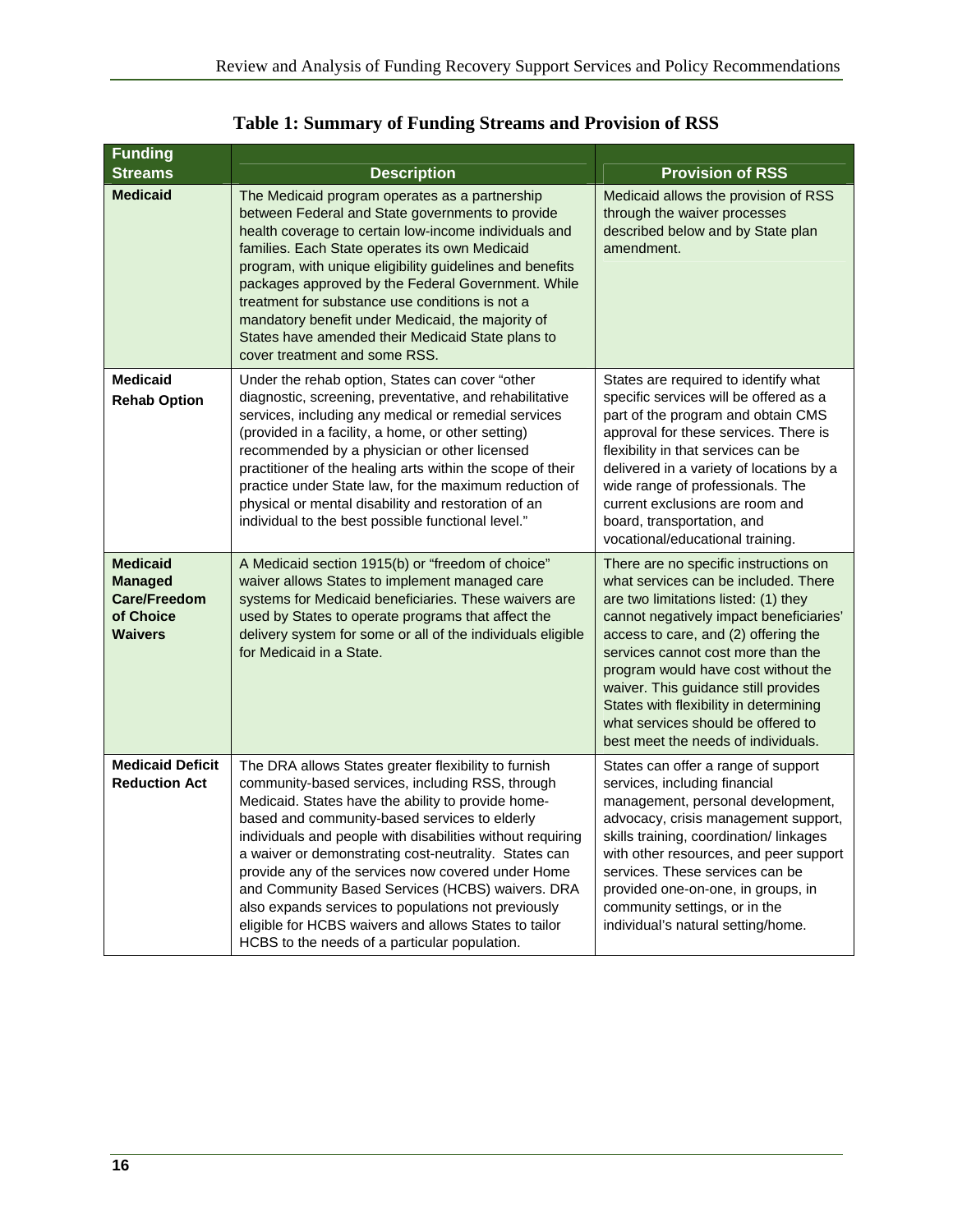| <b>Funding</b>             |                                                                                                                                                                                                                                                                                                                                                                                                                                                                                                                                                     |                                                                                                                                                                                                                                                                                                                                                                                                                                                                                                                                                                                                                                                                                                                                                                                                        |  |
|----------------------------|-----------------------------------------------------------------------------------------------------------------------------------------------------------------------------------------------------------------------------------------------------------------------------------------------------------------------------------------------------------------------------------------------------------------------------------------------------------------------------------------------------------------------------------------------------|--------------------------------------------------------------------------------------------------------------------------------------------------------------------------------------------------------------------------------------------------------------------------------------------------------------------------------------------------------------------------------------------------------------------------------------------------------------------------------------------------------------------------------------------------------------------------------------------------------------------------------------------------------------------------------------------------------------------------------------------------------------------------------------------------------|--|
| <b>Streams</b>             | <b>Description</b>                                                                                                                                                                                                                                                                                                                                                                                                                                                                                                                                  | <b>Provision of RSS</b>                                                                                                                                                                                                                                                                                                                                                                                                                                                                                                                                                                                                                                                                                                                                                                                |  |
| <b>SAPT Block</b><br>Grant | The SAPT Block Grant provides foundational support to<br>States for prevention and treatment services and<br>activities. SAPT Block Grant recipients are given<br>considerable flexibility to determine how to spend funds<br>on "treatment activities," which is broadly defined and<br>could include RSS. In addition, the importance of<br>services that constitute RSS is emphasized both in the<br>SAPT Block Grant section of the law and in regulation.                                                                                      | The SAPT Block Grant requires the<br>provision of RSS to an identified<br>population, pregnant women and women<br>with dependent children. Block Grant<br>language specifically states that<br>agencies providing treatment services<br>must also offer prenatal care and child<br>care to women with dependent children.<br>SAPT Block Grant funds may also be<br>used to help establish group homes for<br>recovering individuals with substance<br>use conditions. Section. 300x28(c)<br>requires the coordination of additional<br>services to aid individuals in the areas of<br>health, social, vocational, educational,<br>criminal justice, and employment,<br>although there is no specific guidance.<br>Designated States are required to<br>provide HIV pretest and posttest<br>counseling. |  |
| <b>ATR</b>                 | ATR is a discretionary grant program funded by<br>SAMHSA/CSAT which provides individuals with<br>vouchers to purchase treatment for substance use<br>conditions and RSS at the provider of their choice. The<br>three goals of the program are to expand consumer<br>choice, to track and improve outcomes and, to increase<br>capacity. ATR also aims to include more faith-based<br>and community-based providers in service delivery.<br>RSS are delivered by staff, peers, and volunteers in the<br>community to promote a drug-free lifestyle. | Allowable services include family<br>services (marriage education, parenting,<br>and child development services), child<br>care, individual services coordination,<br>transportation, employment services and<br>job training, HIV/AIDS education and<br>services, supportive transitional drug-<br>free housing services, other case<br>management services, continuing care,<br>relapse prevention, recovery coaching,<br>self-help and support groups, spiritual<br>support, other aftercare service,<br>substance abuse education, and peer<br>coaching and mentoring.                                                                                                                                                                                                                             |  |
| <b>RCSP</b>                | RCSP is a program designed specifically to deliver peer<br>support services. These services are not related to<br>treatment and are not provided by professionals at<br>treatment agencies unless these professionals identify<br>themselves as peers and function only in that capacity.<br>RCSP promotes the healthy community by helping the<br>individual achieve and maintain a drug-free lifestyle.<br>The program builds on the premise that individuals in<br>recovery are a valuable resource.                                             | Allowable services include peer-led<br>recovery support groups and<br>meetings, recovery coaching or<br>mentoring, peer case management,<br>recovery education, life skills training,<br>health and wellness training, education<br>and career planning, leadership skills<br>development, and alcohol- and drug-<br>free social and recreational activities.                                                                                                                                                                                                                                                                                                                                                                                                                                          |  |
| <b>State and Local</b>     | States are funding RSS within their overall service<br>continuum to promote health and wellness. By<br>demonstrating need and benefit to legislators, State<br>agencies have been appropriated funds to expand RSS.<br>States have begun to offer additional supports to<br>individuals before, during, and after treatment. Additionally,<br>States are extending the length and the range of RSS<br>options as a way to promote ongoing recovery.                                                                                                 | The types of services provided, target<br>populations, services requirements,<br>and availability of funding vary from<br>State to State.                                                                                                                                                                                                                                                                                                                                                                                                                                                                                                                                                                                                                                                              |  |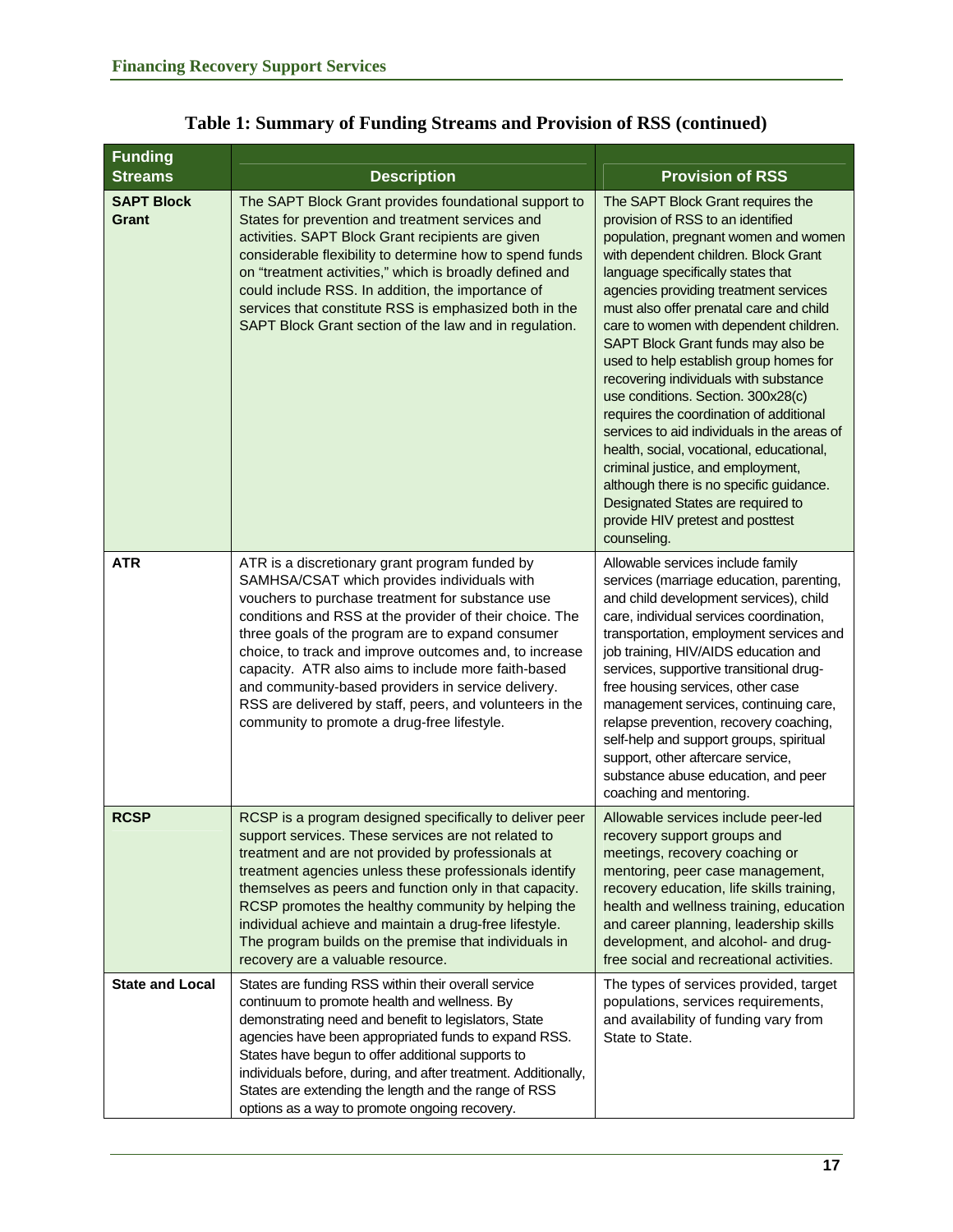| <b>Funding</b><br><b>Streams</b>                               | <b>Description</b>                                                                                                                                                                                                                                                                                                                                                                                                                                                                                                                                                                                                                                                                                                                                                                                                       | <b>Provision of RSS</b>                                                                                                                                                                                                                                                                                                                                                              |
|----------------------------------------------------------------|--------------------------------------------------------------------------------------------------------------------------------------------------------------------------------------------------------------------------------------------------------------------------------------------------------------------------------------------------------------------------------------------------------------------------------------------------------------------------------------------------------------------------------------------------------------------------------------------------------------------------------------------------------------------------------------------------------------------------------------------------------------------------------------------------------------------------|--------------------------------------------------------------------------------------------------------------------------------------------------------------------------------------------------------------------------------------------------------------------------------------------------------------------------------------------------------------------------------------|
| <b>TANF</b>                                                    | The TANF program is a Federal block grant<br>administered by the Office of Family Assistance within<br>the U.S. Department of Health and Human Services,<br>which funds States to provide temporary assistance to<br>aid individuals in gaining employment and achieving<br>self-sufficiency. The TANF Final Rule indicates that<br>States may offer "pro-family" expenditures to individuals<br>in order to meet the overarching TANF goals of<br>reducing out-of wedlock births and increasing the<br>number of two-parent families. The "pro-family"<br>expenditures can be provided regardless of family<br>income and composition.                                                                                                                                                                                  | "Pro-family" activities are consistent<br>with RSS offered through other funding<br>streams (e.g., child care,<br>transportation, family counseling, peer<br>supports).                                                                                                                                                                                                              |
| <b>Drug Courts</b><br><b>State and Local</b><br><b>Funding</b> | State drug courts often combine resources from<br>Federal, State, and local revenue streams to fund the<br>program. This approach allows greater flexibility in<br>designing the services to be included in the program.<br>State drug courts recognize the importance of including<br>RSS in programs to better assist individuals in<br>achieving and maintaining recovery.                                                                                                                                                                                                                                                                                                                                                                                                                                            | States often have flexibility in<br>designing the components of their drug<br>court program to include RSS when<br>using local resources.                                                                                                                                                                                                                                            |
| <b>Drug Courts</b><br><b>SAMHSA</b><br><b>Funding</b>          | SAMHSA partnered with the Federal Department of<br>Justice (DOJ) /Bureau of Justice Assistance to fund<br>drug courts. The purpose of this program is to expand<br>and/or enhance treatment for substance use conditions<br>services in "problem solving" courts, which promote<br>treatment for substance use conditions and RSS to aid<br>individuals in accessing treatment services.                                                                                                                                                                                                                                                                                                                                                                                                                                 | The program allows States to fund<br>wraparound services/RSS to<br>participants to aid them in accessing<br>treatment and remaining in treatment.<br>The wraparound services/RSS may<br>include child care, transportation,<br>vocational training, educational<br>training, etc.                                                                                                    |
| <b>Drug Courts</b><br><b>DOJ Funding</b>                       | The Drug Court Discretionary Grant Program,<br>administered by DOJ, awards grants to State, local, and<br>tribal governments up to \$200,000 to establish or<br>enhance their drug court programs. The Bureau of<br>Justice Assistance within DOJ developed a drug court<br>resource guide outlining key components of a drug<br>court program to aid States in developing these<br>services. This guide outlines the effectiveness of<br>providing treatment for substance use conditions to<br>nonviolent offenders involved in the drug court system.<br>Key Component #4 in the guide also outlines the need<br>for additional supports to aid the individual and reduce<br>recidivism: "Drug courts provide access to a continuum<br>of alcohol, drug, and other related treatment and<br>rehabilitation services." | Allowable services include housing;<br>educational and vocational training;<br>legal, money management, and other<br>social service needs; cognitive-<br>behavioral therapy to address criminal<br>thinking patterns; anger management;<br>transitional housing; social and athletic<br>activities; and meditation or other<br>techniques to promote relaxation and<br>self-control. |
| <b>Private Funding</b>                                         | Some State and local agencies use private donations<br>and foundation grants to help fund RSS.                                                                                                                                                                                                                                                                                                                                                                                                                                                                                                                                                                                                                                                                                                                           | States may have the flexibility to<br>design which RSS are offered<br>depending on the funding source and<br>the requirements associated with the<br>funding.                                                                                                                                                                                                                        |

**Table 1: Summary of Funding Streams and Provision of RSS (continued)**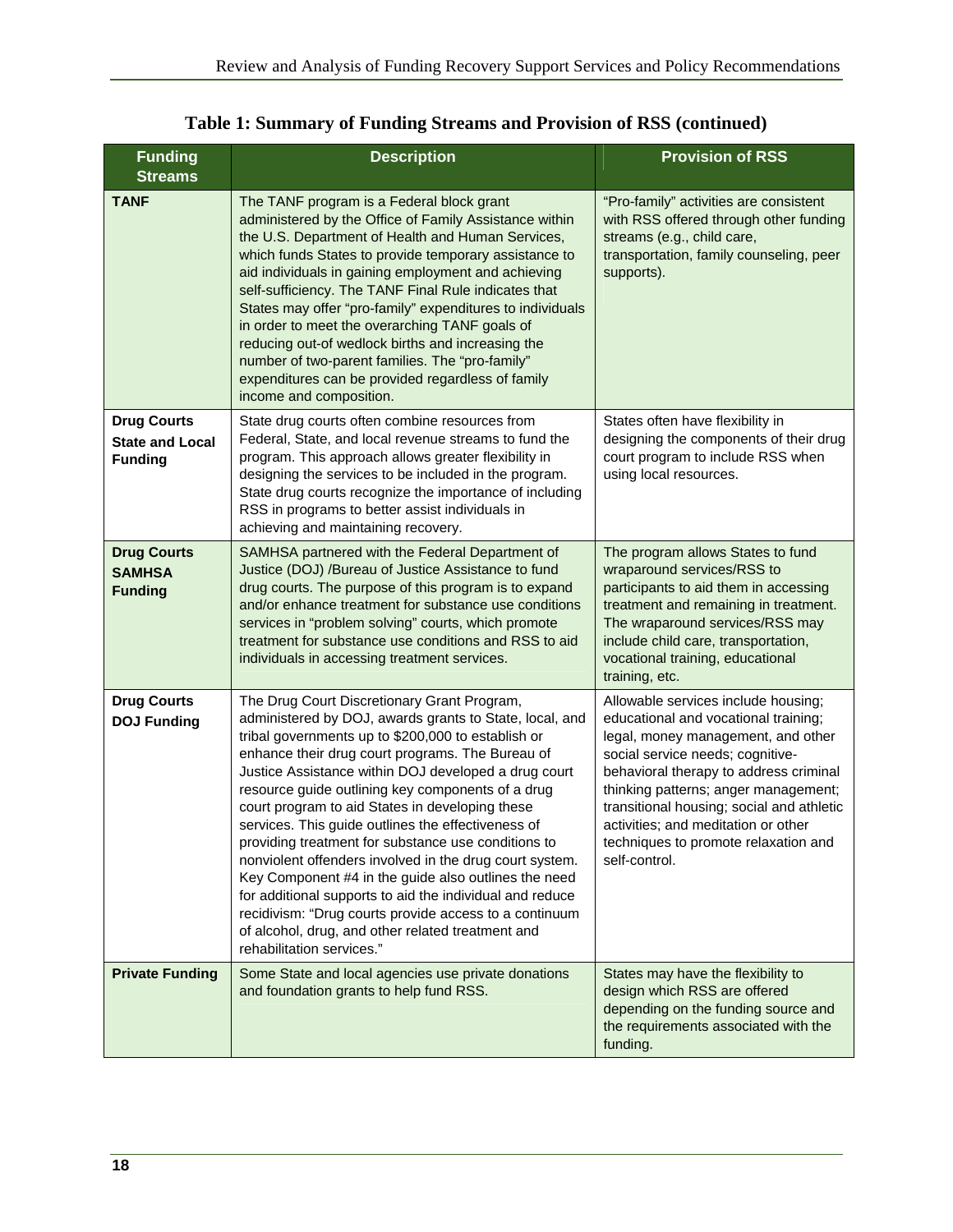## <span id="page-26-0"></span>**FINANCING RECOVERY SUPPORT SERVICES: STATE EXAMPLES**

This section of the report provides a summary of innovative approaches used by States to fund recovery support services (RSS). The summary highlights State examples that demonstrate how the funding streams described in the previous section are used to support RSS. State examples for Medicaid, managed care, Access to Recovery (ATR), the Substance Abuse Prevention and Treatment (SAPT) Block Grant, the Recovery Community Services Program (RCSP), State and local funding, and other sources (including Temporary Assistance for Needy Families (TANF), drug courts, and private sources of funding) are shown below.

#### **New Mexico: Funding Recovery Support Services Through the Medicaid Rehab Option**

New Mexico initiated the creation and expansion of comprehensive community support agencies to provide Comprehensive Community Support Services (CCSS). The CCSS program is identified as a critical step in building a system of care in New Mexico that is based on the principles of recovery and resiliency. The CCSS program was officially approved by the Centers for Medicare and Medicaid Services (CMS), and its services are now covered by New Mexico's State Medicaid plan.

CCSS were designed around the needs and desires of consumers and their family members. Among other services, comprehensive community support agencies help consumers in the development and coordination of a personalized service plan. These plans include recovery and resiliency management, crisis management, support, and intervention. Individualized interventions include coordinating resources to access rehabilitative services, developing interpersonal skills, self-management skills, finding stable housing, and encouraging access to natural supports. CCSS are provided to individuals 21 years of age or older with chronic substance use conditions or severe mental illness. Services are provided by staff at the comprehensive community support agencies for the duration of individual need and are subject to utilization review. The majority of services provided by CCSA staff (approximately 60 percent) must be provided in face-to-face settings.<sup>[46](#page-48-0)</sup>

#### **Arizona: Funding Recovery Support Services Through the Medicaid Rehab Option**

In 2000, Arizona's Division of Behavioral Health Services underwent a major shift in how services were delivered, including the expansion of person- and family-centered services. As a result of the State's commitment to a recovery-oriented approach to treatment, the Division of Behavioral Health Services developed a new *Covered Behavioral Health Services Guide* in 2001 which was revised in  $2007<sup>47</sup>$  $2007<sup>47</sup>$  $2007<sup>47</sup>$ . This guide includes protocols for the provision of RSS. Once included in the guide, implementation of these new RSS progressed quickly.

RSS providers became recognized and accepted as a new category of provider, called Community Service Agencies (CSAs). CSAs are community- and/or faith-based organizations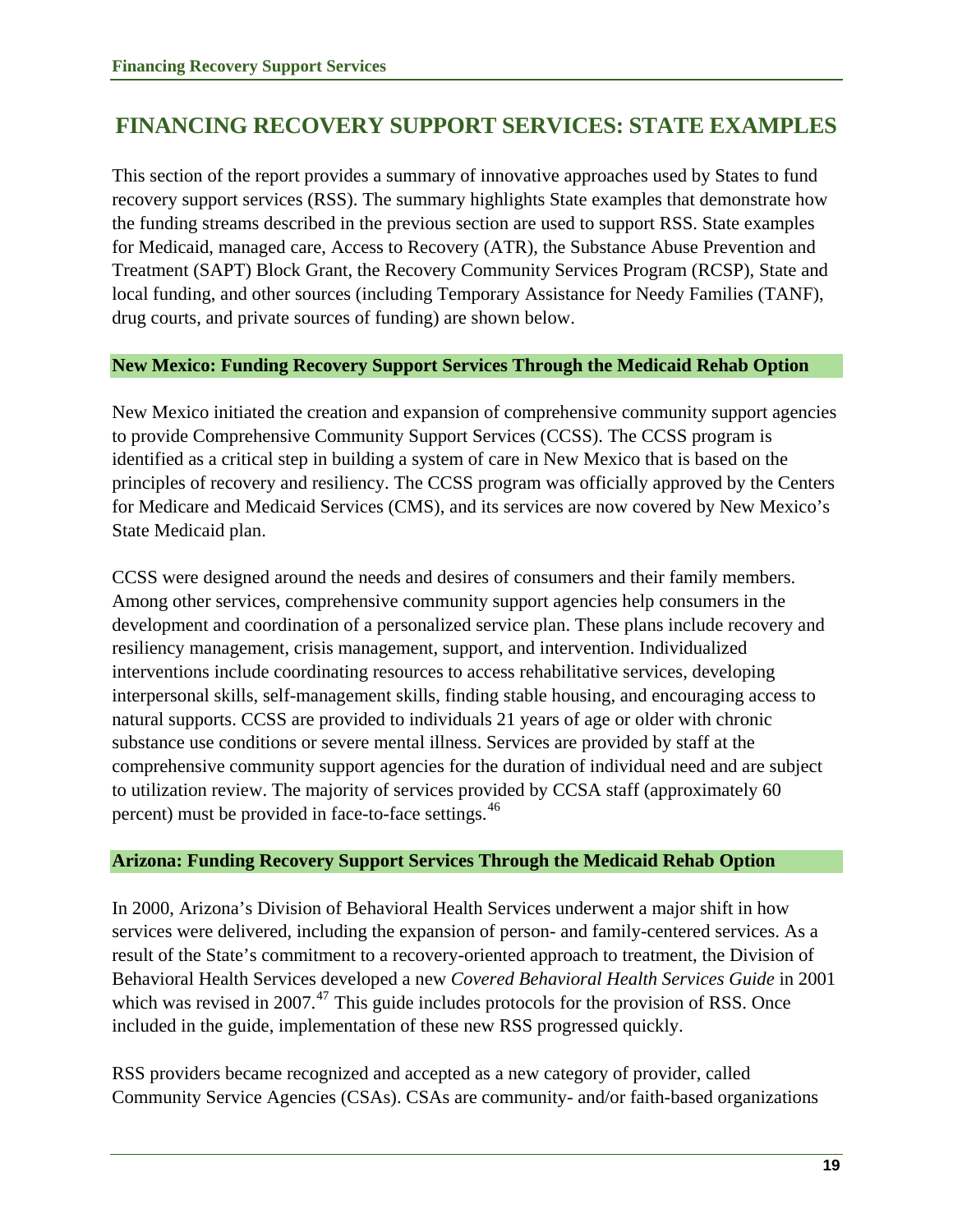<span id="page-27-0"></span>that provide nontraditional support and rehabilitation services. Seventy-six CSAs currently operate across the State. These CSAs provide services to individuals who meet the Arizona poverty-level requirements for Medicaid. Services are provided for limited terms as long as an individual remains eligible and funding is available. Arizona's benefits package includes a wide variety of treatment and support services, such as individual, family, and group counseling; consultation, assessment, and special testing; other treatment services such as auricular acupuncture and traditional healers; living skills training; cognitive rehabilitation; health promotion; supported employment; case management; family and peer support; transportation assistance; and housing support.<sup>[48](#page-48-0)</sup> Some Arizona localities developed specific RSS to address the unique needs of Native Americans, offering services such as sweat lodges, talking circles, and traditional healing.

Additionally, the State created several Recovery Support Specialist positions, specific to drug and alcohol services. Individuals in these positions serve as mentors and recovery coaches in many alcohol and drug treatment agencies. Recovery Support Specialists are intended to enhance the effectiveness of alcohol and drug treatment. To meet the critical need to ensure that Recovery Support Specialists are well trained, the State created the Recovery Support Specialist Training Institute. A curriculum was created under contract by the University of Arizona; the training includes 7-day initial intensive training, eight weekly practicum meetings, and 120 hours of supervised work.<sup>[49](#page-48-0)</sup>

Income eligibility limits for Medicaid in Arizona (as of January 2009) are as follows:

- Infants under age 1: 140 percent of the Federal poverty level (FPL).
- Children ages 1–5: 133 percent of the FPL.
- Children and young adults ages 6–18: 100 percent of the FPL.
- Parents: 200 percent of the FPL. $^{50}$  $^{50}$  $^{50}$
- Childless adults ages  $19-64$ :<sup>[51](#page-48-0)</sup> 100 percent of the FPL.
- Supplemental Security Income (SSI) beneficiaries: 74 percent of the FPL. $^{52}$  $^{52}$  $^{52}$

Arizona, like many States, has eliminated "asset tests" and does not consider a family's resources when determining eligibility for Medicaid. Like all States, individuals in Arizona must be State residents and U.S. citizens to qualify for Medicaid.

#### **Philadelphia, Pennsylvania: Funding Recovery Support Services Through the Medicaid Managed Care/Freedom of Choice Waivers**

Philadelphia, Pennsylvania, worked to change the culture of the city's substance use and mental health systems and of the city's existing treatment programs by helping individuals move toward long-term recovery and by embedding recovery-oriented practices, including RSS, throughout its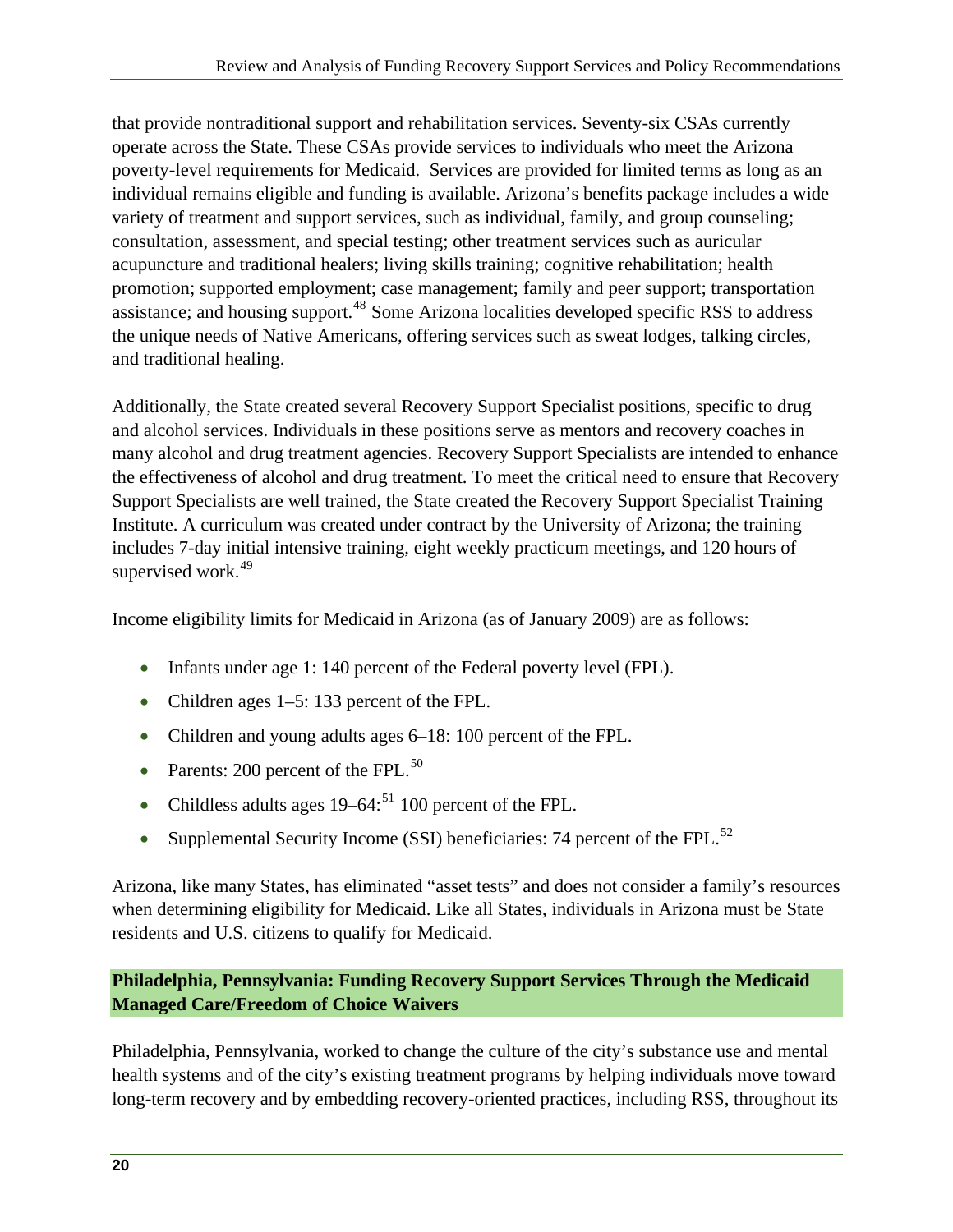<span id="page-28-0"></span>behavioral health system. Since 1997 the city of Philadelphia has run its own managed care organization to provide treatment for mental health and substance use conditions to uninsured, underinsured, and Medicaid-eligible individuals.<sup>[53](#page-48-0)</sup>

Individuals receiving Medicaid-funded services for mental illness or substance use conditions in Philadelphia must receive their services through the city's managed care organization, called Community Behavioral Health (CBH). CBH is a private, nonprofit, 501(c)(3) managed behavioral health care organization that is fully owned and run by the city. CBH administers behavioral health payments for practically all of the Medicaid populations that are served in the  $\text{city.}^{54}$  $\text{city.}^{54}$  $\text{city.}^{54}$ 

CBH offers a number of RSS, including peer support, outreach, housing, vocational training and employment, income maintenance, medical care and rehabilitation, and other community-based services. In addition to funding from Medicaid and reinvestment of money saved by CBH, Philadelphia's program receives support from a variety of other local and State sources, such as the Pennsylvania Department of Health's Bureau of Drug and Alcohol Programs, and the Pennsylvania Department of Public Welfare's Office of Mental Health and Substance Abuse Services.<sup>[55](#page-48-0)</sup>

Prior to 1997, Philadelphia contracted with a for-profit managed care organization to provide treatment and services for mental health and substance use conditions. By assuming responsibility for its own Medicaid recipients, the city recognized it could simplify an onerous and complex system and make it more cost-effective and responsive to those it serves. The city could reduce the high overhead costs associated with for-profit managed care and direct its share of State funds into services that would have the greatest benefit for those in need of behavioral health care. This "system transformation" offered the opportunity for the city to better integrate health care services with other social services, such as those addressing housing and joblessness issues.<sup>[56](#page-48-0)</sup>

#### **Iowa: Funding Recovery Support Services Through the Medicaid Deficit Reduction Act**

Currently, Iowa is the only State that amended its State plan to provide Home and Community Based Services (HCBS) under 1915(i). The HCBS program in Iowa provides services to individuals with chronic mental illness. Individuals must be Medicaid eligible and earn less than 150% of the FPL. In order to be eligible for HCBS services, individuals must have a history of psychiatric illness and have previously been or currently be involved in treatment. Individuals must also require additional assistance demonstrated by unemployment, lack of support system, inappropriate social behavior, or inability to take care of one's self.<sup>[57](#page-48-0)</sup> Services offered as a part of the HCBS program include case management, medication management, grocery shopping , budgeting, social skill and communication skill development, pre-vocational services, and supported employment.<sup>[58](#page-48-0)</sup> A case manager completes an assessment to determine the need for services. Once it is determined that an individual needs services, an interdisciplinary team plans and provides the services for the duration needed.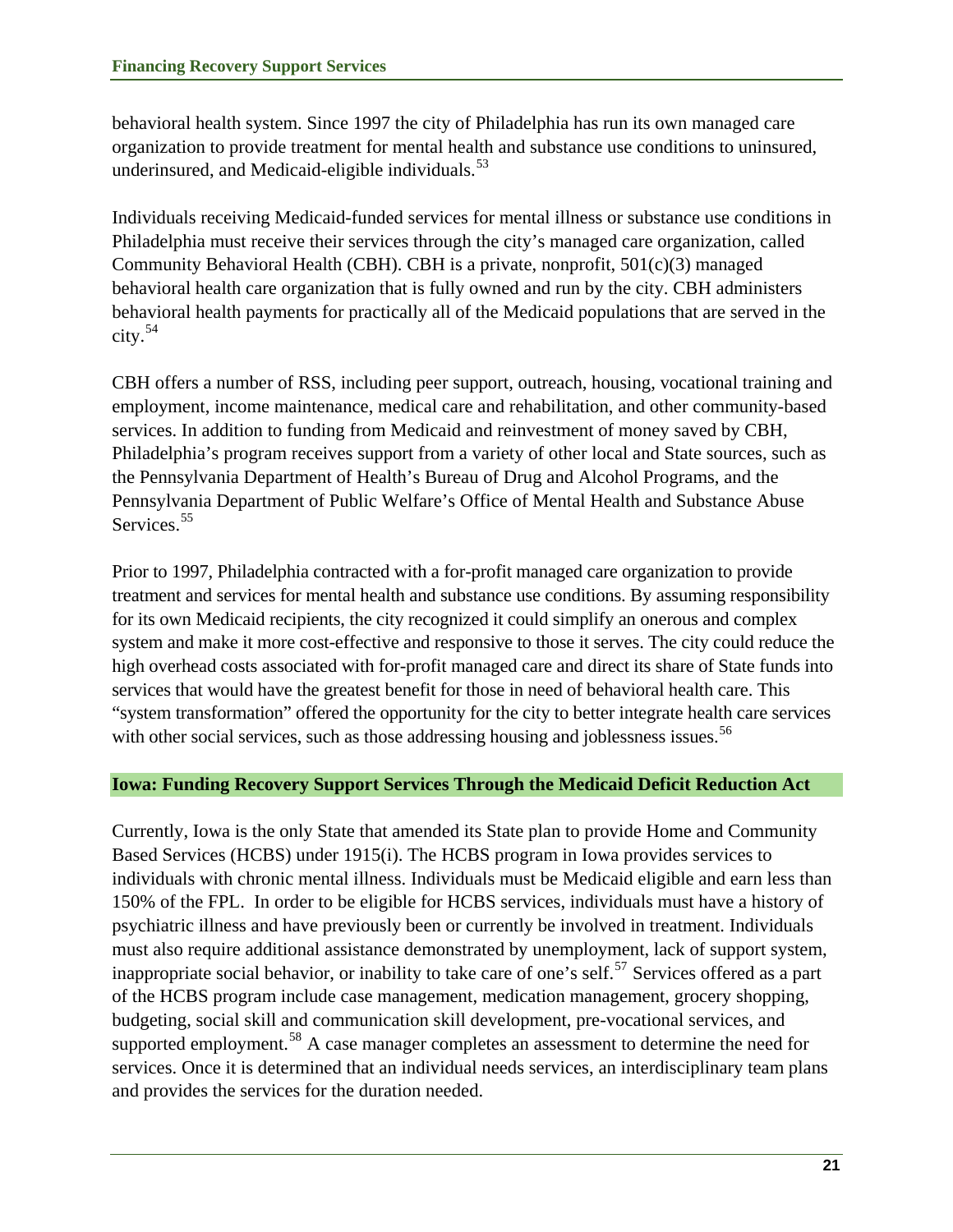#### <span id="page-29-0"></span>**Connecticut: Funding Recovery Support Services Through the Access to Recovery (ATR) Program**

The State of Connecticut was awarded an ATR grant in 2004 and 2007. Connecticut's ATR program provides a comprehensive array of clinical treatment and RSS. Within the State's five regional networks, there are a total of 36 clinical treatment and 130 RSS providers, including peer and faith-based providers.

Approximately two-thirds of Connecticut's ATR service budget is invested in RSS. Individuals are eligible to receive ATR services based on their needs and their situation, particularly if they are on probation/parole or currently receiving treatment.<sup>[59](#page-48-0)</sup> In Connecticut, ATR-funded RSS include congregate sober housing and independent housing, case management, child care, transportation (bus passes only), vocational/educational services, food, clothing, personal care, faith-based services, and peer-based services. The majority of support services are provided from 3 to 5 months, and the Department of Mental Health and Addiction Services (DHMAS) has the ability to authorize extensions, on an individual basis, if the need for an extension is determined.

To be eligible for reimbursement, RSS providers must complete certification applications for each recovery service they intend to provide. As part of the certification process, DMHAS assists the provider in evaluating the agency's capacity to provide services to comply with all program requirements, including compliance with required documentation. DMHAS conducts site reviews that include examination of service documentation as well as invoices submitted for reimbursement.

Additionally, DMHAS has indicated that new RSS service providers who are not familiar with fee-for-service reimbursement often struggle with the paperwork and documentation requirements. As a result, the State used site visits to aid providers in this process.

#### **Wyoming: Funding Recovery Support Services Through the Access to Recovery (ATR) Program**

Wyoming received ATR funding from 2004 to 2007. One of the specific goals of this ATR project was to expand the definition of adequate treatment to include quality aftercare support services, known as RSS, for every youth involved in treatment for substance use conditions services in the Casper/Natrona County court system. RSS provided to youth and their families through this project included family services (parenting, sexual, and marriage education), child care, coaching, transportation, supportive transitional drug-free housing services, relapse prevention, spiritual support, HIV/AIDS education, GED (general equivalency diploma) preparation**,** peer coaching and/or mentoring, and alcohol- and drug-free social activities. The State used 36 billing codes that included traditional treatment codes plus other codes for housing (both short-term and long-term), mentoring, job skills, job training, transportation, spiritual support, and physical rehabilitation.<sup>[60](#page-48-0)</sup>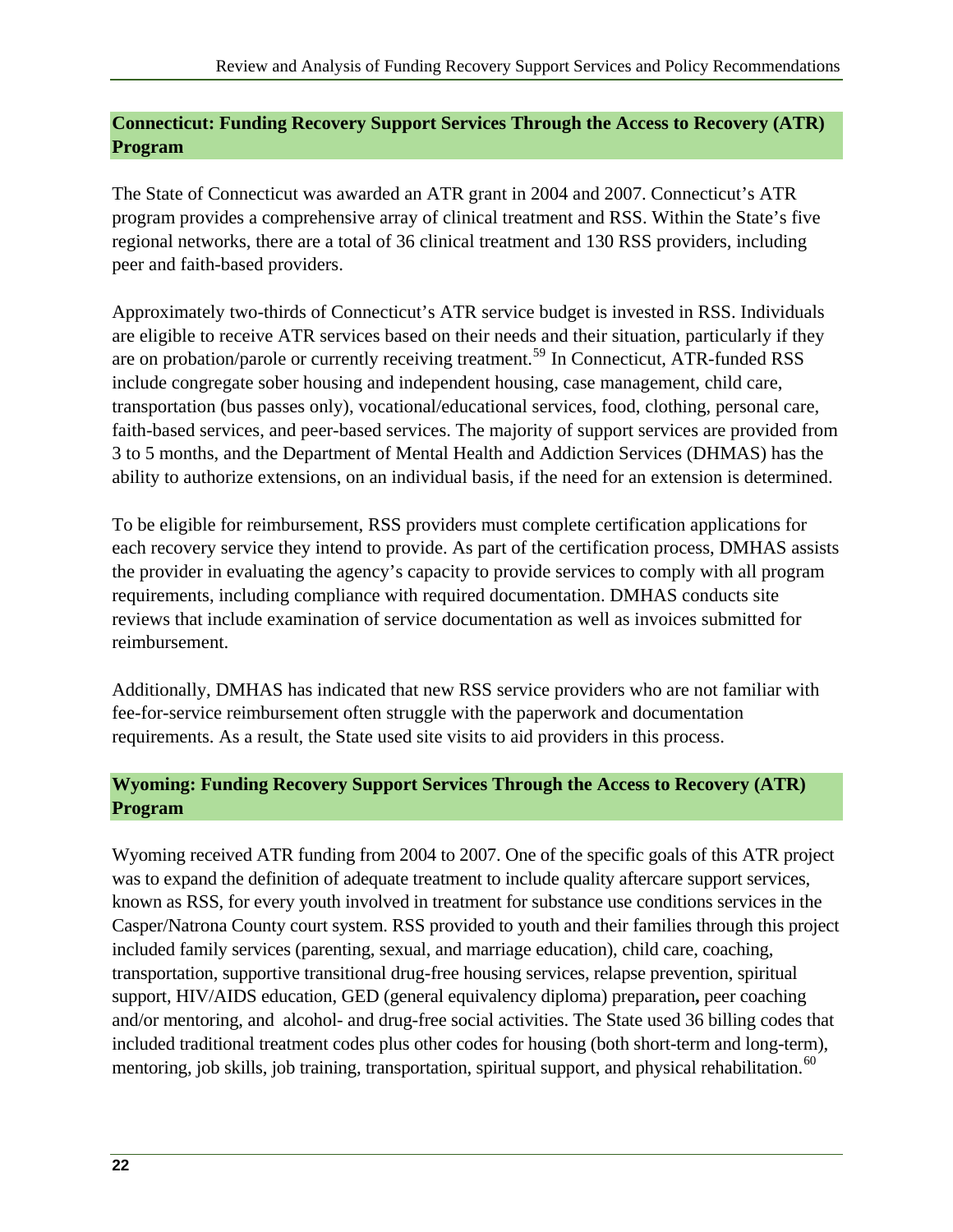<span id="page-30-0"></span>Case facilitators were assigned to individuals when they entered the program and followed them until their discharge. The duration of services was based on individual need.

#### **Texas: Funding Recovery Support Services Through the Recovery Community Services Program (RCSP)**

The Association of Persons Affected by Addiction (APAA) was founded in 1988 in Dallas, with support from a Federal grant, to advocate on behalf of people in recovery. APAA is a recovery community organization that continues to advocate for recovery and offers peer-to-peer RSS to support recovery, reduce relapse, and promote wellness. The organization's target populations are people seeking or in recovery, individuals with co-occurring mental health and substance use conditions, individuals who are homeless, those involved in the criminal justice system, and individuals who are transitioning out of the publicly funded treatment system. APAA reaches more than 1,500 people a month through a variety of activities and supports, ranging from career planning classes to Recovery 101 workshops.<sup>[61](#page-48-0)</sup>

In 2003, APAA received a new, 4-year grant from the Federal RCSP to provide peer RSS to those affected by substance use conditions in Dallas. Since 2007, APAA has contracted with a third-party payer, the Value Options managed care company, to provide peer-to-peer RSS in a six-county region. APAA also receives funding from State and local sources to educate the public about recovery and provide peer RSS for mental health and substance use conditions, without cost, to individuals and their family members.

Value Options set up two billing codes for APAA to provide recovery group services and recovery coaching to individuals earning up to 200 percent of the FPL who have co-occurring mental health and substance use conditions. APAA also provides educational, emotional, informational, and companionship support to individuals and families. For individuals in need of additional RSS, APAA collaborates with other partners such as the YMCA, the housing authority, and organizations that provide employment. Individuals typically receive services for 8 weeks. However, Value Options will approve individuals for additional peer RSS if they demonstrate the need.

#### **Connecticut: Funding Recovery Support Services Through the Substance Abuse Prevention and Treatment (SAPT) Block Grant**

Connecticut DMHAS serves 90,000 people annually and has an operating budget of \$600 million. In 1999, it began a systemic effort to transform its delivery system into a recoveryoriented system of care, which encompassed the following steps:

- Develop core values and principles.
- Establish a conceptual and policy framework to guide its efforts.
- Make significant workforce changes that involve establishing new competencies and skills.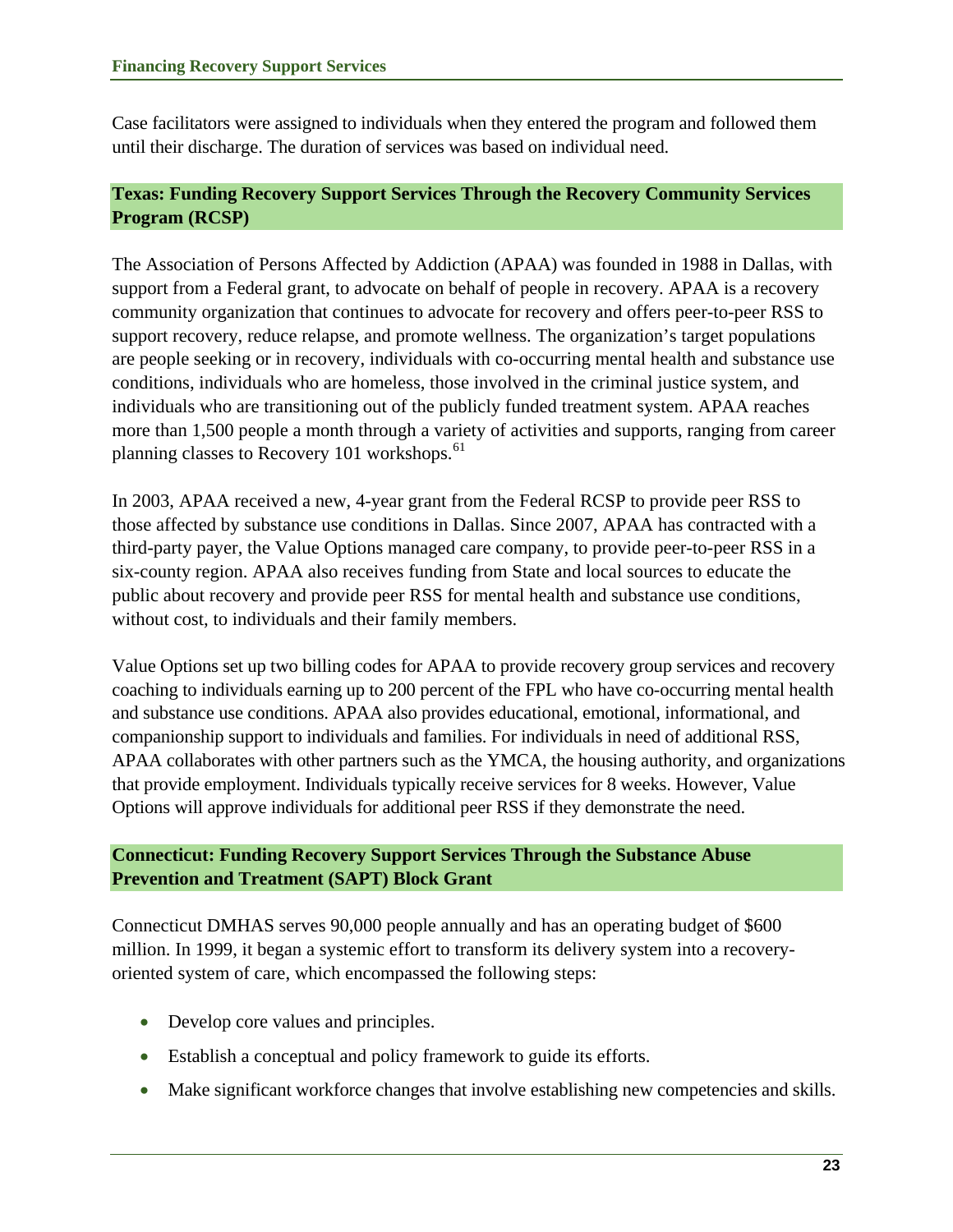- <span id="page-31-0"></span>• Change programs and the services structure to enhance certain types of program models, such as peer-run programs and programs operated by the recovery community.
- Realign fiscal resources and review administrative policies to ensure that recovery concepts and program models are being supported. $62$

In September 2002, the Commissioner of DMHAS signed Commissioner's Policy Statement No. 83, "Promoting a Recovery-Oriented Service System," which set the direction and overarching goal for this transformation.<sup>[63](#page-49-0)</sup> The State has emphasized the funding of RSS as a part of their transformation effort and has used a variety of mechanisms to provide RSS, including the SAPT Block Grant.

Connecticut provides a variety of recovery supports using SAPT Block Grant funds, including vocational rehabilitation, transportation, case management and outreach services. Emphasis for case management and outreach services is placed on specific at-risk populations, including seniors, Latinos/Latinas, African Americans, and pregnant and parenting women. RSS, funded by the SAPT Block Grant, are provided to individuals with a primary substance use condition who have no health care coverage or any financial resources to pay for such services.

In fiscal year 2009, the State expects to spend more than \$3 million of its block grant allocation in RSS, about 16 percent of its total expenditure.

#### **Vermont: Funding Recovery Support Services Through State Appropriations**

Vermont developed the Drug Education, Treatment, Enforcement and Rehabilitation (D.E.T.E.R.) plan, which funds nearly \$3 million of new programs and services, including transitional housing, peer support, and facilitating connections to employment.<sup>[64](#page-49-0)</sup> D.E.T.E.R. is a comprehensive plan initiated by Governor Jim Douglas. The plan funds the new programs and services and coordinates existing resources into a single statewide initiative. "The Governor's D.E.T.E.R. initiative enabled the development of several recovery centers across the State. Additional funds have been available to assist with transitional housing and halfway housing services."<sup>[65](#page-49-0)</sup>

D.E.T.E.R. funded the Friends of Recovery Vermont (FOR-VT) to provide RSS, including recovery centers. FOR-VT is a statewide recovery community organization that provides recovery activities, support, and advocacy. They support RSS initiatives and promote adoption of best practices in regard to provision of RSS. FOR-VT recommends increasing the availability of care before, during, after, and (when appropriate) as an alternative to treatment. This includes greater access to traditional case management, peer case management, aftercare and relapse prevention groups, alumni groups, parent support groups, medication-assisted recovery, peer mentors/recovery coaches, telephone-based followups, and annual recovery checkups.<sup>[66](#page-49-0)</sup>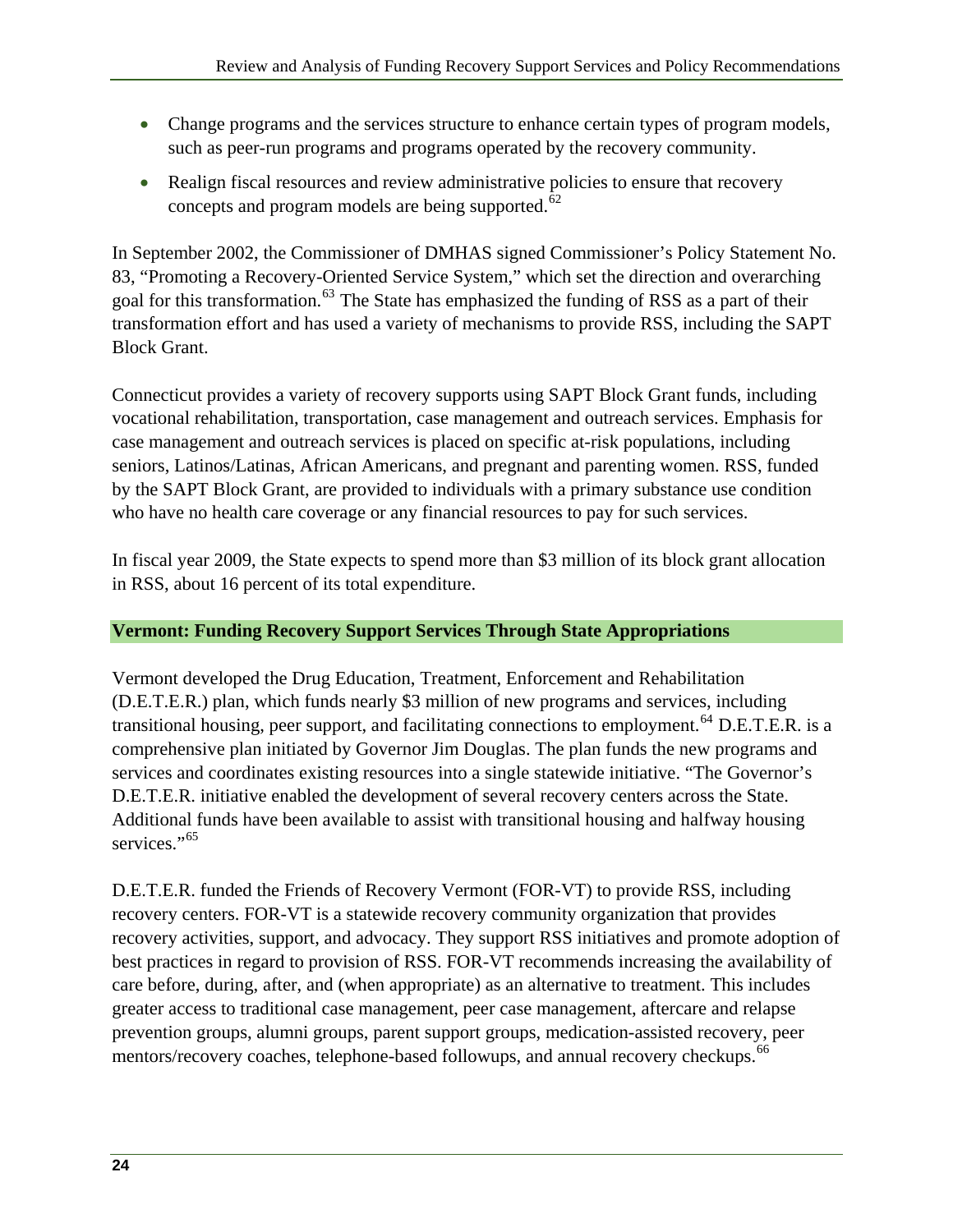<span id="page-32-0"></span>Vermont's recovery centers are local drop-in centers operated by peers providing drug-free social activities. These centers provide nonclinical services to assist with establishing community connections that lead to employment, housing, and other social supports. "Recovery centers are committed to supporting a person's efforts in preventing relapse and should relapse occur, in quickly returning to recovery."<sup>[67](#page-49-0)</sup>

#### **Oregon: Funding Recovery Support Services Through State Appropriations**

Oregon is among the States and localities using State funds to finance RSS. In response to the high costs of untreated substance use conditions in the State, Oregon began a transition to a recovery-oriented system by engaging the recovery community through a series of focus groups in 2004. State officials became better aware of the need for support services to enhance detoxification and treatment, and in response the State legislature committed \$14.1 million over the next 6 years to establish various RSS. $^{68}$  $^{68}$  $^{68}$  A 2008 report by the Oregon Department of Human Services discusses the need for additional State investment in the full continuum of prevention, treatment, and RSS, stating that \$16.1 million is needed for the next 6 years for RSS.<sup>[69](#page-49-0)</sup> The report defines RSS as including peer-delivered services, recovery mentors, recovery coaches, and recovery case management and other services such as housing support and transportation.<sup>[70](#page-49-0)</sup>

The State also recognized the need to target services to certain populations. For example, parents with children in the welfare system who are not eligible for Medicaid are eligible for new services such as peer mentoring. The State has made meeting individuals' culturally specific needs a priority. Additionally, the State has plans to develop drug-free housing options and to begin providing rental assistance.

In addition to the \$14.1 million over 6 years to specifically fund RSS, in 2007 the Oregon Legislature created the Intensive Treatment and Recovery Services (ITRS) initiative and appropriated \$10.4 million for outpatient and residential treatment services and housing development. ITRS is a collaborative effort between the Oregon Addictions and Mental Health Division and the Children, Adults and Families Division to increase outpatient, intensive outpatient, and residential treatment services in addition to case management and sober housing for families with substance use conditions.<sup>[71](#page-49-0)</sup> ITRS has a large RSS component and covers a number of support services, including peer supports, recovery mentors, recovery coaches, jobs training, and transportation. In addition, ITRS funding included \$500,000 for the development of an additional 18 drug- and alcohol-free homes for families.

#### **Philadelphia, Pennsylvania: Funding Recovery Support Services Through State Appropriations**

The city of Philadelphia developed a comprehensive strategy to address substance use conditions as chronic conditions that require a wide variety of services be available to individuals seeking recovery. This comprehensive strategy was developed by holding focus groups with the recovery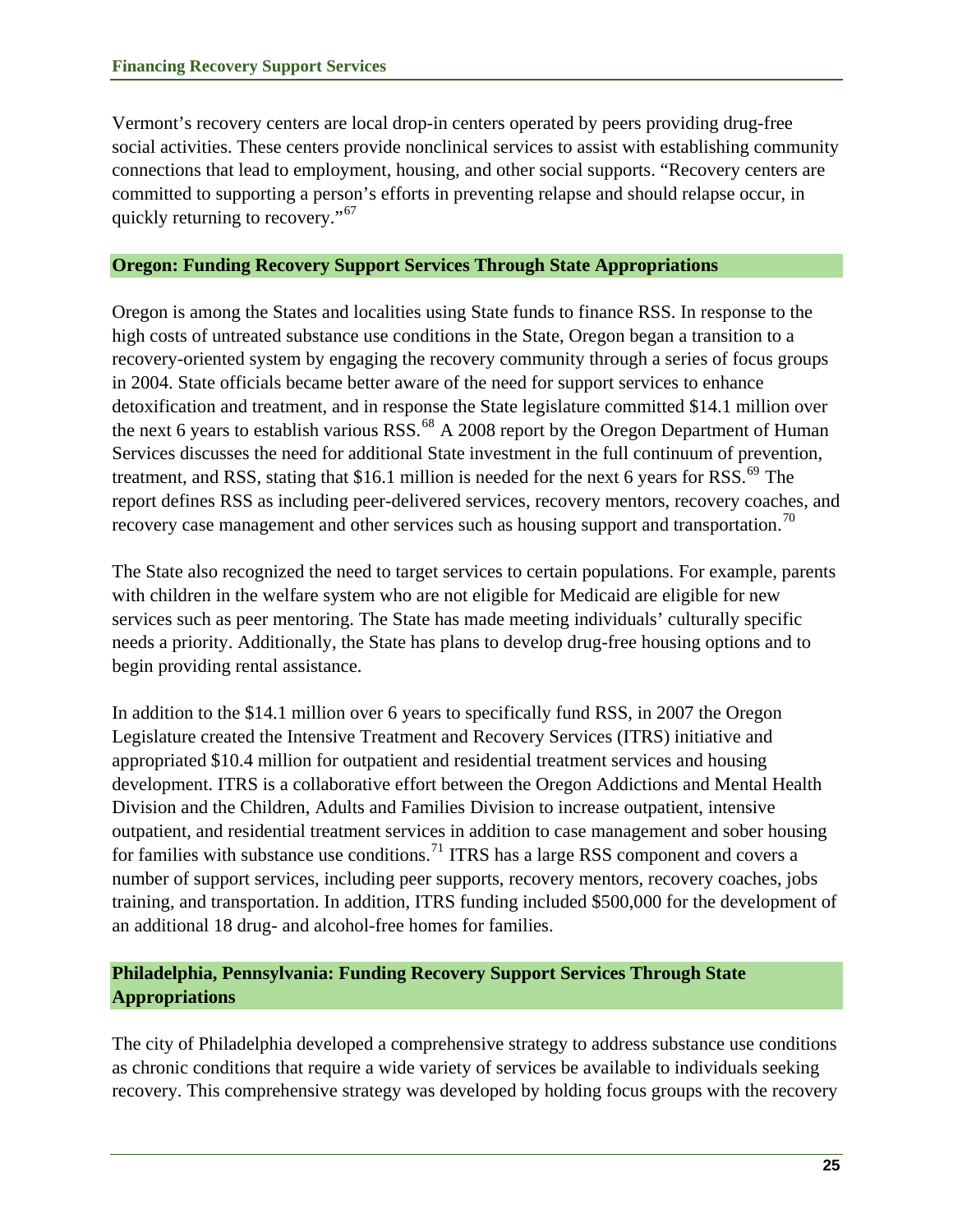<span id="page-33-0"></span>community. The focus group strategy included emphasis on treatment services that address substance use but also included addressing underlying problems. A high number of individuals with substance use conditions in Philadelphia have also experienced some form of trauma. Officials agreed on the importance of treating the trauma, including sexual, physical, or emotional abuse. They hired and trained about 200 peer specialists to work with those who have co-occurring mental health and substance use conditions. These peer specialists had a positive effect in two unintended areas: (1) they were able to reach out to the faith community and help individuals incorporate spirituality into their recovery process, and (2) they were able to conduct outreach in underrepresented areas.

Philadelphia funded these programs using cost offsets from the criminal justice system. "The city funded these innovations by drawing from the cost offsets from other departments that realized benefits because fewer people needed their services. By working with county jails, for example, the department helped significantly reduce the number of days inmates spent behind bars and saved the jail system approximately \$35 million in fiscal year 2007."<sup>[72](#page-49-0)</sup>

#### **New Jersey: Funding Recovery Support Services Through the Temporary Assistance for Needy Families (TANF) Program**

New Jersey developed an innovative way to provide RSS for individuals involved in the TANF program. These supports are designed to aid the individual in achieving and maintaining recovery with the end goal of obtaining employment. RSS offered include child care and transportation vouchers, parenting and nutrition education services, case management, and a limited allowance for necessary work-related expenses among its support services in its TANF State plan.<sup>[73](#page-49-0)</sup> Some recipients are eligible to receive several types of limited assistance even if they do not receive TANF benefits. These individuals must otherwise be eligible for cash assistance or be working families whose income does not exceed 250 percent of the FPL.<sup>[74](#page-49-0)</sup> RSS are offered throughout New Jersey in a variety of locations. The duration of services varies from individual to individual, with a maximum service provision of 60 months.

#### **Florida: Funding Recovery Support Services Through State-Funded Drug Courts**

The drug court funding model in Florida is one example of a system that blends State and local funding.[75](#page-49-0) Experts attribute the relatively stable funding for Florida's drug courts to partnerships, linkages, and collaborations between the local drug courts and the relevant State agencies, including the departments of corrections, health, and children and families. Involvement by the State's Supreme Court and Governor's office, and work with the legislature to obtain funding from each of the State agencies overseeing different aspects of drug courts, were also identified as factors contributing to the funding success of Florida drug courts.<sup>[76](#page-49-0)</sup>

While the courts are primarily concerned with criminal activity and alcohol and other drug use, the drug court team also considers concurrent issues such as mental illness, primary medical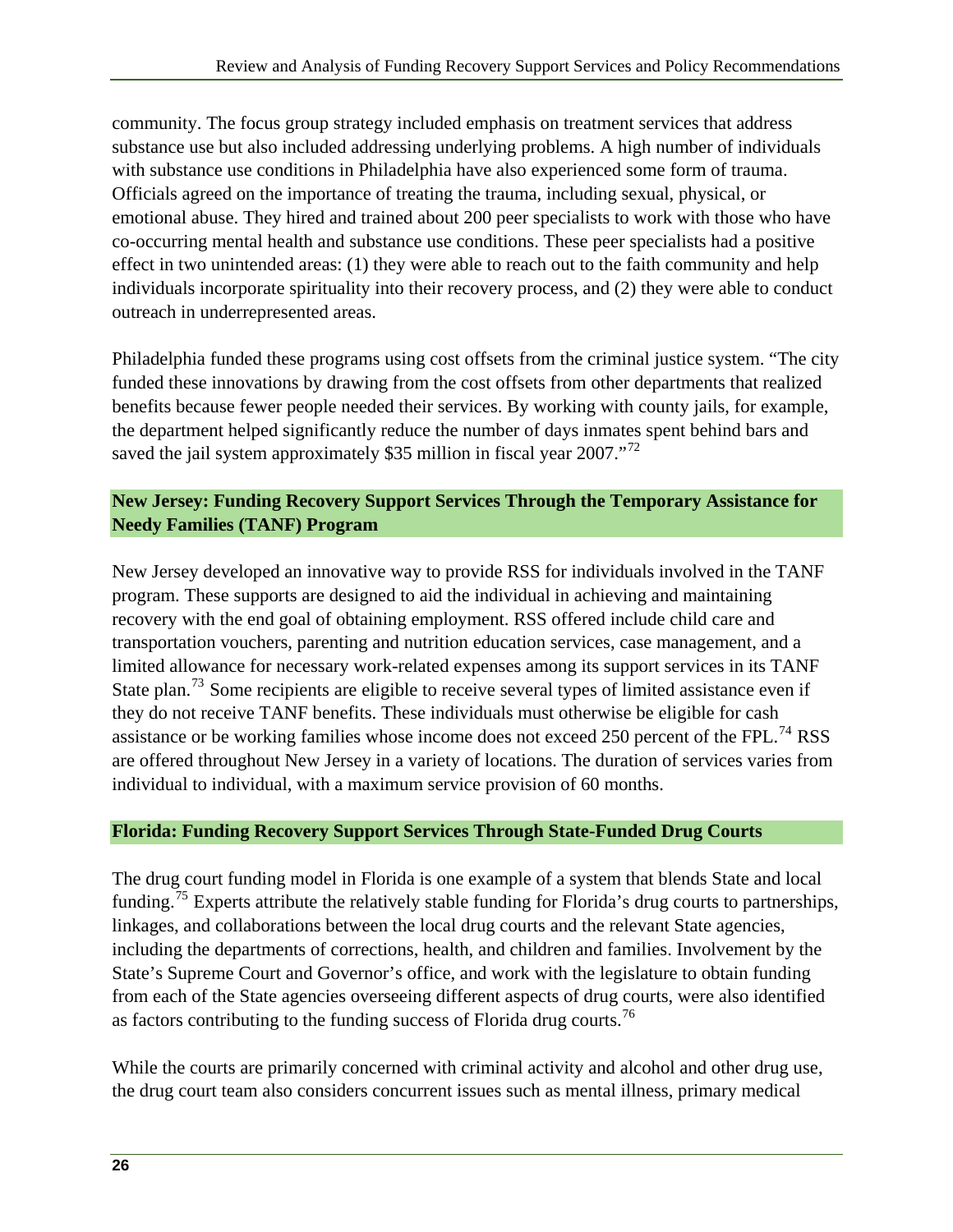<span id="page-34-0"></span>problems, HIV and other sexually transmitted diseases, gambling problems, housing, educational and training needs, employment and job preparation skills, personal relationships and family issues (especially domestic violence), and the long-term effects of childhood physical and sexual abuse.[77](#page-49-0) If not addressed, these factors will impair an individual's success in treatment and will compromise compliance with program requirements.

RSS are offered to individuals involved in the drug court system in Florida who have been charged with either a drug-related felony or a misdemeanor possession charge. Individuals may receive services for the duration of their participation in the drug court program. Services are available throughout 20 judicial districts in Florida. Appropriate services offered as a part of the program include housing/transitional housing, educational and vocational training, legal services, money management, anger management, and stress management.<sup>[78](#page-49-0)</sup>

#### **Kentucky: Funding Recovery Support Services Through SAMHSA-Funded Drug Courts**

In October 2008, SAMHSA awarded 20 drug courts across the country a total of \$17.4 million in new grants to expand treatment capacity, including RSS. Grants were awarded to county and other local drug court agencies, with grantees receiving up to \$300,000 each year over the course of 3 years.[79](#page-49-0) Kentucky drug courts in Christian, Floyd, and Perry Counties were each awarded grants of \$300,000 per year beginning in 2009. The grants enable the drug court programs to effectively implement the Assertive Community Treatment model. In this model, services are extended to the most difficult to treat and isolated individuals in the community. Each county uses part of the grant to fund case management, peer recovery specialists, and job coaches.<sup>[80](#page-49-0)</sup> Adding these enhanced services to the existing array of substance abuse education and treatment services allows the drug court programs to reach beyond traditional treatment methods and focus on life skills that participants need for long-term, successful recovery.<sup>[81](#page-49-0)</sup>

#### **Texas: Funding Recovery Support Services Through Access to Recovery (ATR)–Funded Drug Courts**

Texas was awarded a second round of the ATR grant totaling \$4.5 million a year for 3 years. The goal of the funding is to increase access to services for substance use conditions overall. The funding is used to support a number of participating drug court programs in 18 counties across the State.[82](#page-49-0) Participants must meet specific criteria, including involvement in a participating drug court and use of methamphetamine in the previous 90 days. Texas is offering a number of RSS in addition to treatment services. All individuals are assessed by an independent assessor to determine their level of need and motivation to change. RSS offered include individual recovery coaching, spiritual support groups, life skills groups, relapse prevention groups, recovery support groups, drug-free transitional housing, educational training, employment coaches, transportation, and child care services.<sup>[83](#page-49-0)</sup> Services are authorized for 30 days at a time.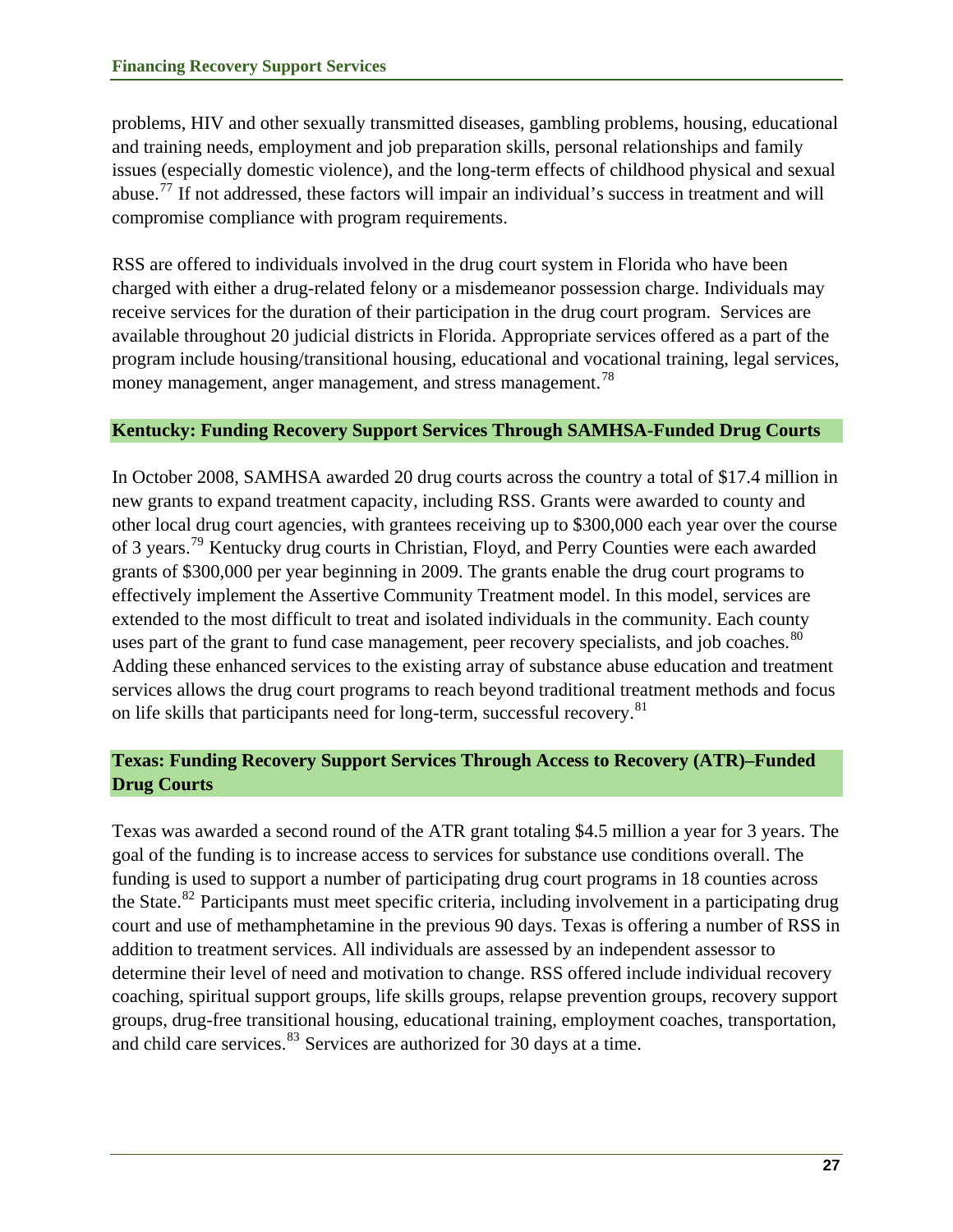#### <span id="page-35-0"></span>**California: Funding Recovery Support Services Through U.S. Department of Justice (DOJ)–Funded Drug Courts**

San Mateo County in California received \$160,000 in 2008 to enhance services, including case management and other RSS, and to support a minimum of 30 drug court participants with methamphetamine-specific treatment per year.<sup>[84](#page-49-0)</sup>

The San Mateo County Superior Court and Behavioral Health and Recovery Services developed the enhanced services. These proposed services were designed in collaboration with the local treatment provider, El Centro de Libertad, and other community stakeholders with competence and experience in providing a continuum of services to methamphetamine users in the San Mateo County Drug Court Program. A minimum of 30 individuals per year receive case management, recovery support, contingency management, and aftercare services for up to a year based on individualized treatment plans.<sup>[85](#page-49-0)</sup>

The aftercare program is open-ended. Participants usually remain in the program until they have developed a strong foundation in the recovery community, generally about 6 months.

#### **Wyoming: Funding Recovery Support Service Through Private Sources**

Wyoming used funding from private sources to finance a nearly statewide network of support service providers. The State's large oil and gas industry expressed interest in funding services similar to those funded by ATR to strengthen the network of providers and expand and create a system of care across the State. Combined, the oil and gas industry committed more than \$11 million for a 5-year period. A nonprofit organization, called Connections, was created by a group of donors to act as a clearinghouse to fund a network of 53 smaller providers with these funds. These providers are located around the State and serve all but the western part of the State. Individuals may receive services as long as they have a need. Services include family services, child care, employment coaching, transportation, supportive transitional drug-free housing, relapse prevention, spiritual support, HIV/AIDS education, other educational services such as GED preparation, peer coaching and mentoring, and drug-free social activities. In addition to financing RSS, funds were available to track and collect data to help measure program success.

Connections solicits funding, and it contracts with agencies that provide independent services remunerated through voucher billing. Connections processes and approves the billing for these agencies. Connections supplies caseworkers to providers to determine client needs and screen for eligibility for a full spectrum of services. Caseworkers screen for other services for which individuals may be eligible, such as food stamps.

The goal is for providers—both secular and faith-based organizations—to serve as a "one-stop shop" for individuals. Currently, the program is serving approximately 2,500–2,700 individuals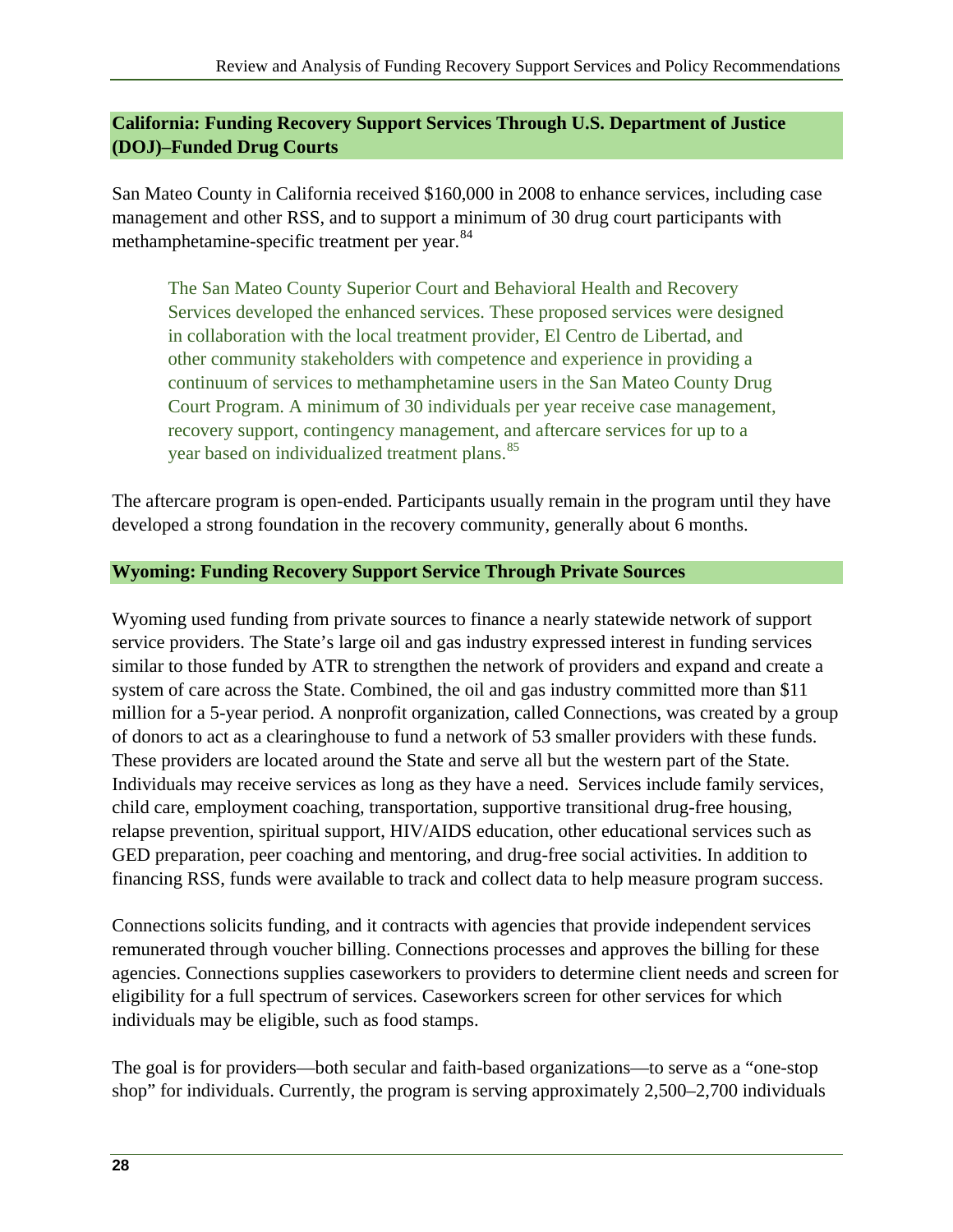<span id="page-36-0"></span>at any given time, which is especially significant considering Wyoming's small population. The program is still in its early stages, and it continues to develop and expand.

Administrators report that the outlook for program sustainability is positive, although a significant drop in oil prices could result in less profitability for the oil and gas industry. However, Connections is developing a memorandum of understanding with the oil and gas companies and the State to secure ongoing program funding that would be included in all new oil and gas leasing contracts. This commitment would help Wyoming communities to mitigate some of the negative impacts of the oil boom in Wyoming, such as increased high school dropout rates as young people leave school to work in the oil fields.

#### **Rhode Island: Funding Recovery Support Services Through Private Sources**

In 2006, the Robert Wood Johnson Foundation awarded an Advancing Recovery grant to a partnership of organizations in Rhode Island, including Family Resources Community Action, Gateway Healthcare, NRI Community Services, and the Department of Mental Health, Retardation and Hospitals. The purpose of the grant was to implement continuing care as a level of care in the treatment continuum. Rhode Island's program, called Continuing Care, is available to individuals who disengage or who do not complete treatment. Attempts are made to engage the client in continuing care as a way to reenter the treatment continuum for additional supports. Continuing care services extend treatment 2 years beyond primary treatment. Key components of the program include phone-based assessment and counseling, face-to-face sessions as needed, and linkages to case management services to meet the full array of individuals' needs, including housing, employment, and access to medical care.<sup>[86](#page-50-0)</sup>

Table 2 summarizes examples of States' use of funding streams for RSS and provides information on eligibility, terms of coverage, service location, and RSS covered under each funding stream.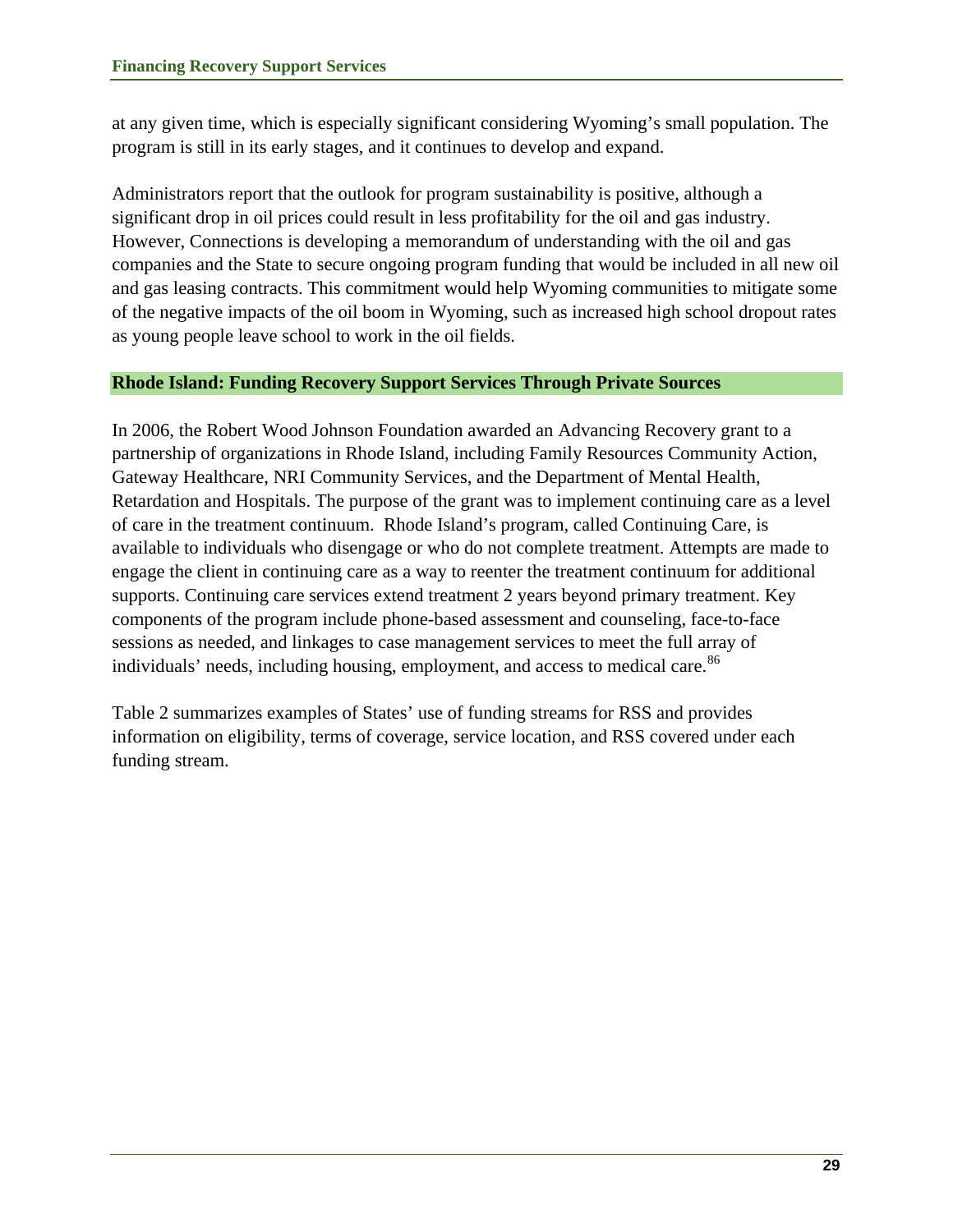<span id="page-37-0"></span>

| <b>Funding</b><br><b>Streams</b>                                        | <b>Who Is Eligible?</b>                                                                                                                                                                                                                                                                                                                                    | <b>Terms of</b><br>Coverage                                                                                                      | <b>Service Location</b>                                                                                                                                                                                    | <b>RSS Covered</b>                                                                                                                                                                                                                              |
|-------------------------------------------------------------------------|------------------------------------------------------------------------------------------------------------------------------------------------------------------------------------------------------------------------------------------------------------------------------------------------------------------------------------------------------------|----------------------------------------------------------------------------------------------------------------------------------|------------------------------------------------------------------------------------------------------------------------------------------------------------------------------------------------------------|-------------------------------------------------------------------------------------------------------------------------------------------------------------------------------------------------------------------------------------------------|
| <b>Medicaid Rehab</b><br><b>Option</b><br><b>New Mexico</b>             | <b>Comprehensive Community</b><br><b>Support Services (CCSS)</b><br>are provided to individuals<br>who are 21 years old with<br>chronic substance abuse, or<br>adults with severe mental<br>illness. An individual will not<br>be excluded from services if<br>they have a diagnosis of co-<br>occurring disorders.                                        | Services are<br>provided based<br>on individual<br>need and are<br>subject to<br>utilization review.                             | A variety of locations<br>in the community,<br>including the<br>person's home or<br>other living<br>arrangements. Sixty<br>percent of services<br>out of the facility<br>must be provided<br>face-to-face. | Services include<br>recovery and<br>resiliency<br>management, crisis<br>management,<br>support and<br>intervention,<br>developing<br>interpersonal skills,<br>self-management<br>skills, and finding<br>stable housing.                         |
| <b>Medicaid Rehab</b><br>Option<br>Arizona                              | Arizona State residents who<br>meet the following income<br>limits are eligible:<br>Infants under age 1: 140% of<br>the Federal Poverty Level<br>(FPL)<br>Children ages 1-5: 133% of<br>FPL.<br>Children and young adults<br>ages 6-18: 100% of FPL<br>Parents: 200% of FPL<br>Childless adults ages 19-64:<br>100% of FPL<br>SSI beneficiaries 74% of FPL | Services are<br>provided for<br>limited terms as<br>long as an<br>individual<br>remains eligible<br>and funding is<br>available. | 76 Community<br>Service Agencies<br>(CSAs) operate<br>across the State.                                                                                                                                    | Services include<br>screening,<br>assessment,<br>evaluation,<br>counseling, peer<br>support, living skills<br>training, case<br>management,<br>supported<br>employment,<br>transportation,<br>housing support,<br>and medication<br>management. |
| <b>Medicaid</b><br><b>Managed Care</b><br>Philadelphia,<br>Pennsylvania | <b>Community Behavioral</b><br>Health (CBH) provides<br>behavioral health services<br>for individuals on medical<br>assistance.                                                                                                                                                                                                                            | The length of<br>services is based<br>on utilization<br>review.                                                                  | Various locations in<br>the city of<br>Philadelphia and the<br>surrounding counties                                                                                                                        | Services include:<br>peer support,<br>housing, vocational<br>training and<br>employment,<br>income<br>maintenance,<br>medical care and<br>rehabilitation.                                                                                       |
| <b>Medicaid</b><br><b>Deficit</b><br><b>Reduction Act</b><br>lowa       | Individuals must be<br>Medicaid eligible and earn<br>less than 150% of the FPL<br>to receive services. Adults<br>with chronic mental illness<br>are eligible.                                                                                                                                                                                              | The duration is<br>based on need.                                                                                                | Services are<br>available statewide.                                                                                                                                                                       | Services include<br>case management,<br>medication<br>management,<br>grocery shopping,<br>budgeting, social<br>skill and<br>communication skill<br>development, pre-<br>vocational services,<br>and supported<br>employment.                    |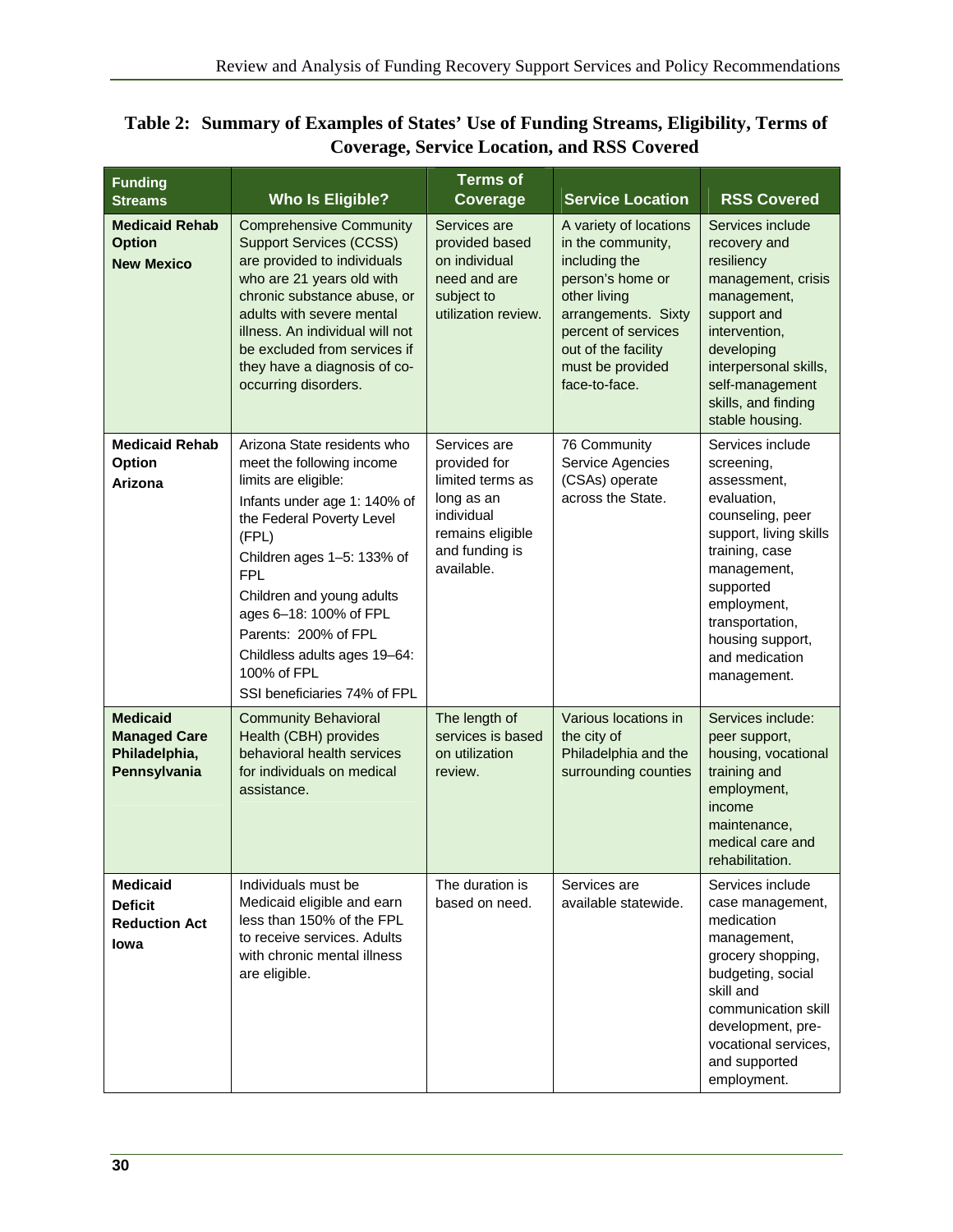| <b>Funding</b><br><b>Streams</b>                                                                | <b>Who Is Eligible?</b>                                                                                                                                                                                                                                                                                                                                                                                                                                                                                                                  | <b>Terms of</b><br>Coverage                                                                                                                                                                                                              | <b>Service Location</b>                                                                                                                  | <b>RSS Covered</b>                                                                                                                                                                                                                                                                                                                                                                      |
|-------------------------------------------------------------------------------------------------|------------------------------------------------------------------------------------------------------------------------------------------------------------------------------------------------------------------------------------------------------------------------------------------------------------------------------------------------------------------------------------------------------------------------------------------------------------------------------------------------------------------------------------------|------------------------------------------------------------------------------------------------------------------------------------------------------------------------------------------------------------------------------------------|------------------------------------------------------------------------------------------------------------------------------------------|-----------------------------------------------------------------------------------------------------------------------------------------------------------------------------------------------------------------------------------------------------------------------------------------------------------------------------------------------------------------------------------------|
| <b>ATR</b><br><b>Connecticut</b>                                                                | Adults (18 years old or<br>older) with a verifiable<br>substance use disorder who<br>are involved in one of the<br>following State agency<br>programs: probation, parole,<br>Department of Children and<br>Families, Hartford<br>Community Court,<br><b>Waterbury Community</b><br>Court, or specialized<br>treatment for substance use<br>conditions.                                                                                                                                                                                   | The majority of<br>services are<br>provided for 3-5<br>months, but can<br>be extended on<br>an individual<br>basis, if needed.                                                                                                           | Within the State's<br>five regional<br>networks, there are<br>a total of 36 clinical<br>treatment providers<br>and 130 RSS<br>providers. | Services include<br>congregate sober<br>housing,<br>independent<br>housing, case<br>management, child<br>care, transportation<br>(bus passes only),<br>vocational and<br>educational<br>services, food,<br>clothing and<br>personal care,<br>faith-based<br>services, and peer-<br>based services.                                                                                      |
| <b>ATR</b><br>Wyoming                                                                           | The target population is<br>adolescent youth who were<br>involved with the courts in<br>Natrona County and, as<br>indicated by assessments,<br>require substance use<br>services. Any youth referred<br>from the municipal, circuit, or<br>district Court was eligible for<br>Wyoming's Access to<br>Recovery (WATR) services.<br>Any adolescent referred by<br>the Department of Family<br><b>Services Probation Services</b><br>or juvenile on adult<br>probation through the circuit<br>court was also eligible for<br>WATR services. | Case facilitators<br>were assigned<br>when individuals<br>entered the<br>program and<br>they remained<br>with the client<br>until discharged<br>from the WATR<br>program.<br>Duration of<br>services was<br>based on<br>individual need. | Casper/Natrona<br>County                                                                                                                 | Services include<br>family services<br>(parenting, sexual,<br>and marriage<br>education), child<br>care, coaching,<br>transportation,<br>supportive<br>transitional drug-free<br>housing services,<br>relapse prevention,<br>spiritual support,<br>HIV/AIDS education,<br>GED preparation,<br>peer coaching<br>and/or mentoring,<br>and alcohol- and<br>drug-free social<br>activities. |
| <b>Recovery</b><br><b>Community</b><br><b>Services</b><br><b>Program (RCSP)</b><br><b>Texas</b> | Target populations are<br>people in pre-recovery,<br>individuals with co-occurring<br>mental health and substance<br>use conditions, homeless<br>individuals, those involved in<br>the criminal justice system,<br>and those transitioning out<br>of publicly funded treatment.<br>Individuals are eligible if they<br>earn up to 200% of the<br>Federal Poverty Level.                                                                                                                                                                  | Individuals<br>typically receive<br>services for 8<br>weeks, but they<br>can be approved<br>for an additional<br>8 weeks if they<br>demonstrate<br>need.                                                                                 | Dallas, Texas, and<br>the five surrounding<br>counties                                                                                   | Services include<br>recovery coaching<br>and education, job<br>readiness training,<br>and recovery<br>community<br>awareness<br>programs.                                                                                                                                                                                                                                               |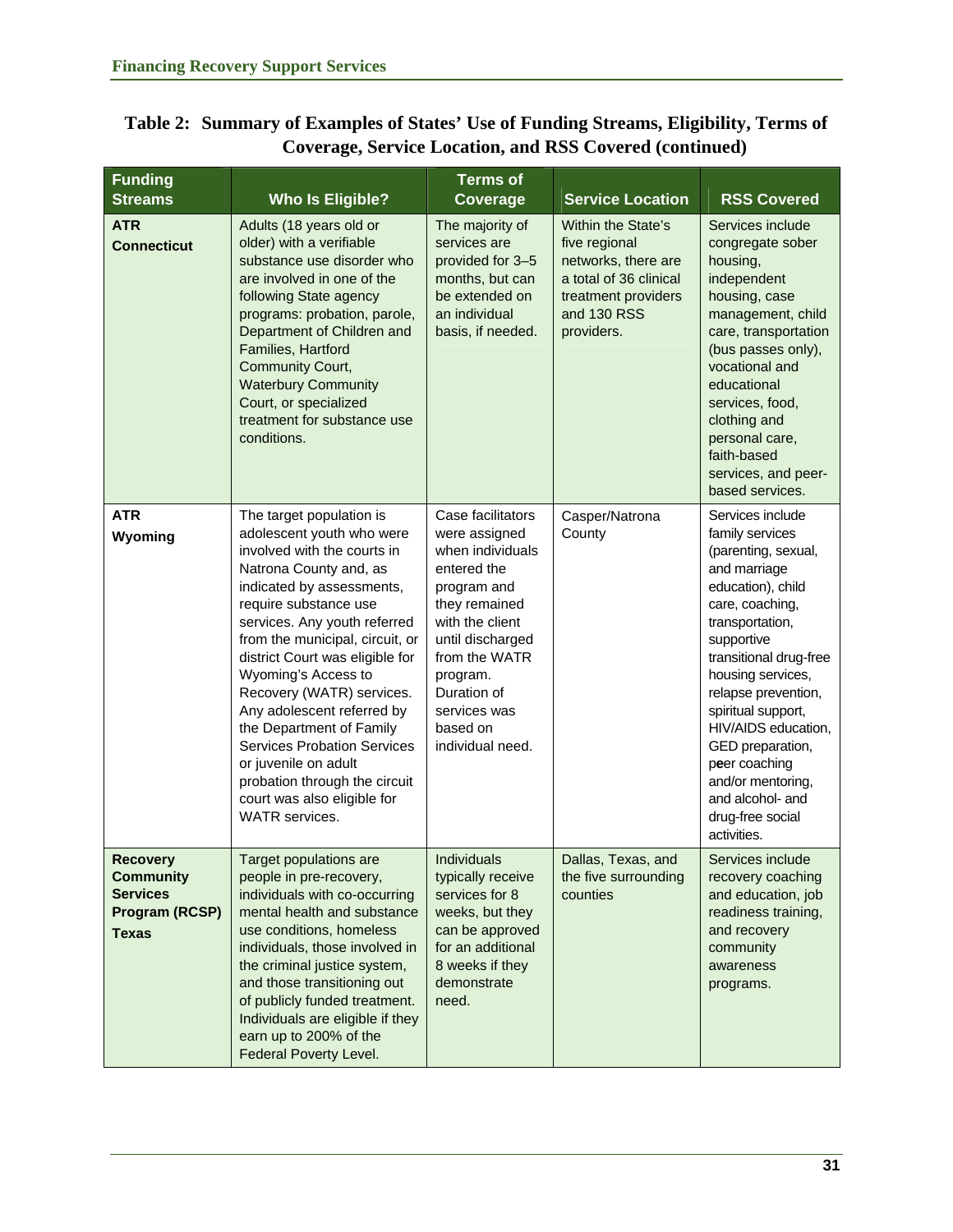| <b>Funding</b><br><b>Streams</b>                                   | <b>Who Is Eligible?</b>                                                                                                                                                                        | <b>Terms of</b><br>Coverage                               | <b>Service Location</b>                                                                                                                                                                                                                                                                                                                         | <b>RSS Covered</b>                                                                                                                                                                                                                      |
|--------------------------------------------------------------------|------------------------------------------------------------------------------------------------------------------------------------------------------------------------------------------------|-----------------------------------------------------------|-------------------------------------------------------------------------------------------------------------------------------------------------------------------------------------------------------------------------------------------------------------------------------------------------------------------------------------------------|-----------------------------------------------------------------------------------------------------------------------------------------------------------------------------------------------------------------------------------------|
| <b>SAPT BG</b><br><b>Connecticut</b>                               | Individuals who have a<br>primary substance use<br>condition and who are<br>indigent or medically<br>indigent.                                                                                 | The services are<br>provided for the<br>duration of need. | Services are offered<br>at 24 community-<br>based treatment<br>agencies, each<br>serving one specific<br>community. One case<br>management<br>program is operated<br>by a State office and<br>one vocational<br>program is offered by<br>a nonprofit agency<br>specializing in<br>vocational supports,<br>and both offer<br>services statewide. | Services include<br>case management,<br>vocational<br>rehabilitation,<br>transportation, and<br>outreach to specific<br>populations<br>(seniors 55+,<br>Latinos/Latinas,<br>African Americans,<br>and pregnant and<br>parenting women). |
| State and Local<br><b>Funding</b><br>Vermont                       | Drop in Centers are open to<br>the public.                                                                                                                                                     | Services are<br>provided for the<br>duration of need.     | Drop in Centers are<br>located throughout<br>the State.                                                                                                                                                                                                                                                                                         | Services include<br>support, advocacy,<br>case management,<br>peer case<br>management,<br>prevention groups,<br>alumni groups,<br>parent support<br>groups, telephone<br>based follow up<br>and annual<br>recovery checkups.            |
| <b>State and Local</b><br><b>Funding</b><br>Oregon                 | Families of a parent with a<br>substance use condition                                                                                                                                         | Services are<br>provided for the<br>duration of need.     | Recovery centers<br>exist in Portland,<br>and 1,325 Oxford<br>housing beds exist<br>statewide, with plans<br>to have two new<br>recovery centers by<br>2013 and expand<br>peer mentoring by<br>2015.                                                                                                                                            | Services include<br>peer-delivered<br>services, recovery<br>mentors, recovery<br>coaches, case<br>management,<br>housing support,<br>parenting supports,<br>and transportation<br>assistance.                                           |
| State and Local<br><b>Funding</b><br>Philadelphia,<br>Pennsylvania | Individuals with co-occurring<br>mental health and substance<br>use conditions who suffered<br>some form of trauma and<br>are engaged in treatment<br>services in Philadelphia in<br>treatment | Services are<br>provided for the<br>duration needed.      | Philadelphia                                                                                                                                                                                                                                                                                                                                    | Peer specialist<br>work is offered to<br>trauma victims.                                                                                                                                                                                |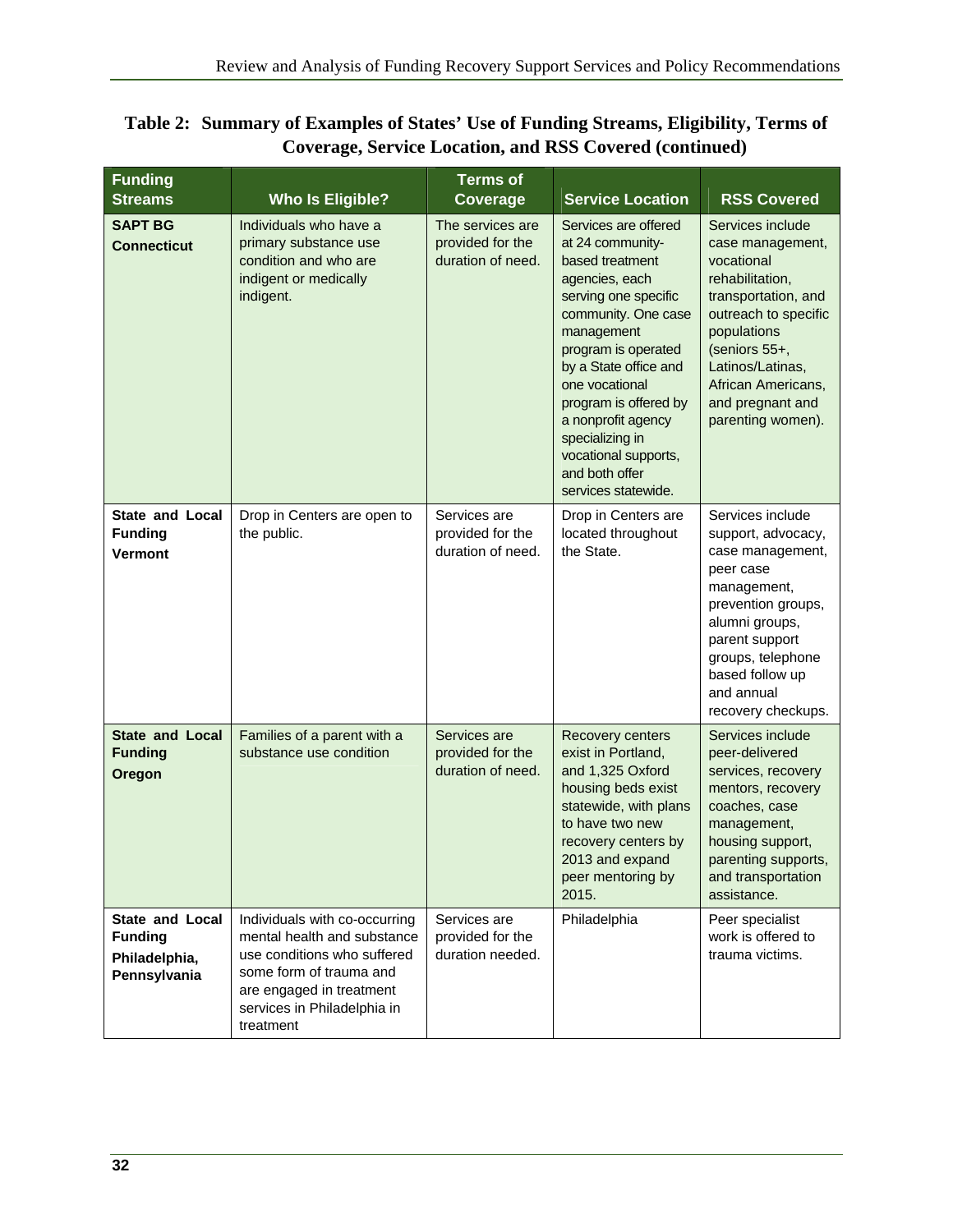| <b>Funding</b>                                                                   |                                                                                                                                                                                                                                                                                                                                                                                                                                                                                                                                                                                  | <b>Terms of</b>                                                                                                                                                                                                                                                                       |                                                      |                                                                                                                                                                                                               |
|----------------------------------------------------------------------------------|----------------------------------------------------------------------------------------------------------------------------------------------------------------------------------------------------------------------------------------------------------------------------------------------------------------------------------------------------------------------------------------------------------------------------------------------------------------------------------------------------------------------------------------------------------------------------------|---------------------------------------------------------------------------------------------------------------------------------------------------------------------------------------------------------------------------------------------------------------------------------------|------------------------------------------------------|---------------------------------------------------------------------------------------------------------------------------------------------------------------------------------------------------------------|
| <b>Streams</b>                                                                   | <b>Who Is Eligible?</b>                                                                                                                                                                                                                                                                                                                                                                                                                                                                                                                                                          | Coverage                                                                                                                                                                                                                                                                              | <b>Service Location</b>                              | <b>RSS Covered</b>                                                                                                                                                                                            |
| <b>TANF</b><br><b>New Jersey</b>                                                 | Recipients are eligible to<br>receive time-limited non-cash<br>assistance TANF supports,<br>which are funded with<br><b>Federal TANF and/or State</b><br>Maintenance of Effort (MOE)<br>money, even if the individuals<br>do not receive TANF cash<br>assistance. These include<br>individuals who may<br>otherwise be eligible for cash<br>assistance or working<br>families whose income does<br>not exceed 250% of the<br>Federal Poverty Level, and<br>employed cash assistance<br>recipients who voluntarily<br>close their case and meet<br>specific eligibility criteria. | Terms of<br>coverage vary,<br>but services are<br>provided with a<br>maximum of 60<br>months.                                                                                                                                                                                         | <b>Various locations</b><br>throughout New<br>Jersey | Services include<br>childcare and<br>transportation<br>vouchers, parenting<br>and nutrition<br>education services,<br>case management,<br>and limited<br>allowance for<br>necessary work<br>related expenses. |
| <b>Drug Courts</b><br><b>State and Local</b><br><b>Funding</b><br><b>Florida</b> | Eligibility is limited to certain<br>individuals involved in the<br>drug court system in Florida:<br>persons charged with a felony<br>of the second or third degree<br>for purchase or possession of<br>a controlled substance under<br>chapter 893, or persons<br>charged with a misdemeanor<br>for possession of a controlled<br>substance or drug<br>paraphernalia under chapter<br>893.                                                                                                                                                                                      | Individuals may<br>receive services<br>during their<br>participation in<br>the drug court<br>system.                                                                                                                                                                                  | 20 judicial districts in<br>Florida                  | Services include<br>housing/transitional<br>housing,<br>educational and<br>vocational training,<br>legal services,<br>money<br>management,<br>anger<br>management, and<br>stress<br>management.               |
| <b>Drug Courts</b><br><b>SAMHSA</b><br><b>Funding</b><br>Kentucky                | Drug court participants in<br>Christian, Floyd, and Perry<br>Counties                                                                                                                                                                                                                                                                                                                                                                                                                                                                                                            | The program<br>consists of three<br>phases that last at<br>least 1 year and<br>are followed by<br>aftercare. Drug<br>court staff and<br>participants work<br>together to<br>develop individual<br>program plans<br>with specific<br>responsibilities<br>and goals with<br>timetables. | Christian, Floyd, and<br><b>Perry Counties</b>       | Services include<br>case management,<br>peer recovery<br>specialists, and job<br>coaches.                                                                                                                     |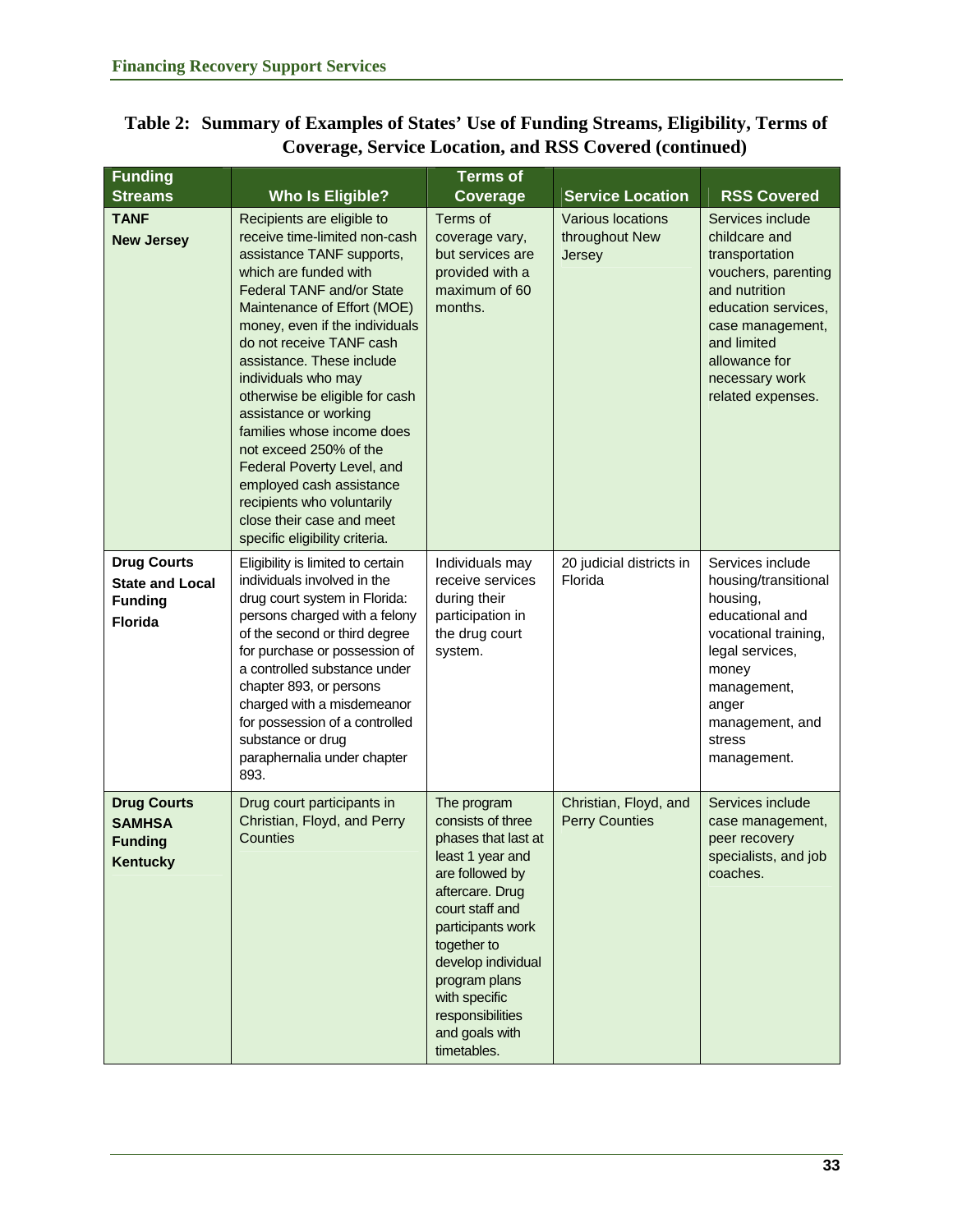| <b>Funding</b><br><b>Streams</b>                                   | <b>Who Is Eligible?</b>                                                                                                                                                                                                                                                                            | <b>Terms of</b><br>Coverage                                                                           | <b>Service Location</b>                                                                                                                                                                                                                                | <b>RSS Covered</b>                                                                                                                                                                                                                                                                                                   |
|--------------------------------------------------------------------|----------------------------------------------------------------------------------------------------------------------------------------------------------------------------------------------------------------------------------------------------------------------------------------------------|-------------------------------------------------------------------------------------------------------|--------------------------------------------------------------------------------------------------------------------------------------------------------------------------------------------------------------------------------------------------------|----------------------------------------------------------------------------------------------------------------------------------------------------------------------------------------------------------------------------------------------------------------------------------------------------------------------|
| <b>Drug Courts</b><br><b>SAMHSA ATR</b><br>Funding<br><b>Texas</b> | Texas residents who meet<br>one of the following criteria:<br>used methamphetamine in<br>the past 90 days and<br>involved with a participating<br>drug court, or live in<br>participating county and are<br>pregnant, IV drug user, on<br>probation, or involved with<br>child protective services | Services are<br>authorized for 30<br>days maximum<br>at a time.<br>Vouchers expire<br>after 6 months. | Participating drug<br>courts in the<br>following counties:<br>Bexar, Brooks,<br>Burnet, Collin,<br>Dallas, El Paso, Fort<br>Bend, Grayson,<br>Harris, Harrison, Jim<br>Wells, Lubbock,<br>McLennan, Potter,<br>Randall, Tarrant,<br>Taylor, and Travis | Services include<br>individual recovery<br>coaching, spiritual<br>support groups, life<br>skills group, relapse<br>prevention groups,<br>recovery support<br>groups, drug-free<br>transitional housing,<br>educational training,<br>employment<br>coaches,<br>transportation, and<br>child care services.            |
| Drug Courts<br>Department of<br>Justice Funding<br>California      | Services are provided<br>annually to a minimum of 30<br>drug court participants<br>involved in treatment for<br>methamphetamine use.                                                                                                                                                               | Services are<br>available up to 1<br>year based on<br>individual plans.                               | San Mateo County                                                                                                                                                                                                                                       | Services include<br>case management,<br>recovery support,<br>contingency<br>management, and<br>aftercare services.                                                                                                                                                                                                   |
| <b>Private Funding</b><br>Wyoming                                  | Anyone in need of support<br>services                                                                                                                                                                                                                                                              | Services are<br>available for the<br>duration needed.                                                 | There are 53 small<br>local providers<br>located throughout<br>the State serving all<br>but the western part<br>of the State.                                                                                                                          | Services include<br>family services, child<br>care, employment<br>coaching,<br>transportation,<br>supportive<br>transitional drug-free<br>housing, relapse<br>prevention, spiritual<br>support, HIV/AIDS<br>education, GED<br>preparation, peer<br>coaching and<br>mentoring, and<br>drug-free social<br>activities. |
| Private Funding<br>Rhode Island                                    | Individuals who have<br>disengaged or have not<br>completed treatment at one<br>of the participating agencies<br>will be considered for<br>inclusion in the continuing<br>care level of care.                                                                                                      | Services are<br>available for a<br>24-month period.                                                   | Services are<br>available at three<br>treatment providers:<br><b>NRI Community</b><br>Services, Family<br>Resources<br>Community Action,<br>and Gateway<br>Healthcare.                                                                                 | Services include<br>ongoing risk<br>assessment,<br>recovery action<br>planning, and case<br>management.                                                                                                                                                                                                              |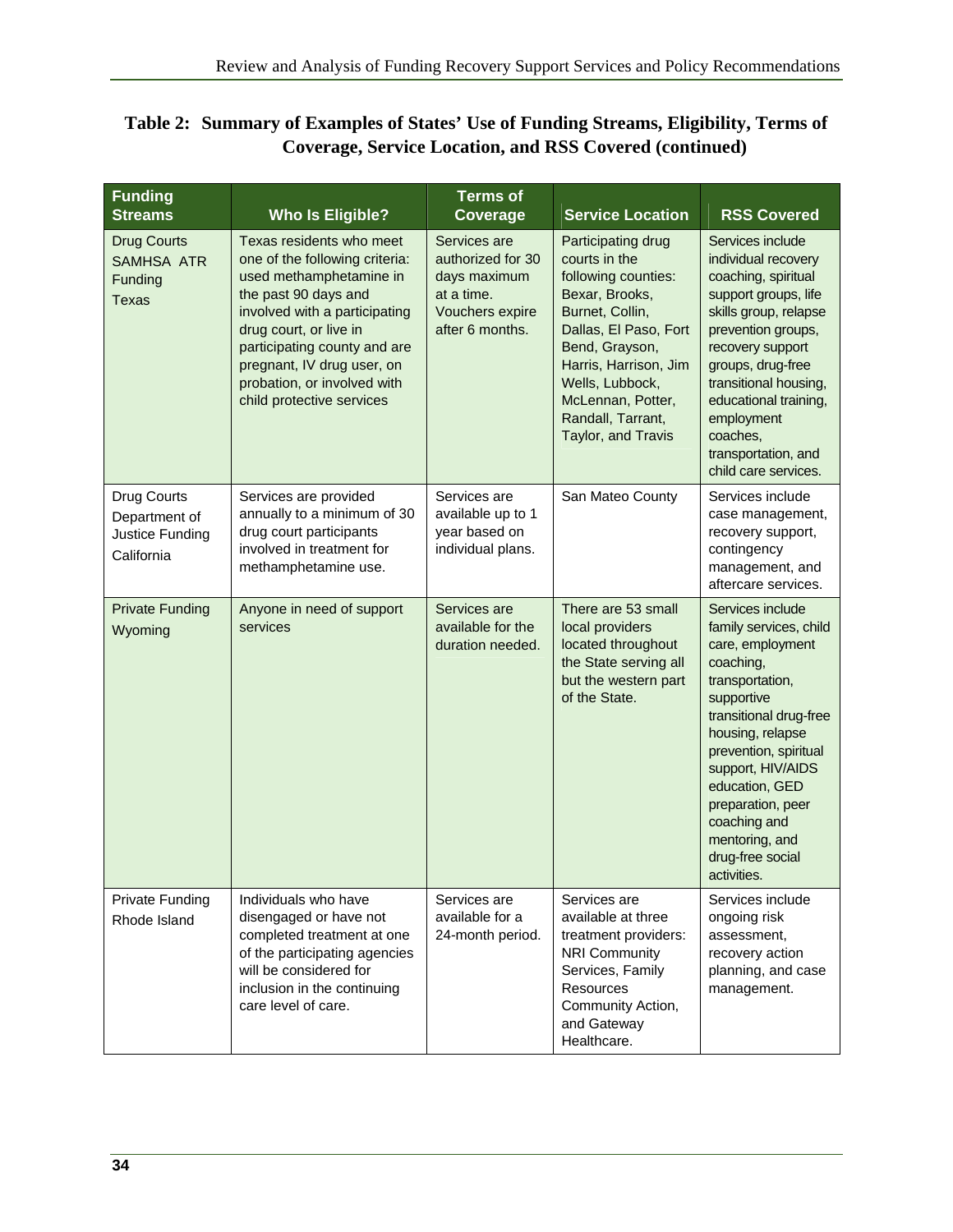## <span id="page-42-0"></span>**REPORT FINDINGS AND POLICY RECOMMENDATIONS**

Recovery support services (RSS) are an essential array of services that provide individuals working toward and sustaining recovery from substance use conditions the support they need. The availability and delivery of RSS such as those related to housing, education and job training, transportation to and from treatment, case management, peer support, and other services improve the likelihood of successful, long-term recovery.<sup>[87](#page-50-1)</sup>

#### **Findings**

Based on the analysis of funding streams for RSS, the findings are as follows:

- States and providers use a number of different Federal, State, and local funding streams to finance RSS.
- Some funding sources for RSS are more stable than others. Federal discretionary programs, such as SAMHSA's Access to Recovery (ATR) program and Recovery Community Services Program (RCSP) and the Department of Justice's (DOJ's) drug court program, require annual appropriations by Congress and are not always reliable sources of funding. Block grants and entitlement programs, such as the Substance Abuse Prevention and Treatment (SAPT) Block Grant and Medicaid, are typically more stable sources of funding.
- Although RSS are allowable uses of funds for a number of stable Federal funding streams, it is not widely known that the laws and regulations governing these funding streams allow funds to be used for RSS.
- Although certain support services are known in the prevention, treatment, and recovery field as RSS, these services are known and funded in other areas of health care and in social service fields as wraparound services or other types of supports.
- Several States use more than one funding source to finance RSS.
- Increasingly, more funding sources are allowing reimbursement for RSS.

#### **General Recommendations**

To strengthen support for RSS throughout the continuum of care, appropriate Federal agencies, including SAMHSA, should educate States and treatment and recovery support service providers about funding sources currently available to fund RSS. RSS can be funded through a number of current Federal funding streams. Although the legal authority to utilize a number of funding streams (including several through SAMHSA, Centers for Medicare and Medicaid Services [CMS], and DOJ) for RSS does exist, it does not appear to be widely understood that RSS are allowable uses of these funds.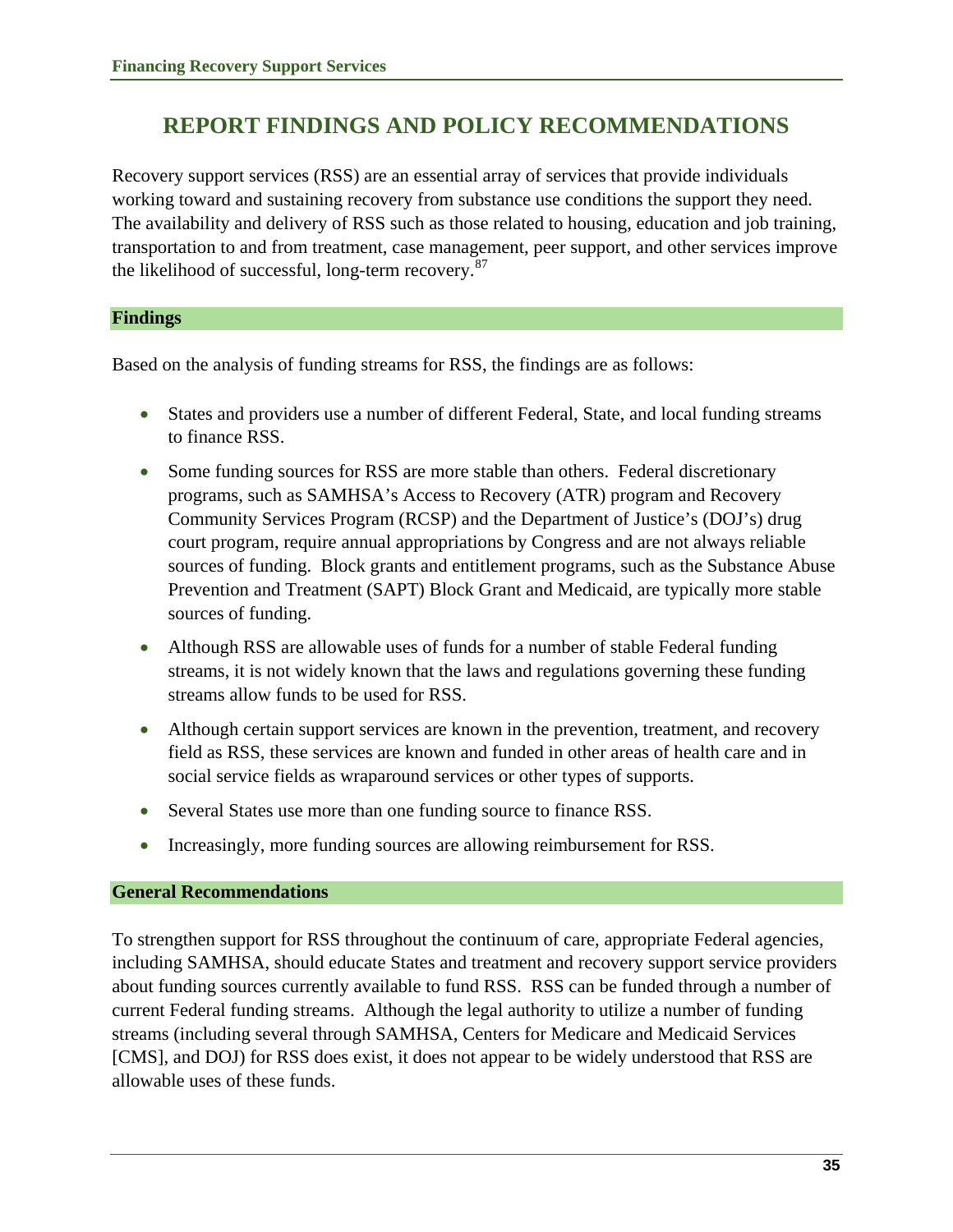To improve understanding and ensure that funding streams for RSS that are already in place are fully utilized, SAMHSA and other Federal agencies should develop strategies and activities to educate and provide outreach to the field about current authority to fund RSS. Additional work should be done to make the necessary statutory and regulatory changes to allow States greater authority and flexibility to provide RSS. Funding for support services should be increased through appropriations, and additional policy reforms should occur so that RSS are available throughout the continuum. Although several existing funding streams are utilized for RSS, in many cases funds are not used for these purposes. The severe underfunding of the full continuum of drug and alcohol programming creates competition for scarce resources and contributes to RSS not receiving sufficient funding.

More specific recommendations are organized by short-term and long-term actions and are shown below:

#### Short-Term Recommendations

- SAMHSA should develop an RSS funding guide. The guide should detail which funding streams are available; which laws and regulations provide authority to finance RSS; which services are funded; the definition of the services; average service rates; how to access available funding streams; how to combine funding streams; and to whom, the location, and how RSS are delivered, and for what period of time.
- SAMHSA should clarify how the SAPT Block Grant can be used to fund RSS and provide this guidance to the States. By issuing further guidance, SAMHSA can ensure that RSS can be financed with SAPT Block Grant funds to engage and maintain individuals in treatment and to support posttreatment in their recovery.
- SAMHSA and CMS should work together to provide guidance and clarification to State officials regarding how Medicaid can be used to fund RSS.
- SAMHSA should work with DOJ to educate providers about existing authority to fund RSS through DOJ programming, including through the Federal Drug Court Discretionary Grant Program and the recently authorized Second Chance Act reentry legislation. <sup>[88](#page-50-1)</sup>

#### Long-Term Recommendations

• States and localities should be given greater authority to administer and fund RSS. Where necessary, States and localities should amend the enabling legislation of State alcohol and drug agencies to provide them the authority to define, certify, train, and fund RSS. Model legislation, certification standards, and research documenting and supporting the value of RSS should be disseminated to States so they may benefit from other successful efforts.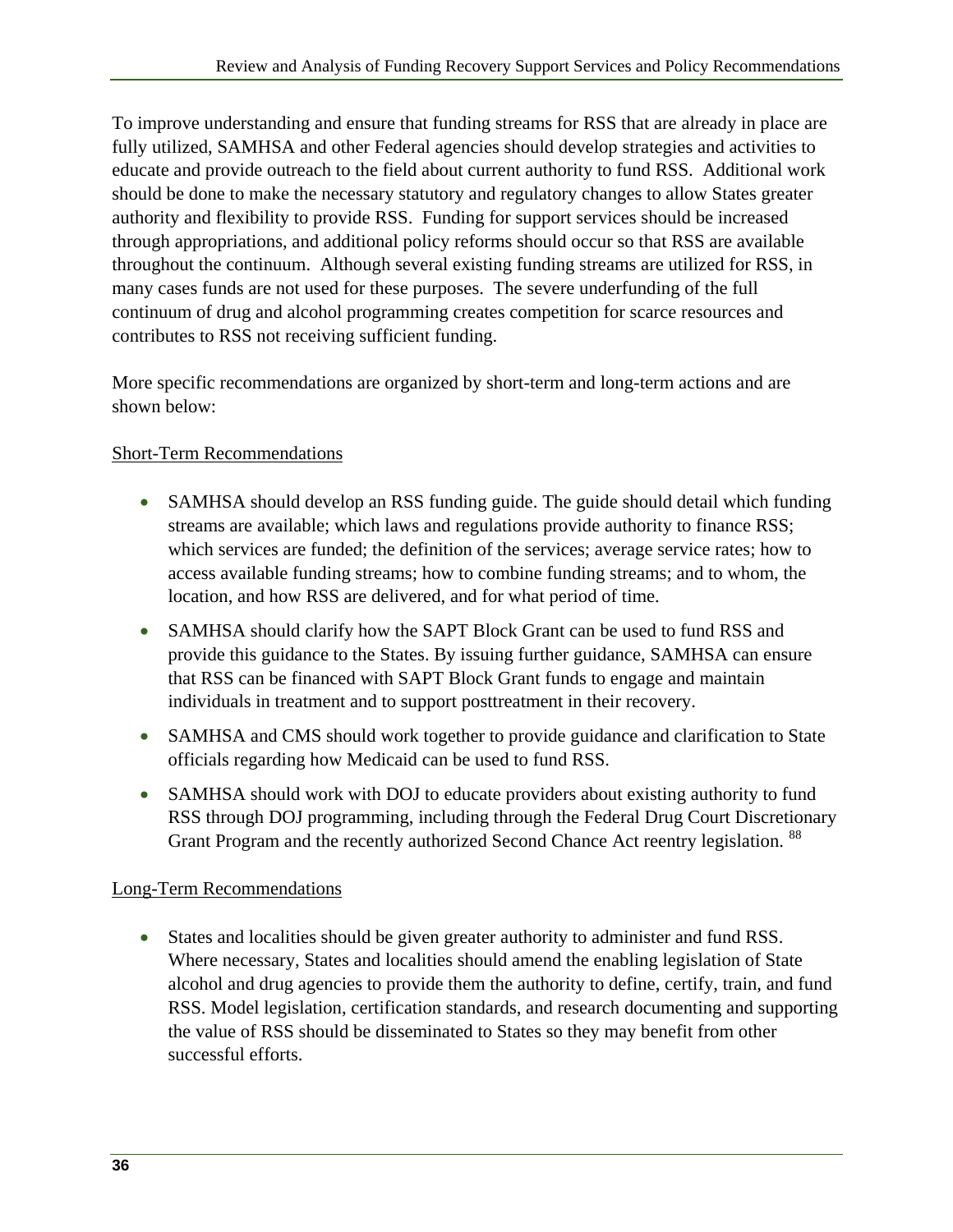- Drug courts should be encouraged to better incorporate RSS into their treatment programs. Funding should be specifically targeted to support RSS through the drug court system, and outreach should be conducted to educate drug court officials about available resources.
- SAMHSA should compile model legislation that appropriates funding for RSS so that States can use it as they develop their own legislation.
- National health care reform represents an opportunity for better coverage and improved access to the full continuum of services for people with substance use conditions. By mandating coverage of services and treatment for substance use conditions in all public and private health insurance plans through health care reform, funds may become available for RSS through current safety net programs, such as the SAPT Block Grant.
- Additional research is needed that demonstrates the importance of RSS in helping people to enter into and remain in long-term recovery. Studying the effectiveness and cost savings associated with RSS and broadly disseminating this information would further illustrate the need for adequate RSS funding.
- Although private foundations and industries donate millions of dollars to improve public health, there has not been a significant private investment in helping people enter into long-term recovery and in making RSS more widely available. The Wyoming experience and other models of private funding of RSS should be studied and findings should be reported to provide the private sector with better information about how components of these successful projects might be replicated.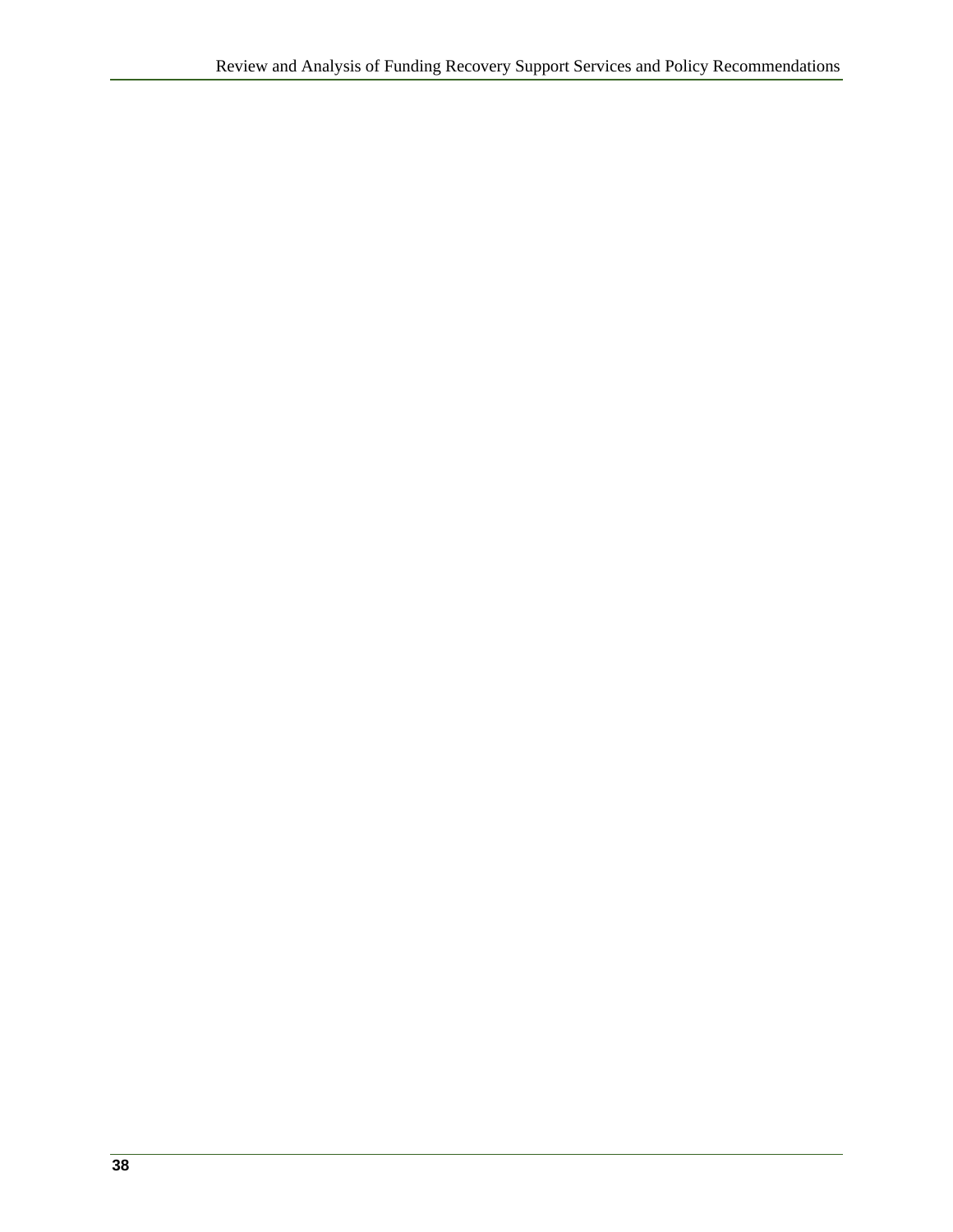## **ENDNOTES**

<span id="page-46-1"></span>1 Legal Action Center. (2008). *Recovery support services resource package.*

- 2 States must "disregard," or not count, certain types and amounts of family income and resources (if the State chooses to consider resources). At a minimum, States are required to use the same disregards that were in place on July 16, 1996, and disregard a family's income from certain types of Federal benefits, such as Low Income Energy Assistance payments. States may choose to disregard additional amounts or types of income. For example, many States disregard a child-care allowance of \$175 per month for each child under 2 years old who is in child care. Also, in almost all States, the first \$50 of child support payments is disregarded. Finally, some States have also chosen to disregard certain amounts of income—such as all income between 100 percent of the Federal Poverty Level (FPL) and 150 percent of the FPL. In effect, these deductions and disregards raise the income limit and allow more individuals to become Medicaid eligible.
- 3 Such services include detoxification, inpatient and outpatient hospital services, prenatal care, and physician services. One of the mandatory Medicaid benefits for children and young adults is Early and Periodic Screening, Diagnosis, and Treatment (EPSDT), a very comprehensive set of benefits and services, including health screenings, treatment for conditions identified during screenings, and care coordination. This includes addiction treatment and recovery support services as determined by the State in the State plan.
- 4 SMDL [State Medicaid Director Letter] #07-011. (2007, August 15). Retrieved from <http://www.cms.hhs.gov/SMDL/downloads/SMD081507A.pdf>
- 5 42 CFR §440.130.

<span id="page-46-2"></span><span id="page-46-0"></span> $\overline{a}$ 

- 6 Medicaid benefits database as of October 2006.
- 7 Crowley, J.S., & O'Malley, M. (2007, August). *Medicaid's rehabilitation services option: Overview and current policy issues.* Kaiser Commission on Medicaid and the Uninsured.
- 8 Corporation for Supportive Housing and Technical Assistance Collaborative, Inc. (2008, July). *Leveraging Medicaid: A guide to using Medicaid financing in supportive housing*, p. 16.
- 9 Ibid., p. 17.
- 10 O'Brien, J. (2005). The Medicaid rehabilitative services ("rehab") option. *Community Living Briefs, Volume 3, Issue 2.* ILRU Community Living Partnership, National State-to-State Technical Assistance Center*.*
- <sup>11</sup> Information on Medicaid State waivers retrieved from [http://www.cms.hhs.gov/MedicaidStWaivProgDemoPGI/04\\_Section1915\(b\)Authority.asp](http://www.cms.hhs.gov/MedicaidStWaivProgDemoPGI/04_Section1915(b)Authority.asp)
- <sup>12</sup> Deficit Reduction Act, P.L. 109–171.
- 13 Corporation for Supportive Housing and Technical Assistance Collaborative, Inc. (2008, July). *Leveraging Medicaid: A guide to using Medicaid financing in supportive housing*, pp. 26-27.
- $14$  Ibid., p. 27.
- 15 National Association of State Alcohol and Drug Abuse Directors. (2009, June). *Fact sheet: Substance Abuse Prevention and Treatment (SAPT) Block Grant.* Retrieved from [http://www.nasadad.org/resource.php?base\\_id=1756](http://www.nasadad.org/resource.php?base_id=1756)
- <sup>16</sup> The SAPT Block Grant was established by the ADAMHA Reorganization Act of 1992 (P.L. 102–321). It was most recently amended by Congress through the Children's Health Act of 2000 (P.L. 106–310). Administrative rules governing the SAPT Block Grant, in 45 CFR Part 96, were published in the *Federal Register* on March 31, 1993, and January 19, 1996.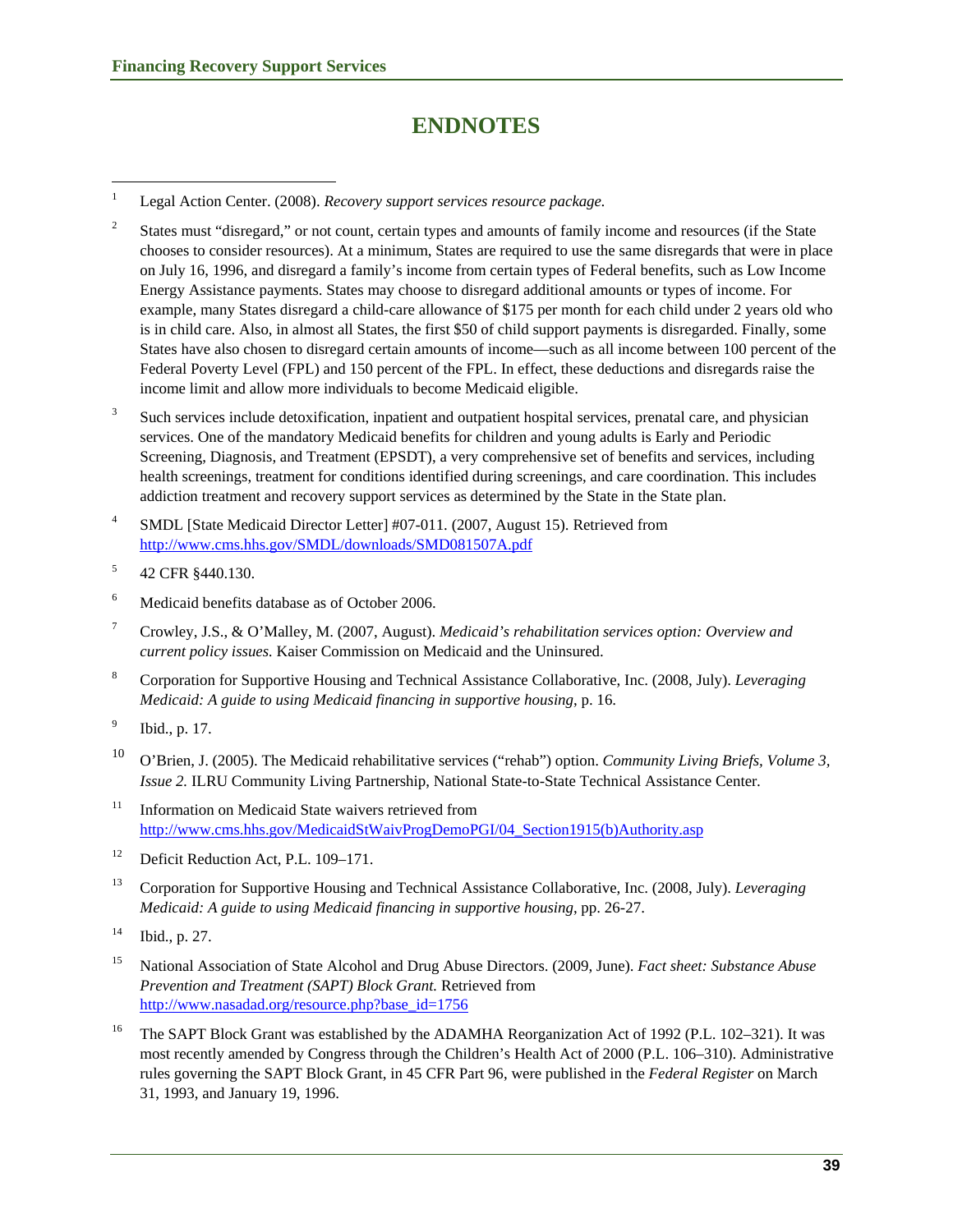- <span id="page-47-0"></span> $17$  P.L.  $111-8$ .
- 18 P.L. 106–310; see also National Association of State Alcohol and Drug Abuse Directors. (2009, June). *Fact sheet: Substance Abuse Prevention and Treatment (SAPT) Block Grant.* Retrieved from [http://www.nasadad.org/resource.php?base\\_id=1756](http://www.nasadad.org/resource.php?base_id=1756)
- $19$  P.L.  $106-310$ .
- $20$  Ibid.
- <span id="page-47-1"></span><sup>21</sup> P.L. 106–310 Section 300x-34, Definitions.
- <sup>22</sup> P.L. 106–310 Section 300x-28(c), Coordination of Various Activities and Services.
- 23 45 CFR Part 96, Interim Final Rule, as published in the *Federal Register*, Volume 58, Number 60, on March 31, 1993.
- $24$  Ibid.
- <sup>25</sup> P.L. 106–310, Section 300x-25, Group Homes for Recovering Substance Abusers.
- $26$  Ibid.
- <sup>27</sup> Access to Recovery (ATR) grants. Retrieved from  $\frac{http://atr.samhsa.gov/}{http://atr.samhsa.gov/}$  $\frac{http://atr.samhsa.gov/}{http://atr.samhsa.gov/}$  $\frac{http://atr.samhsa.gov/}{http://atr.samhsa.gov/}$
- 28 Ibid.
- $29$  Ibid.
- 30 Ibid.
- 31 Recovery Community Services Programs. Retrieved from [http://rcsp.samhsa.gov](http://rcsp.samhsa.gov/)
- $32$  Ibid.
- 33 Ibid.
- $34$  Ibid.
- 35 P.L. 110–161, P.L. 111–8.
- <sup>36</sup> Temporary Assistance for Needy Families (TANF) Program Final Rule. Retrieved from [http://www.acf.hhs.gov/programs/ofa/law-reg/finalrule/tanf\\_final\\_rule.htm](http://www.acf.hhs.gov/programs/ofa/law-reg/finalrule/tanf_final_rule.htm)
- <span id="page-47-2"></span>37 Ibid.
- 38 Ibid.
- 39 Hubbard, R., Marsden, M., Rachal, J., Harwood, H., Cavanaugh, E., & Ginzburg, H. (1989). *Drug abuse treatment: A national study of effectiveness.* Chapel Hill: University of North Carolina Press.
- 40 Bureau of Justice Assistance. (2004). *Defining drug courts: The key components*. Retrieved from <http://www.ojp.usdoj.gov/BJA/grant/DrugCourts/DefiningDC.pdf>
- <sup>41</sup> Heck, C., & Roussell, A. (2007, December). State administration of drug courts: Exploring issues of authority, funding, and legitimacy. *Criminal Justice Policy Review, 18,* 418–433.
- <sup>42</sup> Substance Abuse and Mental Health Services Administration grants to expand substance abuse treatment capacity for adult drug courts. RFA No. TI–09–003. Retrieved from [http://www.samhsa.gov/Grants/2009/ti\\_09\\_003.pdf](http://www.samhsa.gov/Grants/2009/ti_09_003.pdf)
- 43 Ibid.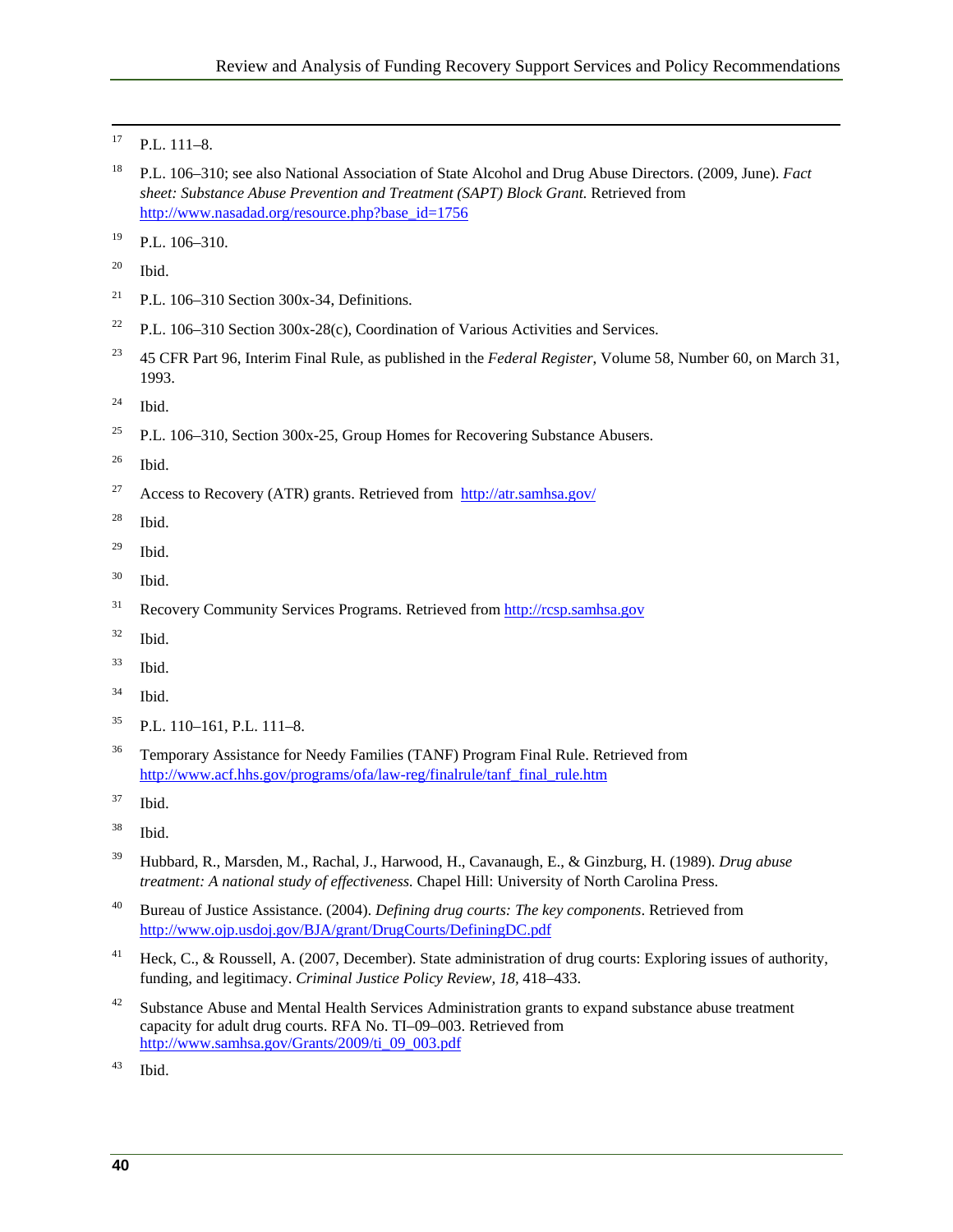44 Bureau of Justice Assistance. (2004). *Defining drug courts: The key components*. Retrieved from <http://www.ojp.usdoj.gov/BJA/grant/DrugCourts/DefiningDC.pdf>

- 46 Information on New Mexico Comprehensive Community Support Services retrieved from <http://www.bhc.state.nm.us/bhccollaborative/compcommsupportservices.html>
- 47 Arizona Department of Health Services, Division of Behavioral Health Services. (2007, April 1). *Covered behavioral health services guide.* Version 6.1. Retrieved from [http://azdhs.gov/bhs/bhs\\_gde.pdf](http://azdhs.gov/bhs/bhs_gde.pdf)
- 48 Arizona Department of Health Services. *Continuum of substance abuse treatment services.* Retrieved from [http://azdhs.gov/bhs/saptgoal1.pdf.](http://azdhs.gov/bhs/saptgoal1.pdf) See also endnote 47.
- 49 Community Partnership of Southern Arizona. Regional Behavioral Health Authority. *The Recovery Support Specialist (RSS) Institute.* Retrieved from [http://w3.cpsa](http://w3.cpsa-rbha.org/docs/RecoverySupportSpecialist(RSS)Institute(11-16-09).pdf)[rbha.org/docs/RecoverySupportSpecialist\(RSS\)Institute\(11-16-09\).pdf](http://w3.cpsa-rbha.org/docs/RecoverySupportSpecialist(RSS)Institute(11-16-09).pdf)
- <sup>50</sup> Due to budget constraints, Arizona ended coverage for parents currently enrolled in the Health Insurance for Parents Program on October 1, 2009. This program covered parents with income between 100 percent and 200 percent of the FPL and reduced income eligibility limits for parents to 100 percent of the FPL.
- <sup>51</sup> Childless adults in Arizona are eligible under a section 1115 waiver. The waiver limits enrollment to 27,000 individuals and total expenditures are limited to available State Children's Health Insurance Program (SCHIP) funds. The benefits package is the same as the benefit package in place in the existing SCHIP program, and many of the RSS available to the general Medicaid population in Arizona may not be available to this expansion population. Due to budget constraints in Arizona, the State is currently considering significant cuts to this expansion program.
- <sup>52</sup> Georgetown University Health Policy Institute Center for Children and Families. State Resource Center: Arizona. Retrieved from [http://ccf.georgetown.edu/index/az-programfacts;](http://ccf.georgetown.edu/index/az-programfacts) see also [http://www.statehealthfacts.org](http://www.statehealthfacts.org/)
- <sup>53</sup> Community Behavioral Health. The system at a glance: Philadelphia's behavioral health system. Retrieved from <http://www.phila-bhs.org/glance.html>
- 54 Ibid.
- 55 Ibid.
- <span id="page-48-0"></span>56 Ibid.
- 57 According to the Iowa State Medicaid Plan, "People with mental disorders resulting from Alzheimer's disease or substance abuse shall not be considered chronically mentally ill." Eligibility criteria in Iowa under 1915(i), retrieved from <http://www.ime.state.ia.us/docs/HCBSbrochure102606.pdf>
- 58 Iowa Medicaid Enterprise. HCBS Habilitation Services Program: Frequently asked questions. Retrieved from <http://www.ime.state.ia.us/HCBS/HabilitationServices/faq.html>
- 59 Access to Recovery II fact sheet. (2009, June). Retrieved from <http://www.ct.gov/dmhas/lib/dmhas/atr/ATRfactsheet.pdf>
- <sup>60</sup> Information on Wyoming ATR program retrieved from http://wdh.state.wy.us/mhsa/treatment/atr.html
- 61 Information on APAA retrieved from [http://www.apaarecovery.org](http://www.apaarecovery.org/)
- 62 Substance Abuse and Mental Health Services Administration. (2008). *The role of recovery support services in recovery-oriented systems of care*, p. 11. retrieved from [http://www.ireta.org/ireta\\_main/recoveryCD/SAMHSARecoveryWhitePaper.pdf](http://www.ireta.org/ireta_main/recoveryCD/SAMHSARecoveryWhitePaper.pdf)

 $45$  Ibid.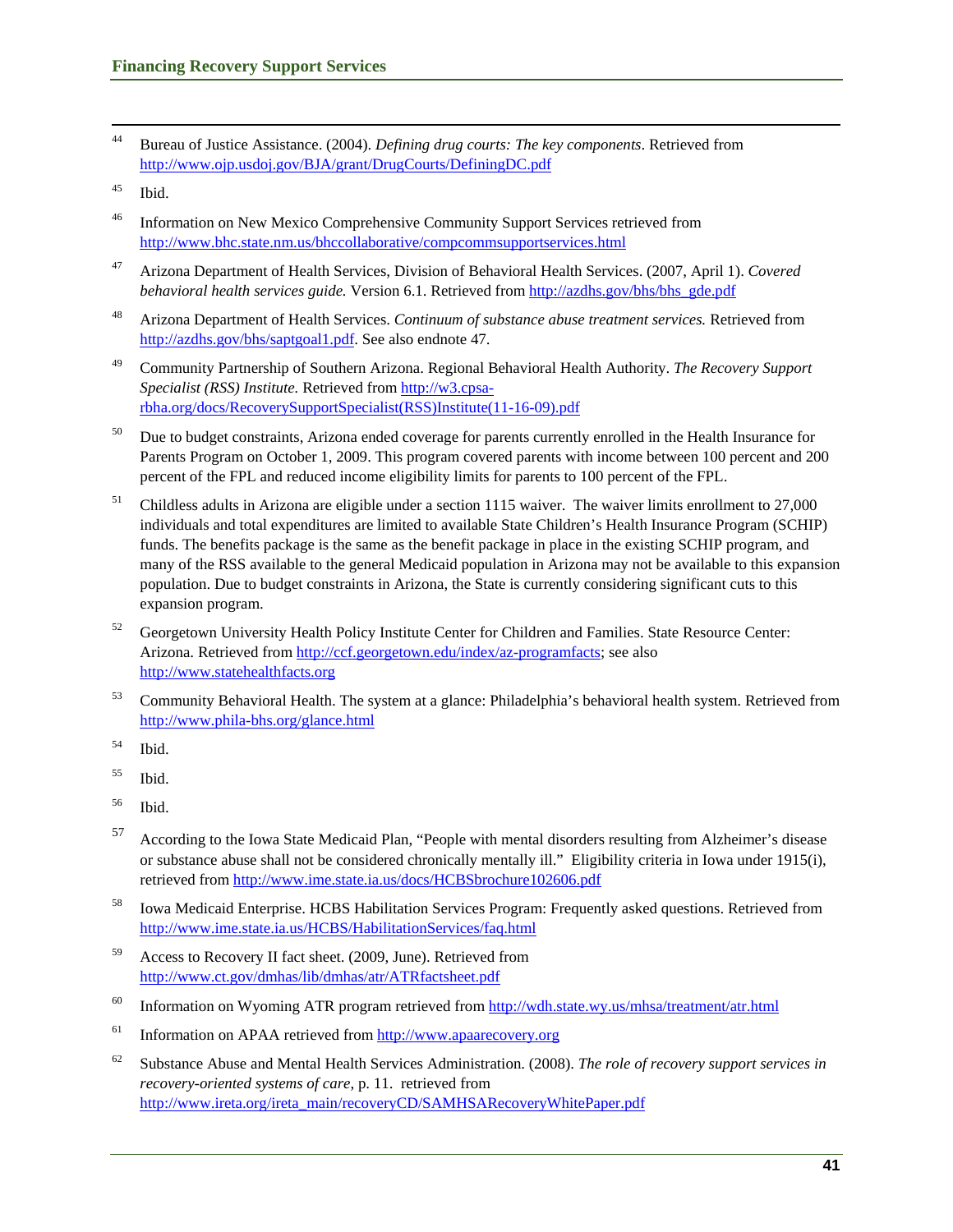- 63 Information on DMHAS Commissioner's Policy Statement No. 83 retrieved from <http://www.ct.gov/dmhas/cwp/view.asp?A=2907&Q=334672>
- 64 Information on the Vermont D.E.T.E.R. initiative retrieved from <http://healthvermont.gov/deter.aspx>

 $<sup>65</sup>$  Ibid.</sup>

- 66 Information on FOR-VT retrieved from [http://drupal.friendsofrecoveryvt.org](http://drupal.friendsofrecoveryvt.org/)
- 67 Vermont Recovery Network (VRN). Retrieved from [http://www.vtrecoverynetwork.org](http://www.vtrecoverynetwork.org/)
- 68 Gever, M. (2008, September). *Recovery-based care for addiction: Lessons from the States.* National Conference of State Legislatures.
- 69 Oregon Department of Human Services. (2008). *Oregon speaks: Community addiction services investment strategy.* Retrieved from<http://www.oregon.gov/DHS/addiction/docs/addictions-strategic-plan.pdf>
- 70 Ibid., p. 18
- <sup>71</sup> Information on ITRS retrieved from http://www.oregon.gov/DHS/addiction/publications/fact-sheets/itrs.pdf
- 72 Evans, A. (2008, July). *System transformation in Philadelphia: A recovery revolution.* Web presentation to National Conference on State Legislatures. Retrieved from <http://www.ncsl.org/Default.aspx?TabId=13821>
- Information on New Jersey's TANF State plan retrieved from [http://www.state.nj.us/humanservices/dfd/final\\_TANFStatePlan2006-2008.pdf](http://www.state.nj.us/humanservices/dfd/final_TANFStatePlan2006-2008.pdf)
- 74 Ibid.
- 75 Justice Management Institute (JMI). (2000). *Institutionalizing drug courts: A focus group meeting report.* (Meeting was convened by JMI in cooperation with the Office of Justice Programs, U.S. Department of Justice.) Retrieved from <http://www.ncjrs.gov/html/bja/idc/index.html>
- 76 Ibid.
- 77 *Florida's adult drug court: Recommended practices.* (2007, April). Retrieved from [http://www.flcourts.org/gen\\_public/family/drug\\_court/bin/toolkit.pdf](http://www.flcourts.org/gen_public/family/drug_court/bin/toolkit.pdf)
- 78 Ibid.
- <sup>79</sup> SAMHSA news release: SAMHSA awards more than \$17.4 million to help expand adult drug courts. (2008, October). Retrieved from <http://www.samhsa.gov/newsroom/advisories/0810075304.aspx>
- <span id="page-49-0"></span><sup>80</sup> Kentucky Court of Justice press release: Drug court programs in Christian, Floyd, and Perry Counties awarded \$300,000 Federal grants for treatment. (2009, March). Retrieved from <http://courts.ky.gov/pressreleases/PR03112009A.htm>
- $81$  Ibid.
- <sup>82</sup> Information on Texas ATR program retrieved from [http://www.dshs.state.tx.us/sa/atr2/powerpoints/ATR2\\_Training\\_rev071609.ppt#412,5,Texas\\_ATR\\_II\\_Progra](http://www.dshs.state.tx.us/sa/atr2/powerpoints/ATR2_Training_rev071609.ppt#412,5,Texas_ATR_II_Program) [m](http://www.dshs.state.tx.us/sa/atr2/powerpoints/ATR2_Training_rev071609.ppt#412,5,Texas_ATR_II_Program)
- 83 Ibid.
- 84 County of San Mateo.(2008, January). Inter-departmental correspondence. Subject: Acceptance of Drug Court Discretionary Grant. Retrieved from
	- [http://www.co.sanmateo.ca.us/bos.dir/BosAgendas/agendas2008/Agenda20080129/20080129\\_m\\_33.htm](http://www.co.sanmateo.ca.us/bos.dir/BosAgendas/agendas2008/Agenda20080129/20080129_m_33.htm)
- 85 Ibid.